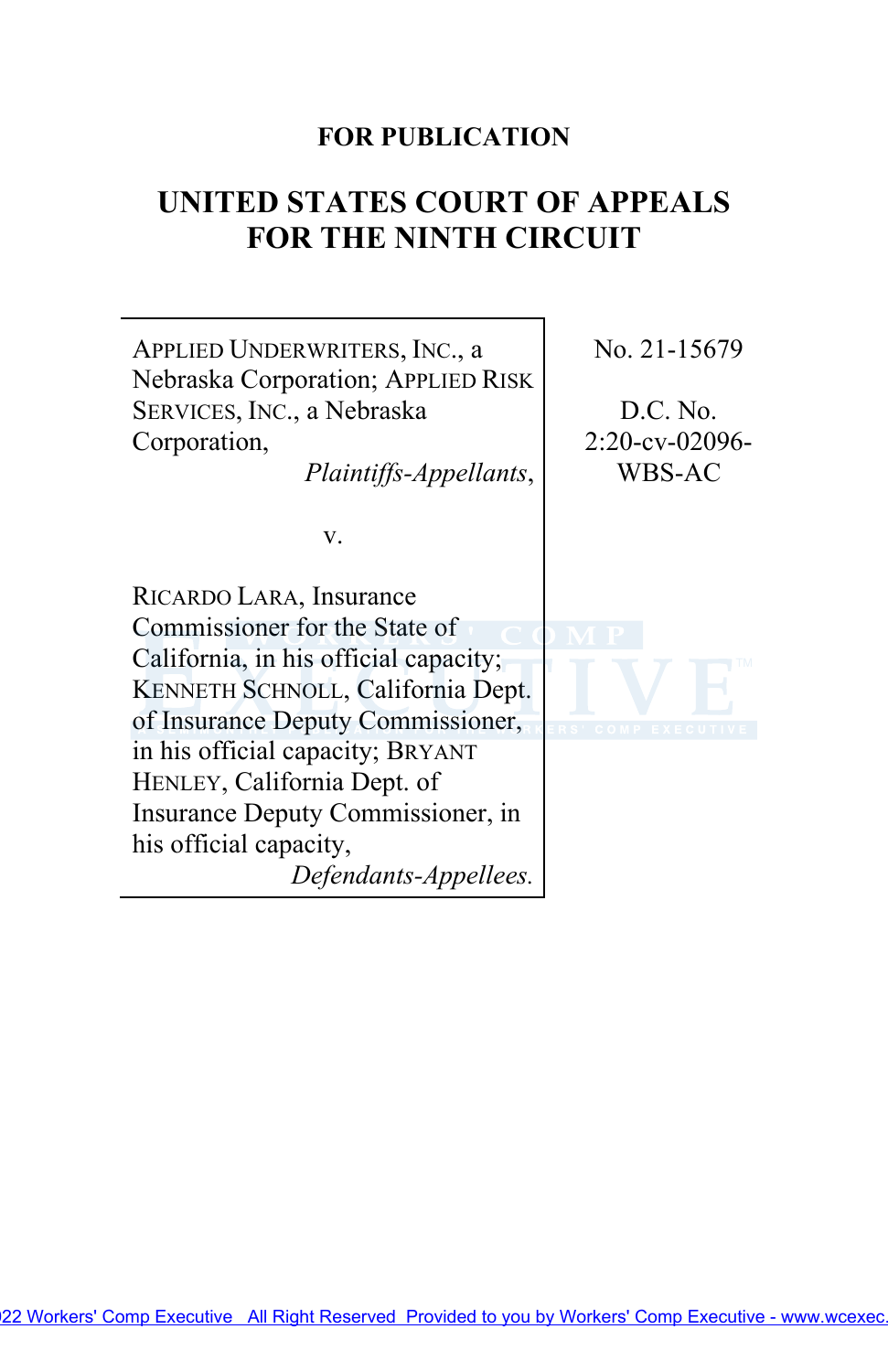CALIFORNIA INSURANCE COMPANY, a New Mexico corporation, *Plaintiff-Appellant*, v.

RICARDO LARA, Insurance Commissioner for the State of California, in his official capacity; KENNETH SCHNOLL, California Department of Insurance Deputy Commissioner, in his official capacity; BRYANT HENLEY, California Department of Insurance Deputy Commissioner, in his official capacity,

No. 21-16159

D.C. No. 2:21-cv-00030- WBS-AC

OPINION

*Defendants-Appellees.*

Appeal from the United States District Court for the Eastern District of California William B. Shubb, District Judge, Presiding

Argued and Submitted December 7, 2021 Pasadena, California

Filed June 10, 2022

Before: Marsha S. Berzon, Carlos T. Bea, and Jacqueline H. Nguyen, Circuit Judges.

> Opinion by Judge Bea; Concurrence by Judge Nguyen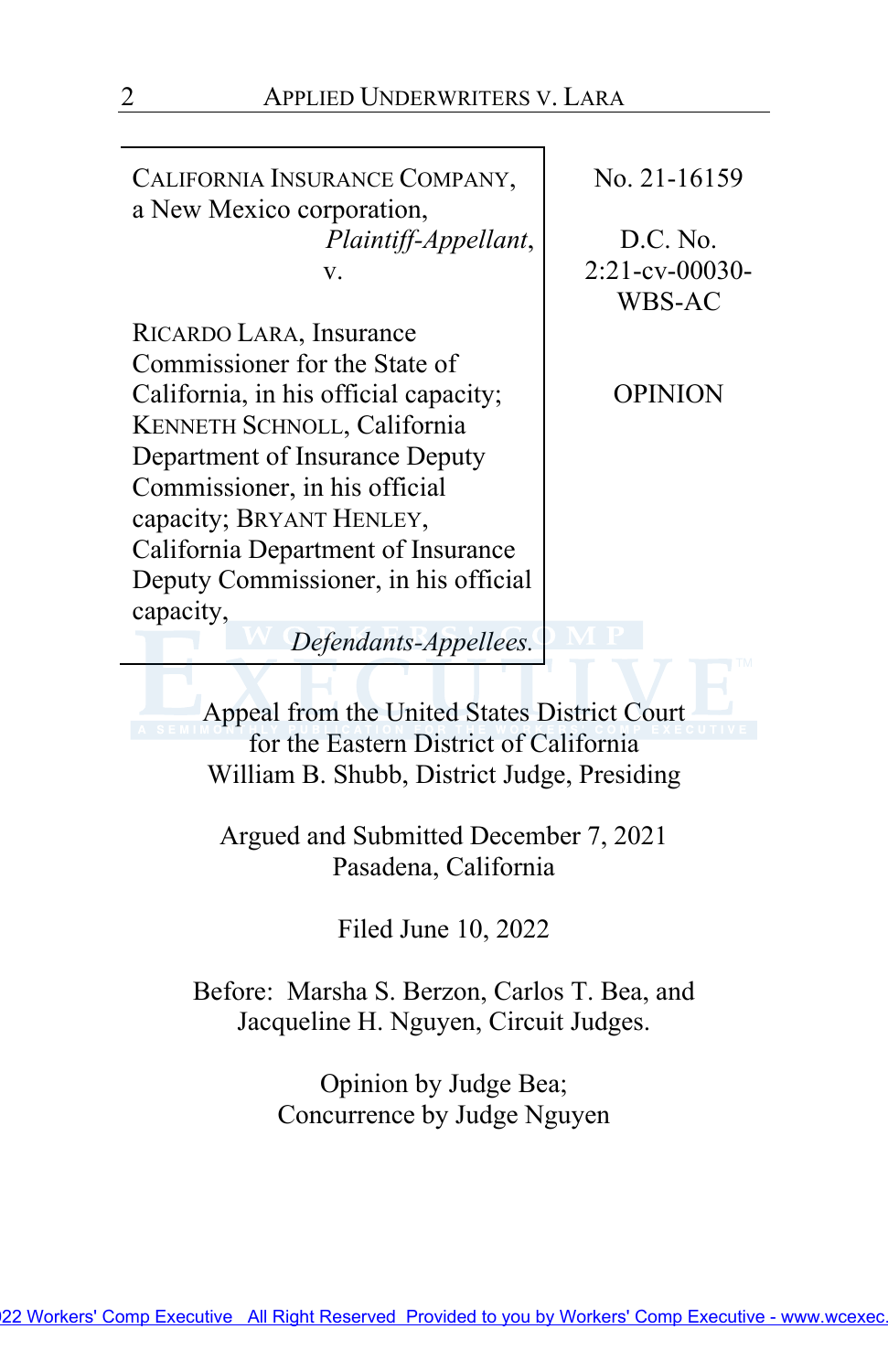# **SUMMARY[\\*](#page-2-0)**

### **Civil Rights/Federal Judicial Abstention**

The panel affirmed the district court's dismissal of an action brought under 42 U.S.C. § 1983 against the California Insurance Commissioner alleging various constitutional violations arising out of the conservatorship of the California Insurance Company, an insurance company in the State of California which partnered with appellants to sell, among other things, workers' compensation insurance.

The California Insurance Commissioner filed an ex parte conservation application in the Superior Court of San Mateo to place the California Insurance Company (CIC I) in a conservatorship after CIC I's president, Steven Menzies, attempted to consummate a purchase transaction with Berkshire Hathaway without the Commissioner's approval, and then attempted to bypass the California insurance regulatory scheme by merging CIC I with the California Insurance Company (CIC II), a New Mexico-domesticated shell company formed by Menzies. The Superior Court granted the Commissioner's conservatorship application and appointed the Commissioner as Conservator of CIC I. After CIC I unsuccessfully challenged the bases of the conservatorship in state court, Applied Underwriters, of which Menzies is the Chief Executive Officer, and CIC II filed separate actions in federal court asserting causes of actions under § 1983.

<span id="page-2-0"></span>**<sup>\*</sup>** This summary constitutes no part of the opinion of the court. It has been prepared by court staff for the convenience of the reader.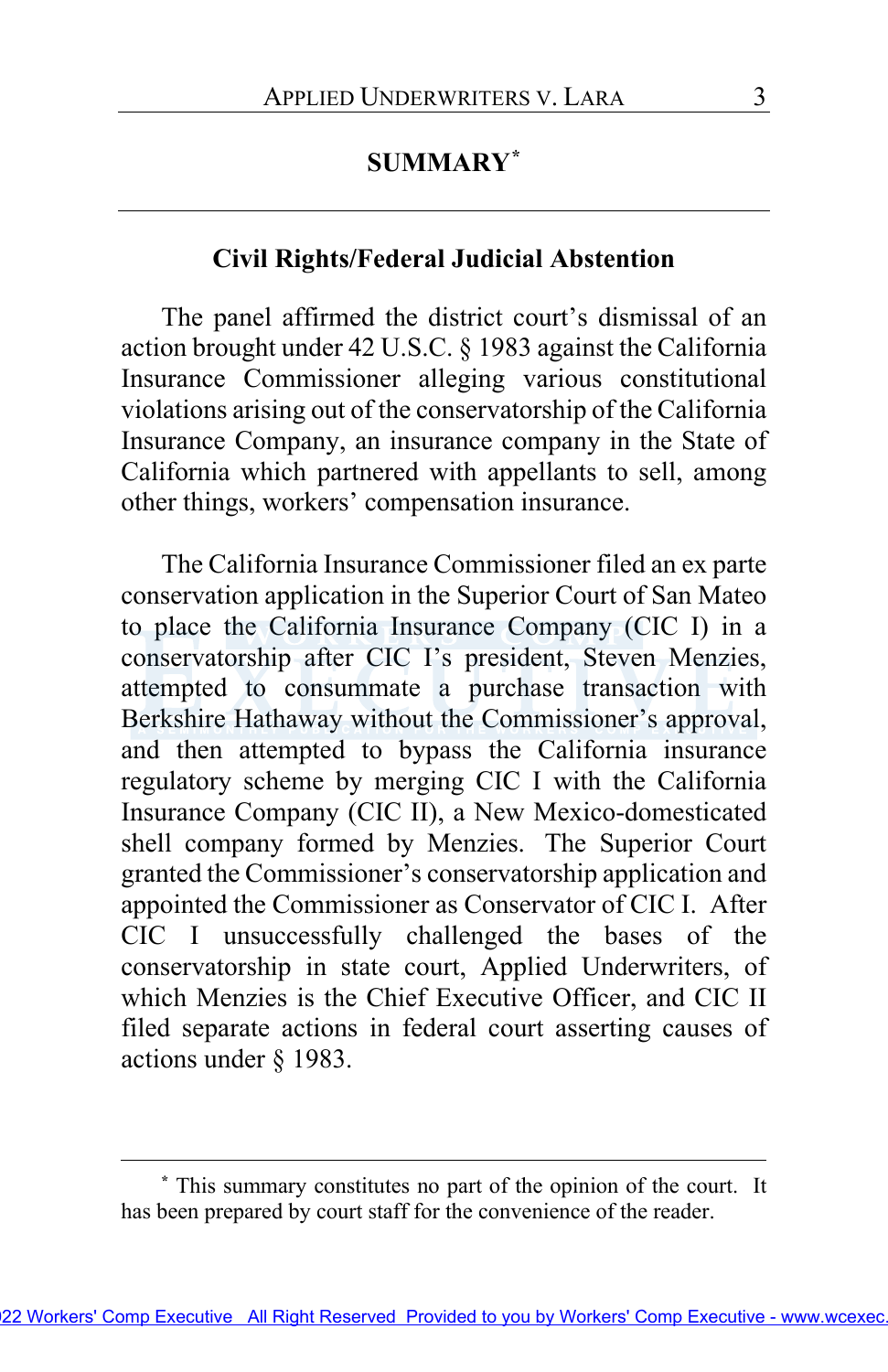The district court dismissed both actions pursuant to Federal Rule of Civil Procedure 12(b)(1) on the basis that it lacked jurisdiction to hear the cases under both the *Younger*  abstention doctrine and the prior exclusive jurisdiction rule.

The panel held that because important considerations of federalism were at stake, the district court's reliance on *Younger* abstention as a ground for dismissal was in error. The panel held that an insurance conservatorship is not sufficiently akin to a criminal prosecution to bring it within the purview of the Supreme Court's current understanding of what constitutes a similar, *Younger*-eligible "civil enforcement proceeding," making the application of *Younger* improper in this case.

The panel nevertheless held that dismissal of appellants' claims was warranted on account of the prior exclusive jurisdiction rule, which holds that when a court of competent jurisdiction has obtained possession, custody, or control of particular property, that possession may not be disturbed by any other court. In applying the prior exclusive jurisdiction rule, the panel determined that the insurance conservatorship was an in rem proceeding and that the federal actions seeking to end the conservatorship's control over CIC I's assets were either in rem or quasi in rem proceedings.

To the panel's knowledge, this was the first case in this Court implicating the prior exclusive jurisdiction rule in connection with a § 1983 action. The panel noted that limitations on the exclusive jurisdiction rule may be necessary in unusual circumstances in which the adjudication of constitutional rights might be compromised but concluded that this case did not present any such circumstances. Thus, appellants' interests were well represented in the conservatorship action; they had an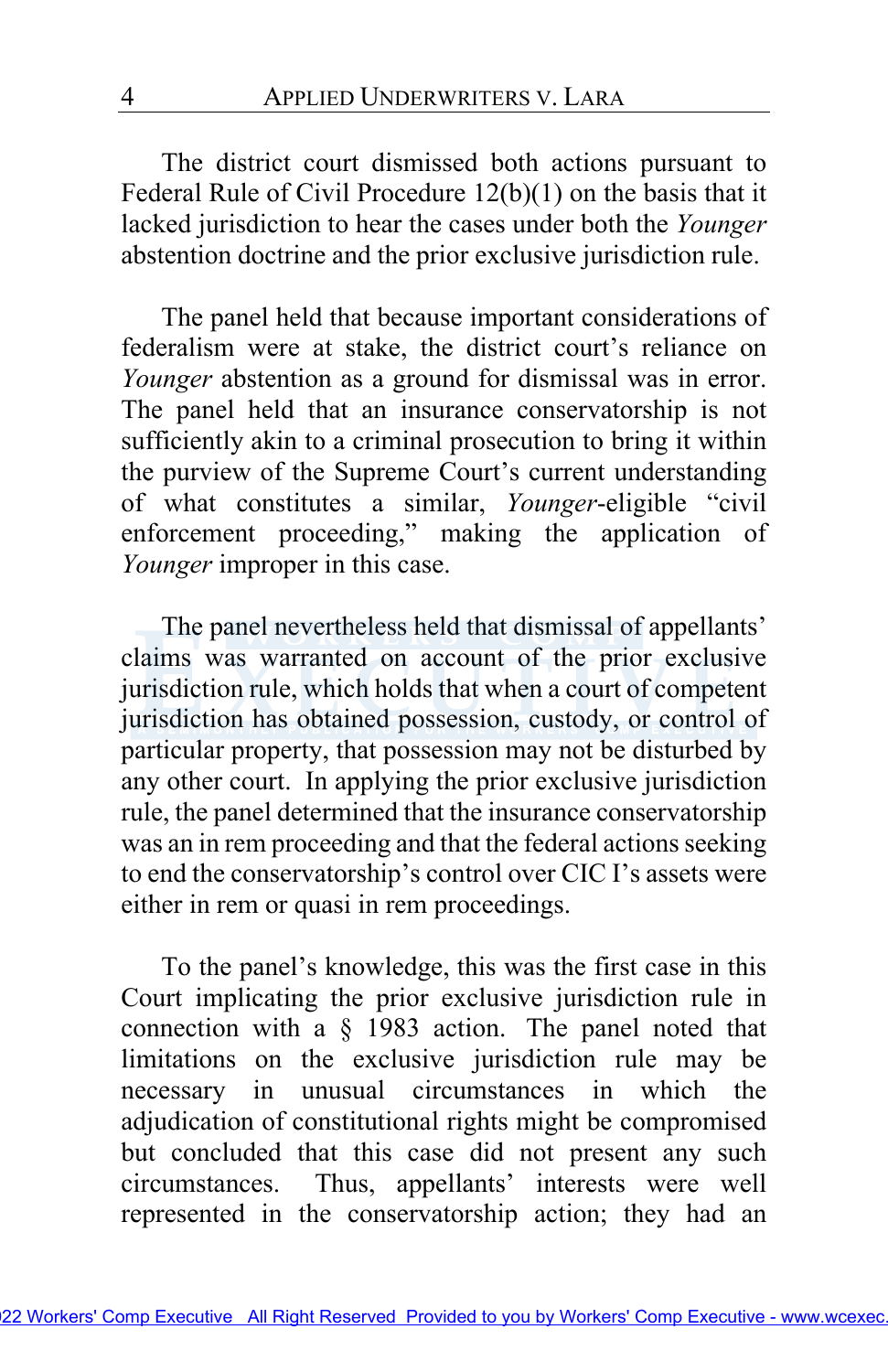adequate opportunity to raise constitutional challenges; they failed to sufficiently allege that the conservatorship action was brought in bad faith; and they failed to demonstrate irreparable injury arising from extraordinary circumstances which might justify an exception to the prior exclusive jurisdiction rule. Accordingly, federal judicial abstention due to the San Mateo Superior Court's prior exclusive jurisdiction of the CIC I res was warranted.

 Concurring in the result, Judge Nguyen agreed that affirming the district court's dismissal of these federal actions was warranted. But she wrote separately because, in her view, the district court correctly dismissed under *Younger* abstention. In reversing the district court's dismissal on this ground, the majority held that insurance conservatorships were not the type of civil enforcement proceedings to which Younger abstention applies. Judge Nguyen wrote that to the contrary, insurance conservatorships embody all of the characteristics which define that category. Rather than applying the *Younger* doctrine, which was tailor-made for this situation, the majority instead attempted to modernize the doctrine of prior exclusive jurisdiction. Because Judge Nguyen believed *Younger* abstention applied, she concurred only in the result.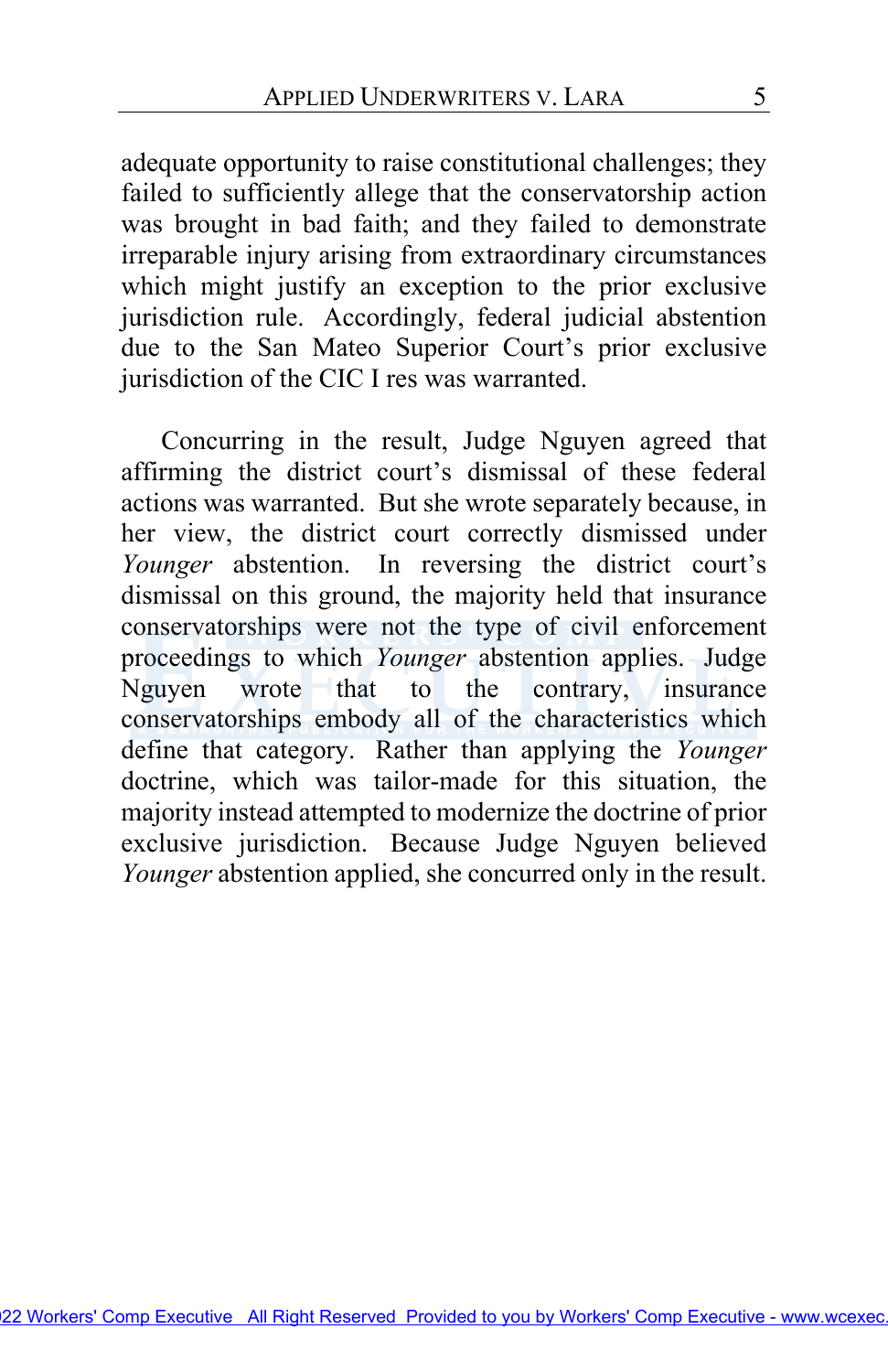# **COUNSEL**

Samuel C. Kaplan (argued), Boies Schiller Flexner LLP, Washington, D.C.; Maxwell V. Pritt, Beko O. Reblitz-Richardson, and Reed D. Forbush, Boies Schiller Flexner LLP, San Francisco, California; for Plaintiffs-Appellants.

Michael J. Strumwasser (argued), Dale K. Larson, Caroline Chiappetti, and Julia Michel, Strumwasser & Woocher LLP, Los Angeles, California; Cynthia J. Larsen, Justin Giovannettone, and Mark C. Smith, Orrick Herrington & Sutcliffe LLP, Sacramento, California; for Defendants-Appellees.

# **OPINION**

# BEA, Circuit Judge:

In business, as in life, it is necessary to take risks. Indeed, fortune favors the bold.**[1](#page-5-0)** Sometimes you win, sometimes you lose. And when you lose, the loss should be paid. Here, Steven Menzies, Chief Executive Officer of Applied Underwriters, Inc. ("Applied") and President of California Insurance Company ("CIC I"), made a \$50 million bet with Berkshire Hathaway ("Berkshire") that he could complete the purchase of Berkshire's controlling interest in CIC I by September 30, 2019. Unfortunately for Menzies, the deal could not be completed in time, as the California Insurance Commissioner, Ricardo Lara ("Commissioner"), failed to approve the sale by that deadline.

<span id="page-5-0"></span>**<sup>1</sup>** Virgil, *Aeneid*, 10:284.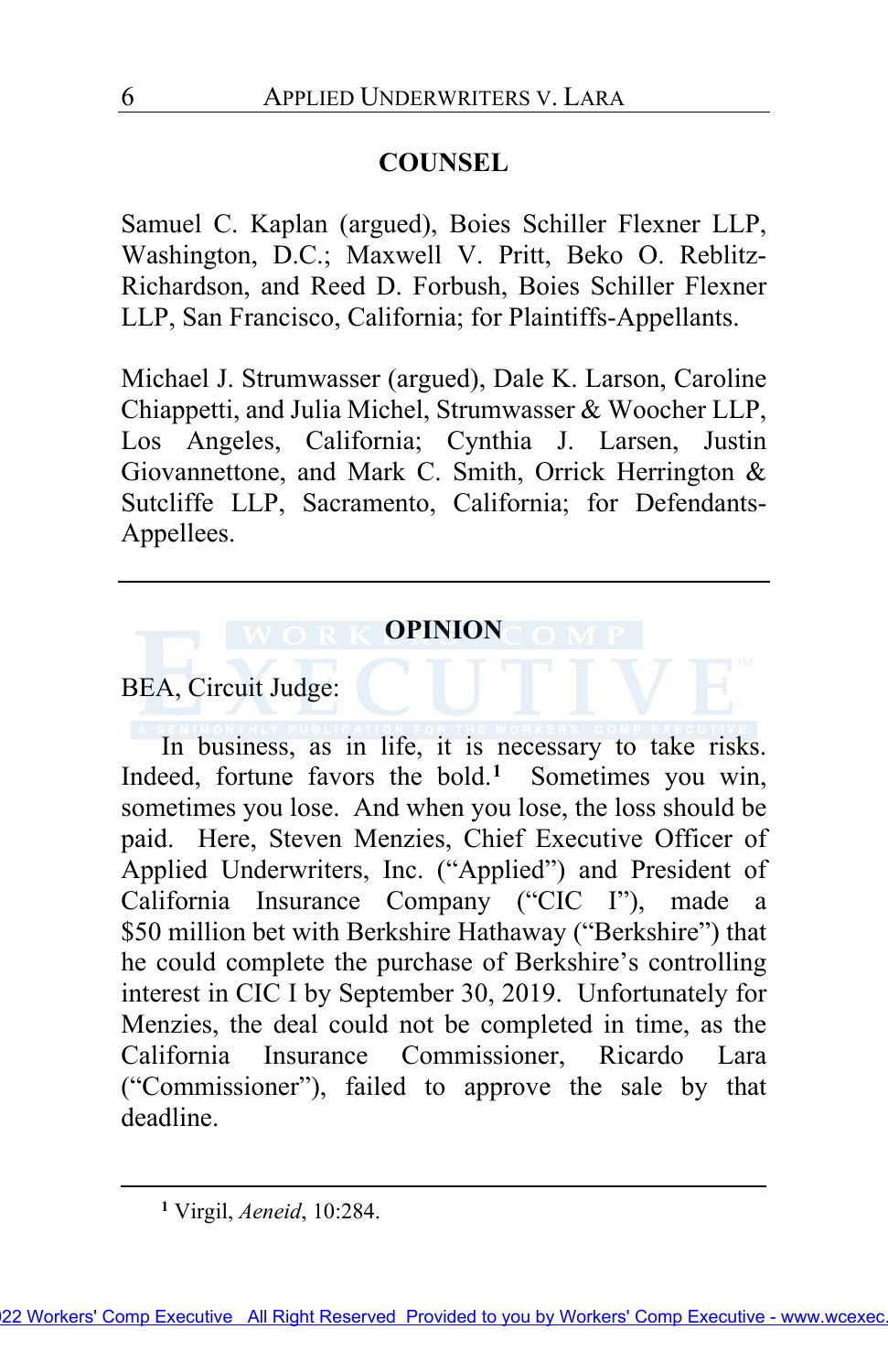Instead of accepting this loss, Menzies decided on a different approach. Menzies consummated the transaction with Berkshire without the Commissioner's approval, and then attempted to bypass the California insurance regulatory regime altogether by merging CIC I with New Mexicodomesticated California Insurance Company ("CIC II"), a shell company formed by Menzies to serve as the vehicle to effect CIC I's domestication outside of California. In response to Menzies's attempted out-of-state merger, the Commissioner filed an ex parte conservation application in the Superior Court of San Mateo to place CIC I in a conservatorship. That application was granted; the Superior Court appointed the Commissioner as the Conservator of CIC I. As Conservator, the Commissioner controlled CIC I and its assets, subject to the Superior Court approval. Subsequently, CIC I contested the grounds upon which the conservatorship was instituted by filing an application to vacate the order instituting the conservatorship in the Superior Court. CIC I claimed that the conditions cited for imposing the conservatorship no longer existed. The Superior Court denied CIC I's application. CIC I then sought a writ of mandate from the California Court of Appeal seeking to overturn the Superior Court's denial of CIC I's application to vacate the order instituting the conservatorship, and that petition for writ was also denied.

After CIC I unsuccessfully challenged the bases of the conservatorship in state court, both Applied and CIC II filed separate actions in federal court, asserting causes of action under 42 U.S.C. § 1983 alleging various constitutional violations. While characterized in various ways, the relief sought in both actions was the same—dissolution of the conservatorship of CIC I. The district court dismissed both actions pursuant to Federal Rule of Civil Procedure 12(b)(1), with each order holding that the district court lacked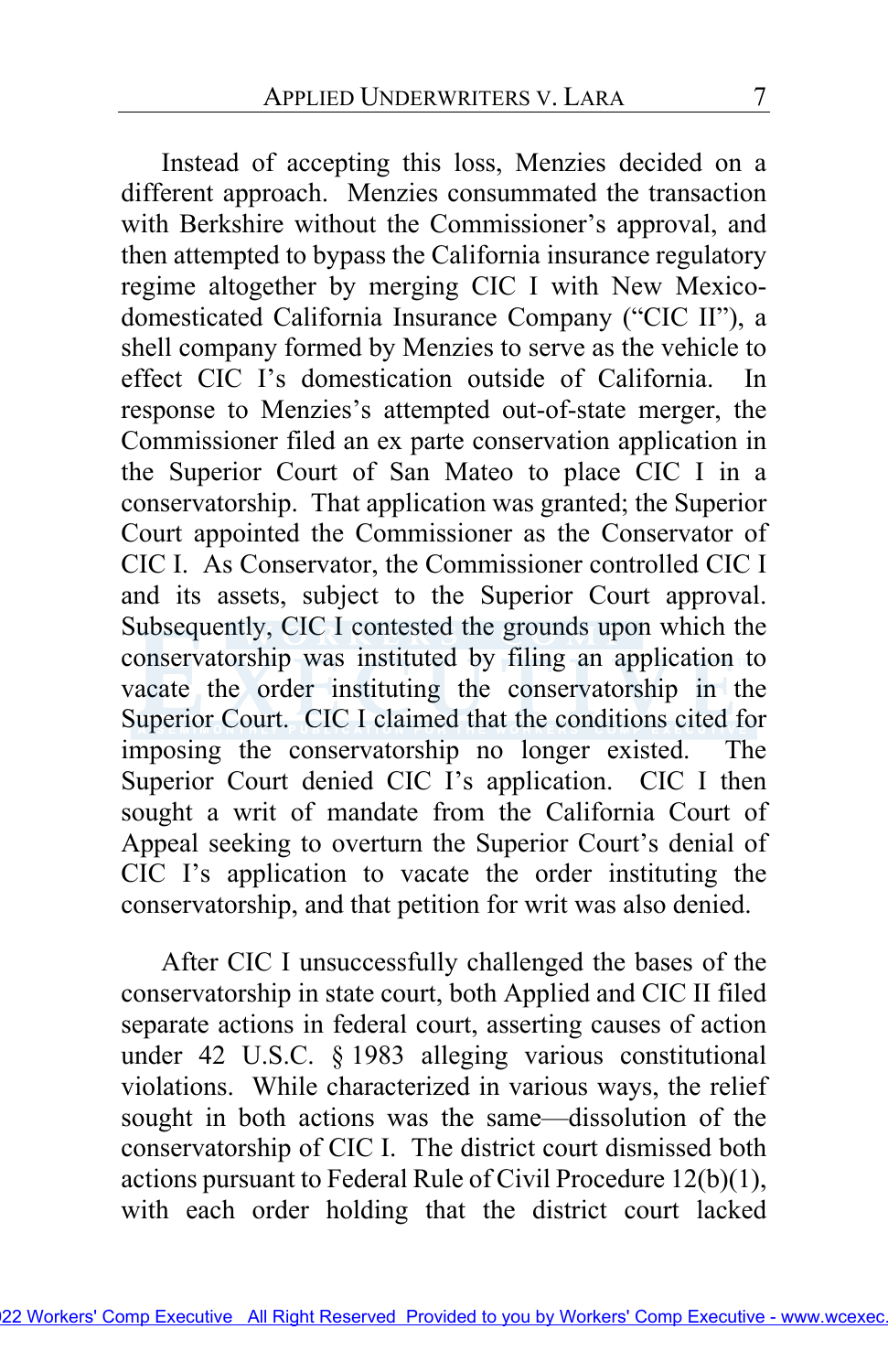jurisdiction to hear the cases under both the "prior exclusive jurisdiction" rule and the *Younger* abstention doctrine.

We have jurisdiction under 28 U.S.C. § 1291. We conclude that because important considerations of federalism are at stake, the district court's reliance on *Younger* abstention as a ground for dismissal was in error. An insurance conservatorship is not sufficiently akin to a criminal prosecution to bring it within the purview of the Supreme Court's current understanding of what constitutes a similar, *Younger*-eligible "civil enforcement proceeding," thus making the application of *Younger* improper in this case. We nonetheless affirm the district court's dismissal based on the alternative ground relied upon, the prior exclusive jurisdiction rule. We also announce limitations to the prior exclusive jurisdiction rule, explaining how this doctrine would not provide an absolute bar to parallel federal court litigation if extraordinary circumstances were present, none of which are here present.

## **I. BACKGROUND**

Appellants Applied Underwriters, Inc. and Applied Risk Services (collectively, "Applied") partner with CIC I to sell workers' compensation insurance and various payroll, agency, and claim services. CIC I is an admitted insurer in the State of California,**[2](#page-7-0)** which subjects it to regulation by the California Insurance Commissioner, a position currently held by Appellee Ricardo Lara. In January 2019, Steven Menzies, as Chief Executive Officer of Applied Underwriters, Inc. and as President of CIC I, entered into an

<span id="page-7-0"></span>**<sup>2</sup>** *See* Cal. Ins. Code § 24 (defining "admitted" as "entitled to transact insurance business in this state, having complied with the laws imposing conditions precedent to transaction of such business").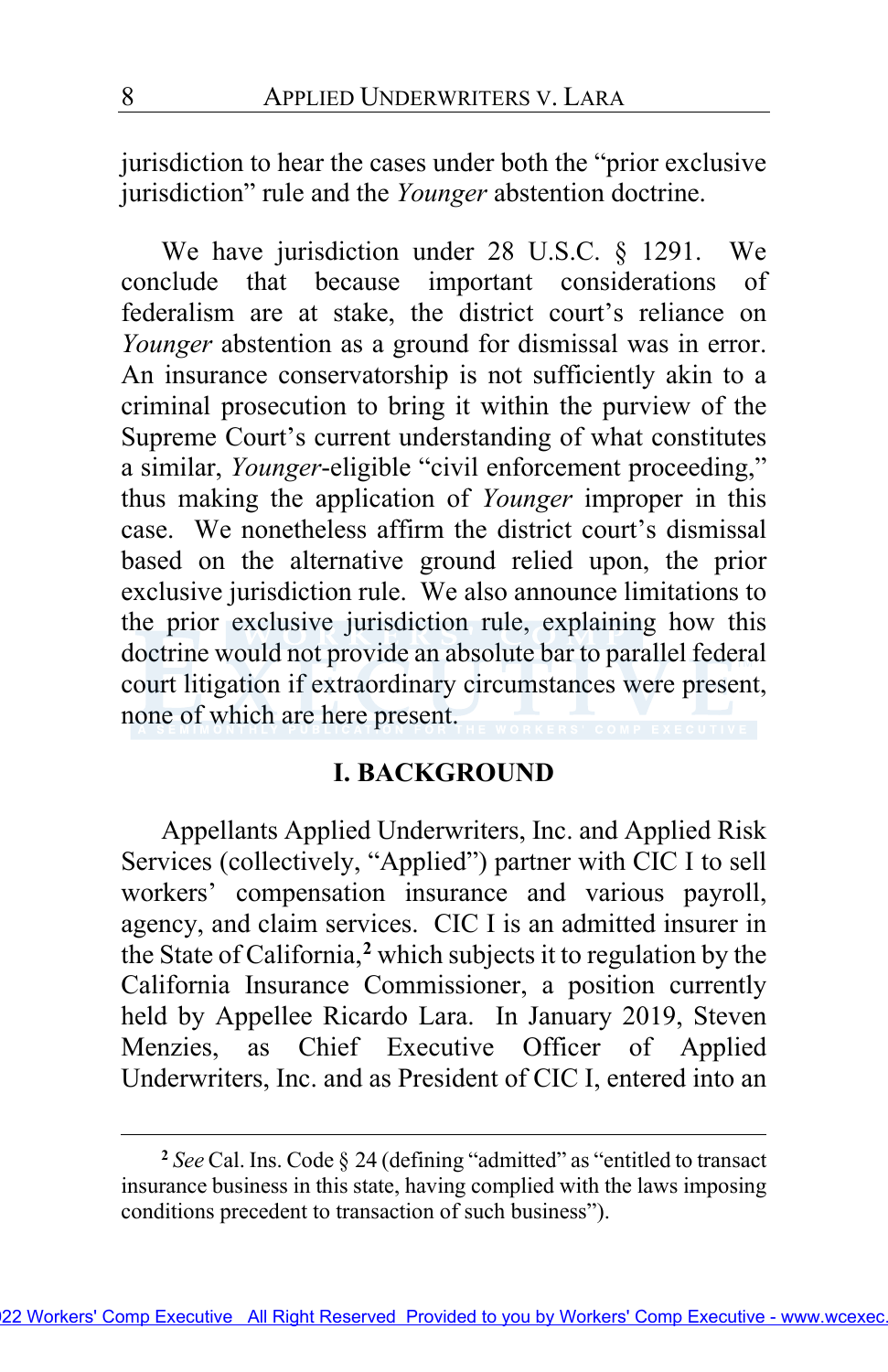agreement with Berkshire Hathaway to purchase Berkshire's controlling interest in CIC I (the "Agreement"). The Agreement included a \$50 million "breakup fee" were the transaction not consummated by September 30, 2019.

California Insurance Code § 1215.2(d) requires the California Insurance Commissioner to approve any sale (or merger) of a controlling interest in an admitted California insurer, and further provides the Commissioner with 60 days to approve or disapprove such transactions upon submission of the information concerning the transaction required by § 1215.2(a). These required submissions are known as "Form A" submissions. On April 9, 2019, Menzies, acting on behalf of CIC I, submitted to the California Department of Insurance ("CDI") his first "Form A," which detailed the proposed Agreement and sought official approval. However, upon review, the CDI requested further information concerning the Agreement, requiring Menzies to withdraw the first Form A submission and to submit a second Form A on June 12, 2019. After this second Form A submission was found unsatisfactory, Menzies submitted his third (and final) Form A submission concerning the Agreement on September 7, 2019.

When it became clear the Agreement would not be approved by the Commissioner in time to avoid the \$50 million "breakup fee," Menzies attempted to avoid the California regulatory process altogether by consummating the Agreement without CDI approval. Menzies sought to effect a merger (the "Merger") between CIC I, which he now purported to control, and a newly-formed New Mexico corporation, Appellant California Insurance Company ("CIC II"). This newly formed corporate insurer was not subject to California insurance regulations.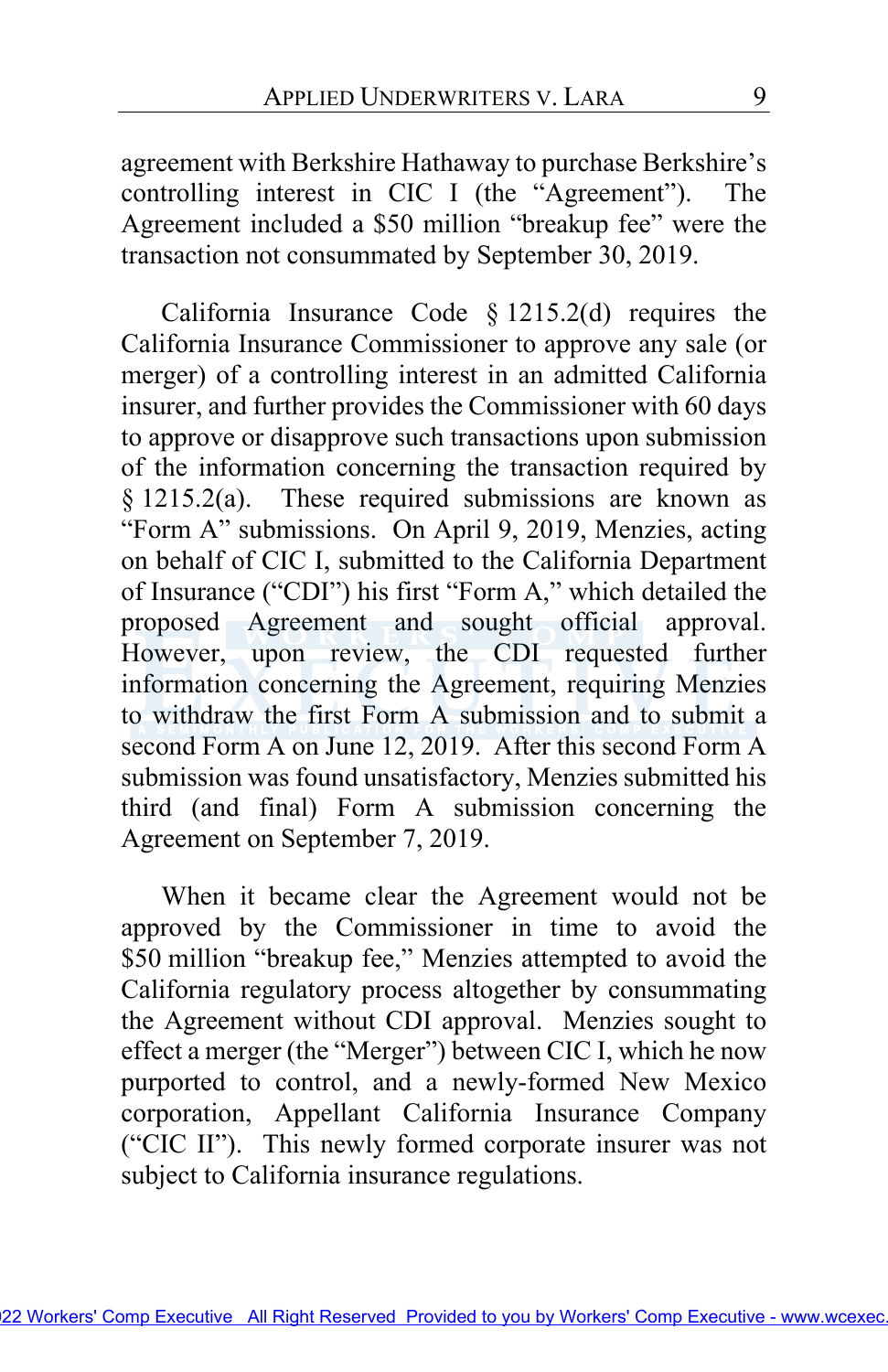Menzies negotiated a ten-day Agreement deadline extension with Berkshire, at a cost of \$10 million. On October 9, 2019, one day before the extended deadline was set to expire, the CDI notified Menzies that if the Merger were to be consummated without the approval of the CDI, "[CIC I] will cease to exist and [CIC II will be] an unlicensed insurer [] precluded from transacting the business of insurance in California." The uncertain fate of the Merger notwithstanding, the Agreement between Berkshire and Menzies closed on October 10, 2019, with CIC I becoming wholly owned by Menzies.

On November 4, 2019, before the CIC I/CIC II Merger could be completed, and without notice given to Appellants, the Commissioner filed an ex parte conservation application in the Superior Court of San Mateo which sought "an order appointing him as conservator of  $[CIC I]$ ." The conservation application was based on the Commissioner's allegation that Menzies had not "filed and obtained written approval of the Commissioner" to consummate the Merger, in violation of California Insurance Code § 1215.2(d).

Also on November 4, 2019, again without any notice to Appellants, the Superior Court granted the Commissioner's conservation application, appointing California Insurance Commissioner Ricardo Lara as the Conservator of CIC I. In justifying lack of notice to Appellants, the Superior Court explicitly found

> that the Commissioner has . . . established good cause to believe that the State of California would be prejudiced were it to provide respondent advanced notice of this proceeding in that [CIC I] has within its authority power to at any time complete the ostensible consummation of the transaction,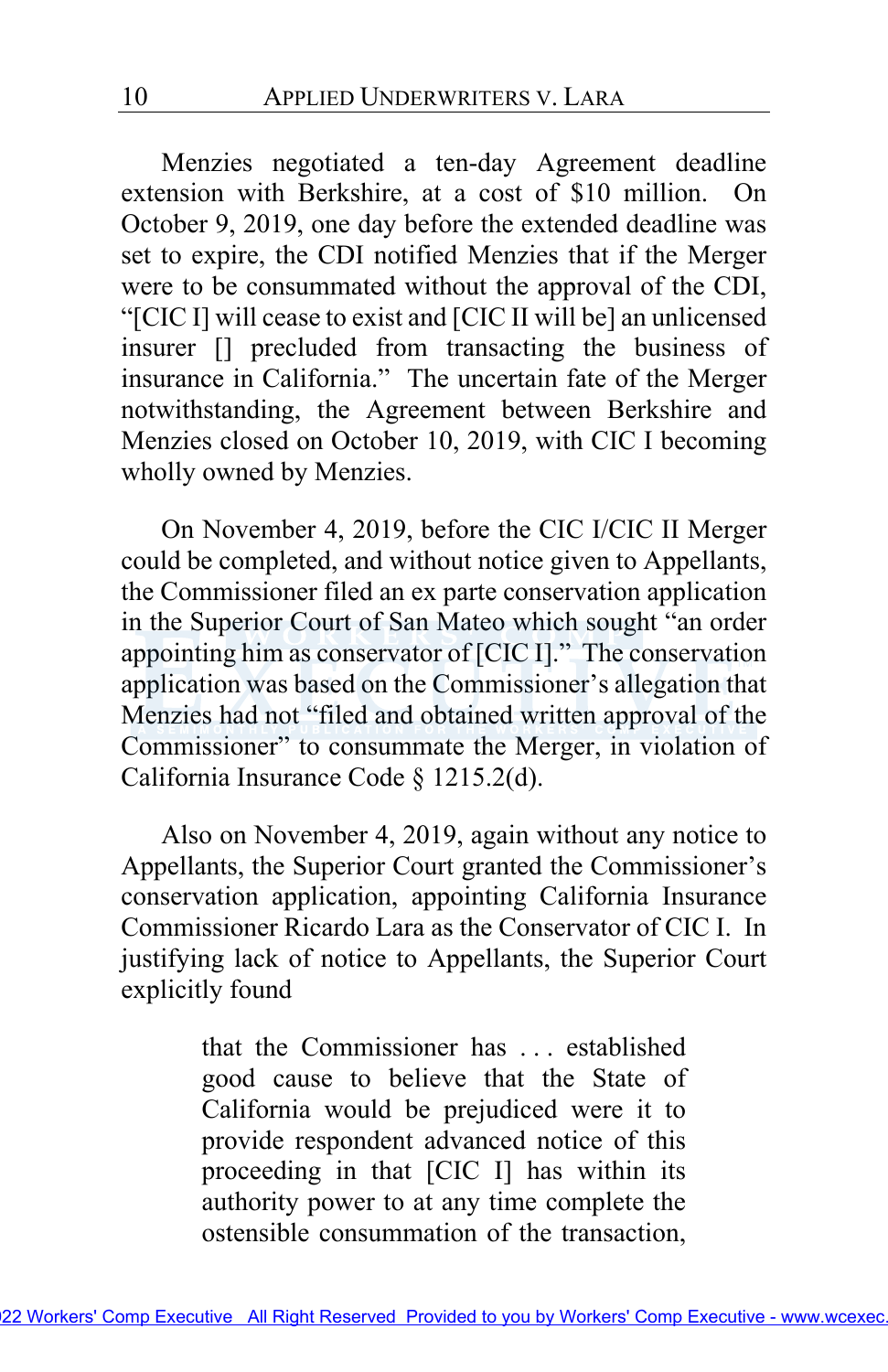which would have the effect of at least forfeiting [CIC I's] certificate of authority, rendering California policyholders ostensibly insured by an out-of-state insurer without authority to transact insurance in California . . . .

CIC I subsequently contested, unsuccessfully, the grounds upon which the conservatorship was instituted. Specifically, on March 12, 2020, CIC I filed an application to vacate the conservatorship with the Superior Court, arguing that: 1) the conservatorship was obtained under false pretenses; 2) the conditions cited for imposing the conservatorship no longer existed; 3) the Commissioner acted arbitrarily, capriciously, and in bad faith; and 4) the conservatorship continues to harm CIC I. After an August 6, 2020 hearing at which CIC I appeared by counsel, the Superior Court denied CIC I's application to vacate the conservatorship on August 11, 2020, for the following reasons:

> Respondents attempted to take [CIC I] and its assets out of California via a merger without adequate protection of policyholders and the public and the Conservatorship was ordered on those grounds. Respondents have failed to demonstrate that the conditions necessitating conservation no longer exist. In light of Respondent's prior conduct, the Conservation Order ensures that Respondents do not again attempt to take [CIC I] and its assets out of California ... [and] the Commissioner's preference to pursue a Rehabilitation Plan [for CIC I] is reasonable and sufficient under the circumstances.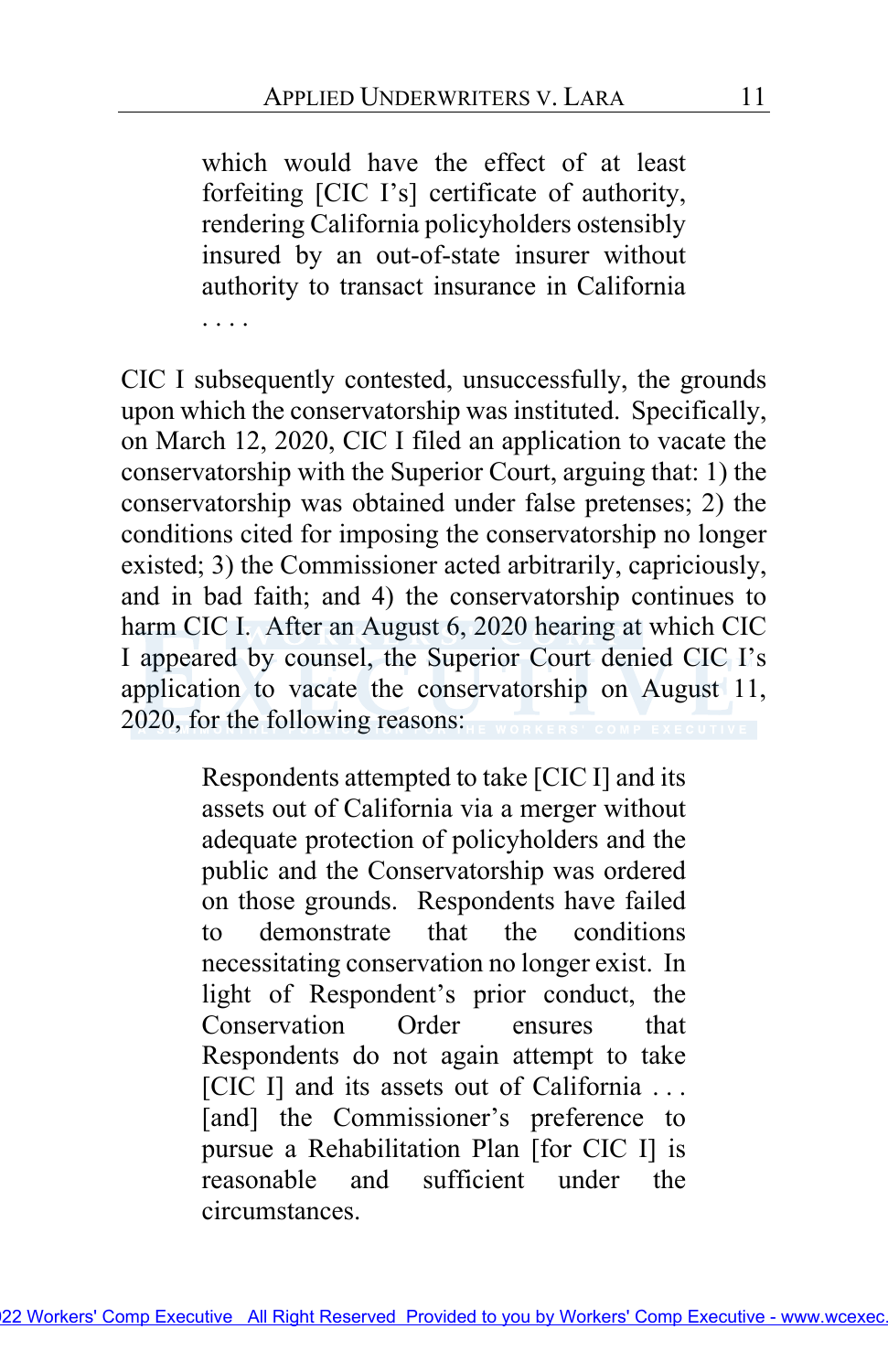Following this denial, CIC I filed an application for interlocutory appellate review with the California Court of Appeal, which was also denied. The record does not demonstrate whether a writ was sought from the California Supreme Court. On October 19, 2020, the Commissioner filed a proposed Rehabilitation Plan ("Rehabilitation Plan") with the Superior Court which articulated the terms he would accept to end the conservatorship of CIC I. CIC I has refused to accept the Commissioner's stated terms, so the conservatorship proceedings remain ongoing.

After CIC I had unsuccessfully challenged the bases of the conservatorship in state court, Appellants Applied and CIC II filed separate actions in federal court, asserting causes of action under 42 U.S.C. § 1983 alleging various constitutional violations ("the federal actions"). Appellants sought, among other forms of relief, orders "declaring the Commissioner's actions, as alleged, violate [Appellants'] rights to due process and equal protection under the Fourteenth Amendment to the United States Constitution." Appellants also sought orders "directing the Commissioner to take all necessary steps to end [CIC I's] conservatorship pursuant to California Insurance Code § 1012, and enjoining the Commissioner from continuing the conservation." The district court dismissed both actions pursuant to Federal Rule of Civil Procedure 12(b)(1), with each order holding that the district court lacked jurisdiction to hear the cases under both the "prior exclusive jurisdiction" rule and the *Younger*  abstention doctrine.

# **II. STANDARD OF REVIEW**

A district court's determination of subject matter jurisdiction, including its application of the prior exclusive jurisdiction rule, is reviewed de novo. *Chapman v. Deutsche Bank Nat. Trust Co.*, 651 F.3d 1039, 1043 (9th Cir. 2011).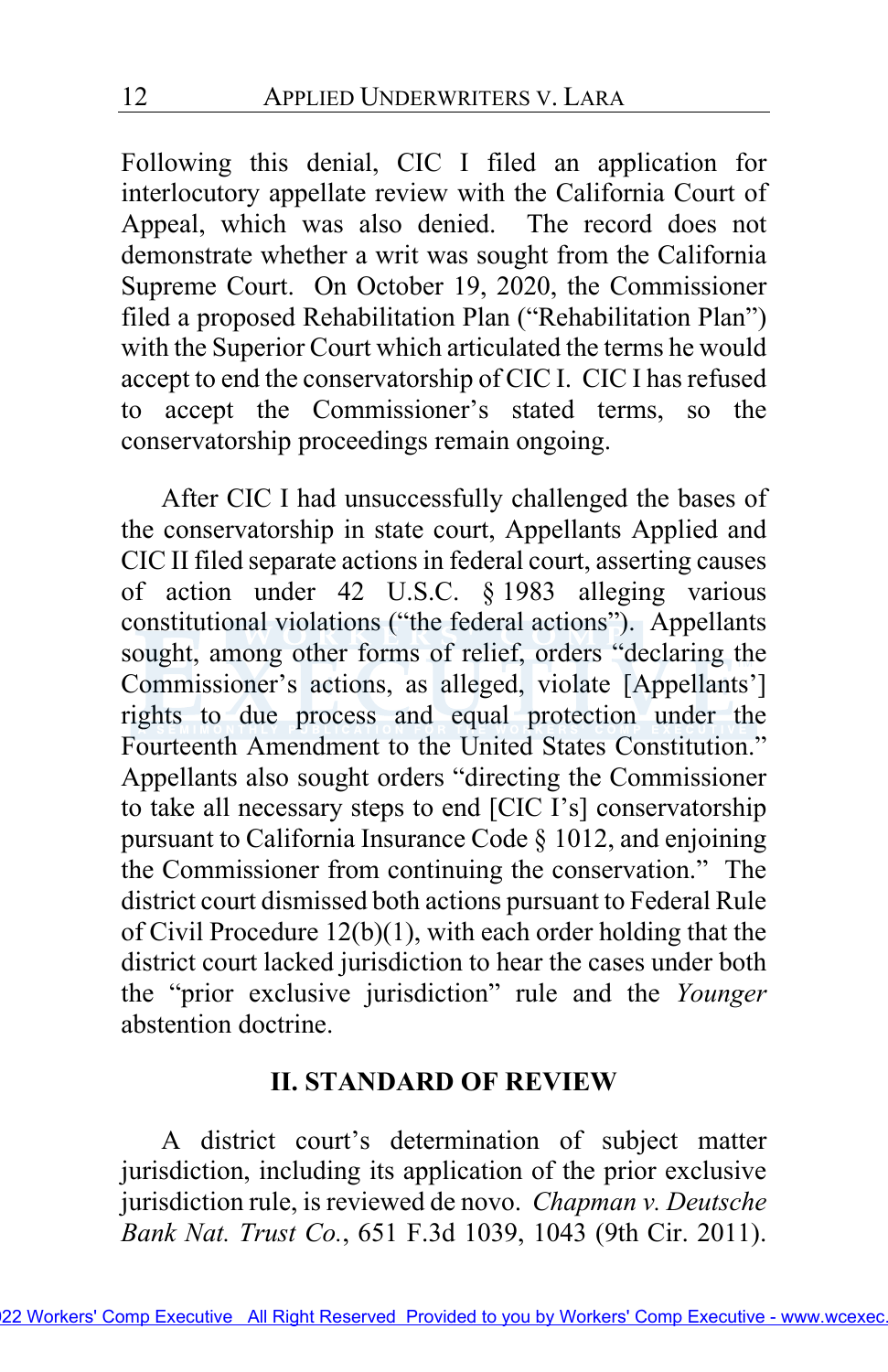A district court's determination to apply *Younger* abstention is reviewed de novo. *Bean v. Matteucci*, 986 F.3d 1128, 1132 (9th Cir. 2021).

### **III. ANALYSIS**

# **A.** *Younger* **abstention is not proper in an action challenging an insurance conservatorship**

In "exceptional circumstances," the *Younger* abstention doctrine instructs federal courts to decline to hear a case when a parallel state proceeding is ongoing. *New Orleans Pub. Serv., Inc. v. Council of New Orleans (NOPSI)*, 491 U.S. 350, 368 (1989). *Younger* abstention is rooted in "the basic doctrine of equity jurisprudence that courts of equity should not act . . . to restrain a *criminal* prosecution, when the moving party has an adequate remedy at law and will not suffer irreparable injury if denied equitable relief." *Younger v. Harris*, 401 U.S. 37, 43–44 (1971) (emphasis added). Following a period of continuous expansion, including to some civil proceedings, the Supreme Court firmly cabined the scope of the doctrine, holding that *Younger* applies only to three categories of cases (the *NOPSI* categories): 1) "ongoing state criminal prosecutions"; 2) "certain civil enforcement proceedings"; and 3) "civil proceedings involving certain orders . . . uniquely in the furtherance of the state courts' ability to perform their judicial functions." *Sprint Commc'ns, Inc. v. Jacobs*, 571 U.S. 69, 78 (2013) (cleaned up). If a state proceeding falls into one of these three categories, *Younger* abstention is applicable, but only if the three additional factors laid out in *Middlesex County Ethics Committee v. Garden State Bar Association*, 457 U.S. 423, 432 (1982) are also met: that the state proceeding is 1) "ongoing"; 2) "implicate[s] important state interests"; and 3) "provide[s] adequate opportunity . . . to raise constitutional challenges." *Herrera v. City of*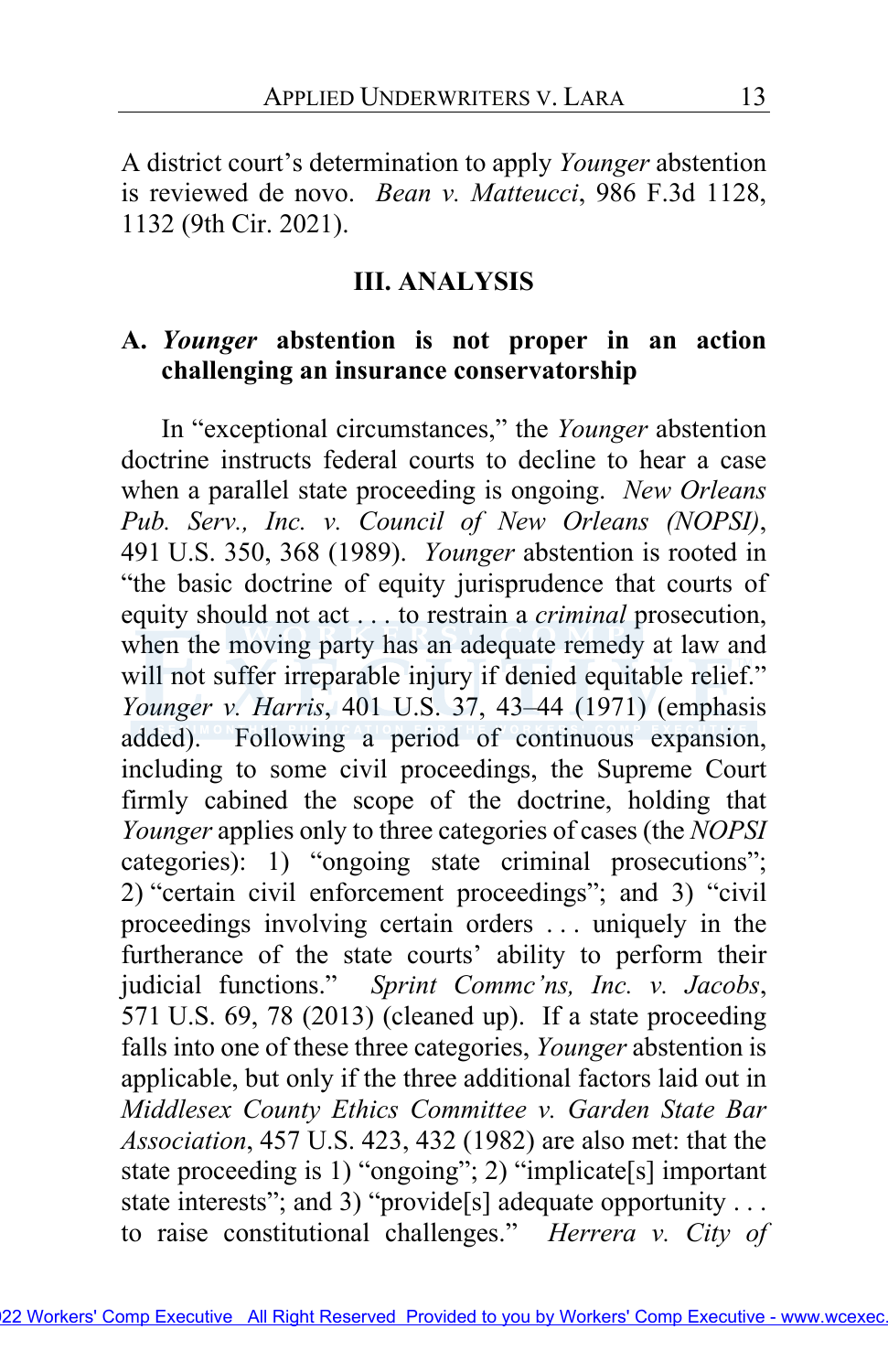*Palmdale*, 918 F.3d 1037, 1044 (9th Cir. 2019) (quoting *Middlesex*, 457 U.S. at 432) (cleaned up).

Here, the district court found that the Superior Court insurance conservatorship was a "civil enforcement proceeding" sufficient to warrant *Younger*, and that the three *Middlesex* factors were met. This holding was in error.

The hallmark of the civil enforcement proceeding category for *Younger* purposes is that such proceedings are "akin to a criminal prosecution" in "important respects." *Huffman v. Pursue, Ltd.*, 420 U.S. 592, 604 (1975). As noted in *Sprint*,

Such enforcement actions are characteristically initiated to sanction the federal plaintiff, *i.e.*, the party challenging the state action, for some wrongful act. In cases of this genre, a state actor is routinely a party to the state proceeding and often initiates the action. Investigations are commonly involved, often culminating in the filing of a formal complaint or charges.

*Sprint*, 571 U.S. at 79–80 (citations omitted). Admittedly, the current situation bears *some* resemblance to a criminal prosecution. Here, the insurance conservatorship was brought by the Commissioner "acting under and within [the] police power" of the state of California pursuant to California Insurance Code § 1011. *Carpenter v. Pac. Mut. Life Ins. Co. of Cal.*, 10 Cal. 2d 307, 331 (1937). Specifically, the ex parte application alleged that, upon an investigation of the Commissioner, "Menzies's attempt to merge [CIC I] into and with CIC II without having filed and obtained written approval of the Commissioner to merge [CIC I] into a New Mexico domestic insurer is ground for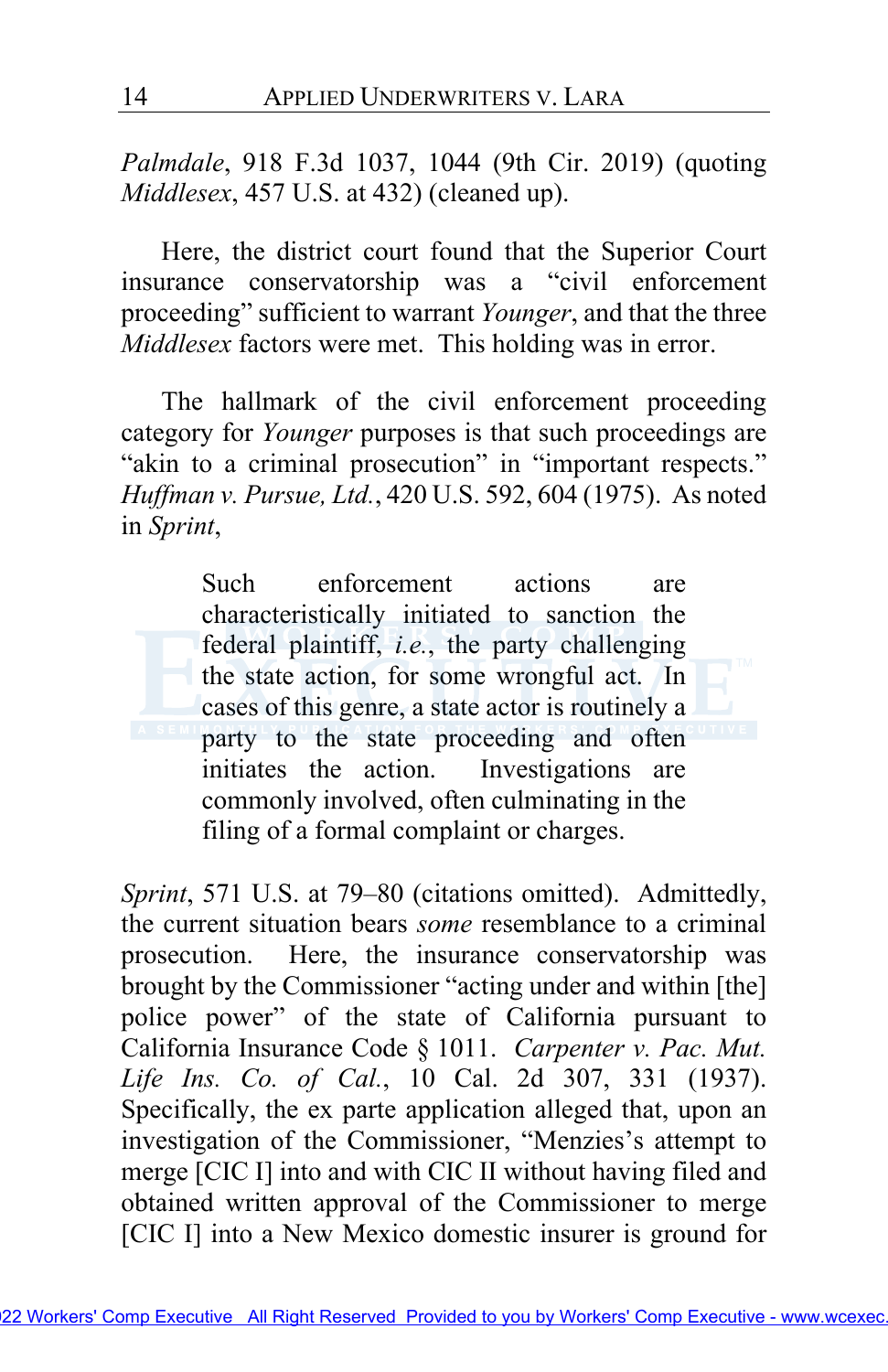conservation of an insurer pursuant to section 1011." Moreover, as noted above, in reviewing CIC I's challenge to vacate the conservation order, the Superior Court found that "Respondents attempted to take [CIC I] and its assets out of California via a merger without adequate protection of policyholders and the public and the Conservatorship was ordered on those grounds. Respondents have failed to demonstrate that the conditions necessitating conservation no longer exist." It was on these grounds that the district court found the conservatorship was a "civil enforcement action" sufficient to merit *Younger* abstention.

<span id="page-14-0"></span>This insurance conservatorship, however, cannot be said to have been brought "to sanction the federal plaintiff . . . for some wrongful act," *Sprint*, 571 U.S. at 79, which is the quintessential feature of a *Younger*-eligible "civil enforcement action." Indeed, in every case of the civil enforcement genre cited by *Sprint* where *Younger* abstention was found to be valid, the parallel proceedings were either "in aid of and closely related to criminal statutes," *Huffman*, 420 U.S. at 604, or were aimed at punishing some wrongful act through a penalty or sanction, *see, e.g.*, *Ohio Civ. Rights Comm'n v. Dayton Christian Schools, Inc.*, 477 U.S. 619, 629 (1986) (state-initiated administrative proceedings to enforce state civil rights laws, noting "potential sanctions for the alleged sex discrimination"); *Middlesex*, 457 U.S. at 427, 433–34 (state-initiated disciplinary proceedings against lawyer for violation of state ethics rules, noting the availability of "private reprimand" and "disbarment or suspension for more than one year"); *Moore v. Sims*, 442 U.S. 415, 419–20, 423 (1979) (state-initiated proceeding to gain custody of children allegedly abused by their parents, noting the action was "in aid of and closely related to criminal statutes"); *Trainor v. Hernandez*, 431 U.S. 434, 435, 444 (1977) (civil proceeding "brought by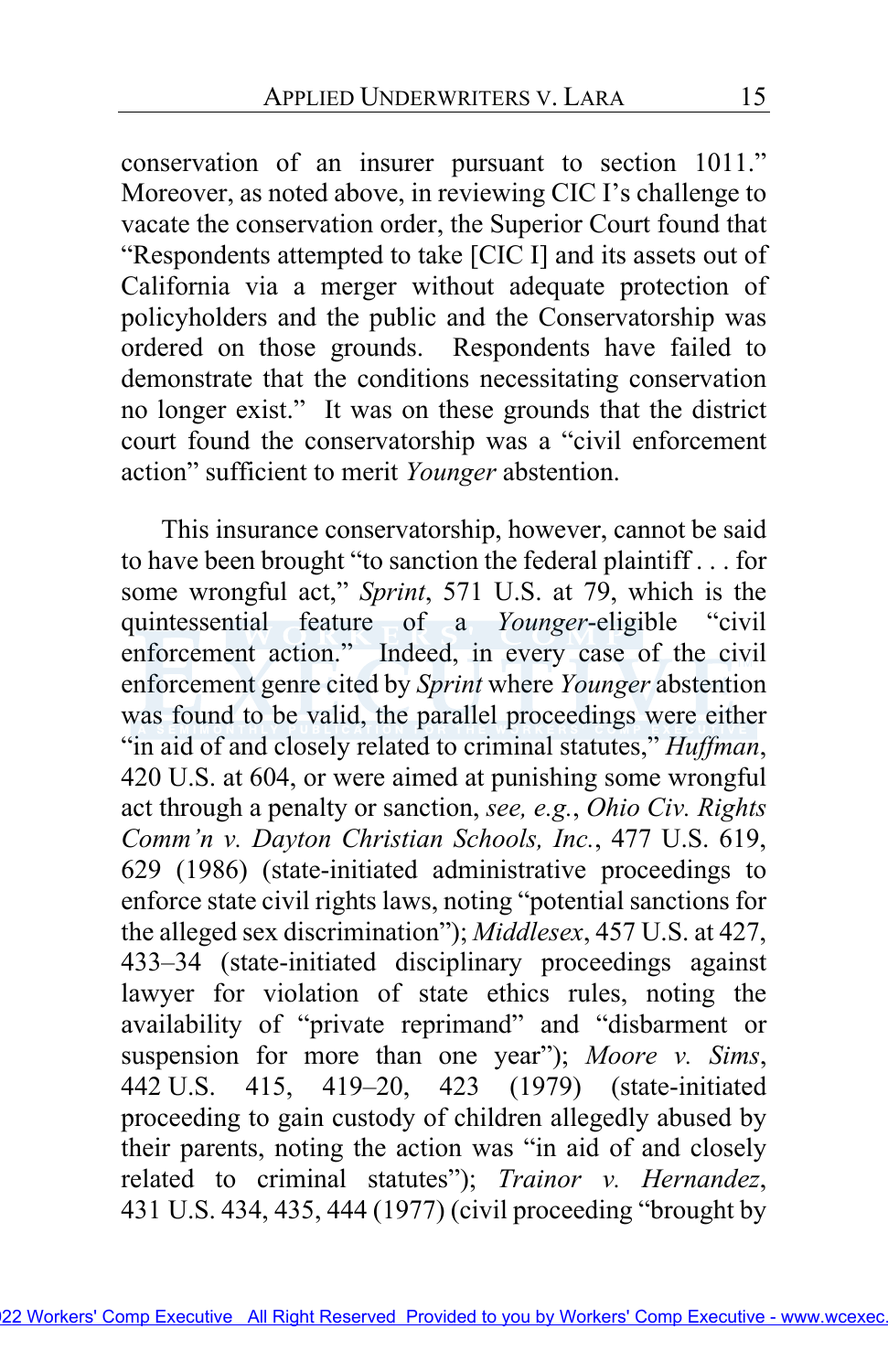the State in its sovereign capacity" to recover welfare payments defendants had allegedly obtained by fraud, "a crime under Illinois law"); *Huffman*, 420 U.S. at 596–98 (state-initiated proceeding to enforce public nuisance laws, which provided for "closure for up to a year of any place determined to be a nuisance," "preliminary injunctions pending final determination of status as a nuisance," and "sale of all personal property used in conducting the nuisance").

<span id="page-15-0"></span>Here, the complete lack of sanctions being sought against Appellants belie any punitive character to the insurance conservatorship action. This feature underscores why *Younger* abstention is not proper in this case. As noted long ago by the California Supreme Court, in an insurance conservatorship brought under the California Insurance Code,

> [t]he commissioner [is] not prosecuting an action "for the enforcement or protection of a right," or for the "redress or prevention of a wrong," or for the "punishment of a public offense." The proceeding [is] had under sections 1010 to 1061 of the Insurance Code which specially deal with the rehabilitation and liquidation of insurance companies. Those sections set up a comprehensive statutory scheme to accomplish those results. The proceeding is not one in which another party is prosecuting another party at all. It is simply a proceeding in which the state is invoking its power over a corporate entity permitted by the state to engage in a business vitally affected with the public interest upon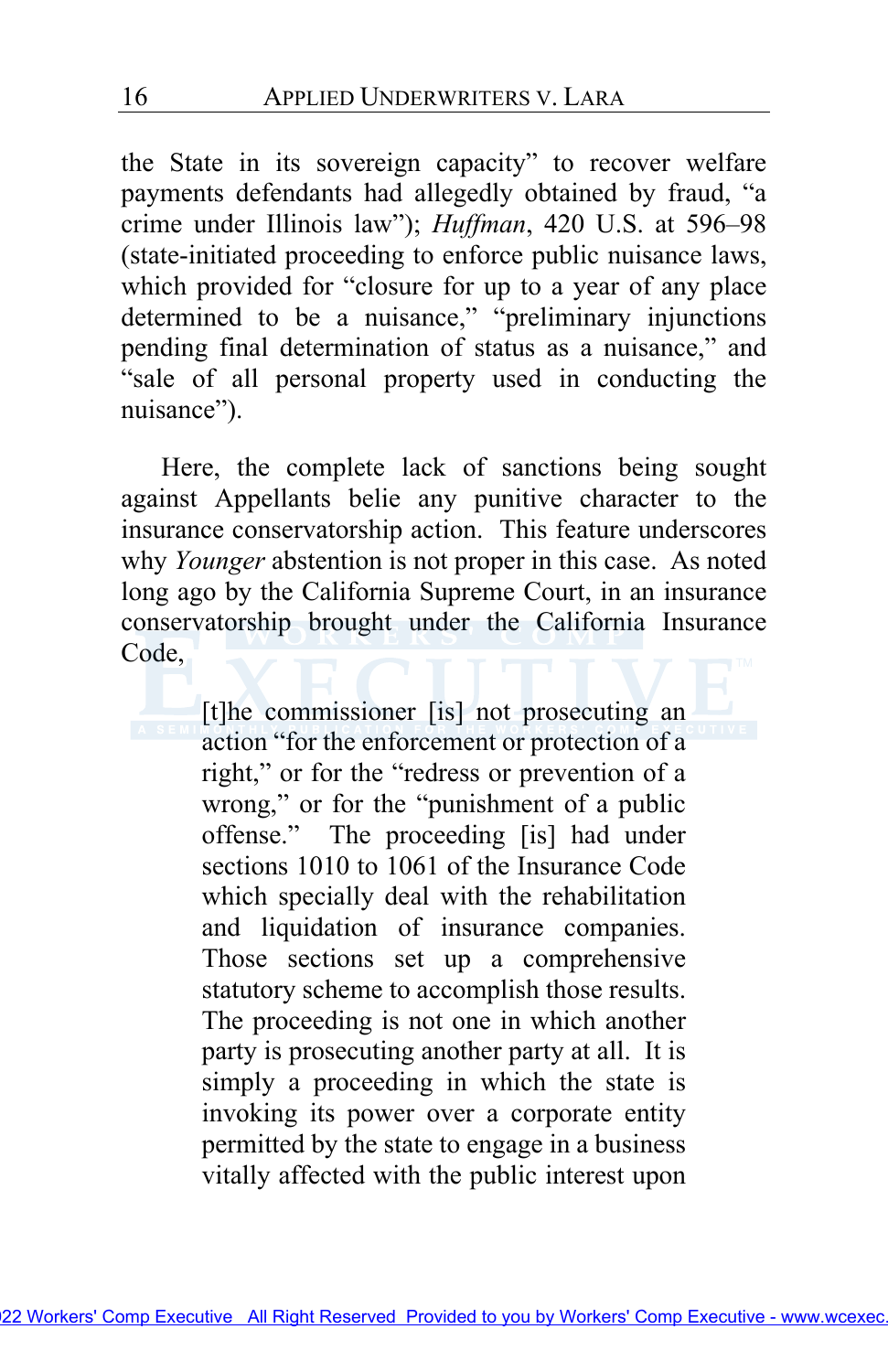condition of continuing compliance with the requirements provided by the state.

### *Carpenter*, 10 Cal. 2d at 327.

To be sure, the nature of the conservatorship in *Carpenter* was insolvency, *id.* at 315, not one like here, where CIC I was, and appears to remain, a financially viable entity. Notably, Appellants contend that, before this contested conservatorship, insurance conservatorships in California have usually been brought only when a firm has become insolvent or was at risk of becoming insolvent. Nonetheless, it is immaterial for *Younger* purposes that here, the conservatorship was brought because of an attempt by CIC I to consummate an unapproved sale of controlling interest and merger and to move the company's assets out of state, instead of for reasons of insolvency.

For one, as in conservatorships brought on by a firm's insolvency, the Commissioner's actions here were motivated by the purpose of ensuring "adequate protection of policyholders and the public." As the Commissioner's conservatorship application explained, if CIC I were "permitted to consummate" the Merger, then CIC I policyholders in California might "be left holding policies of a non-admitted insurer," such that "policyholders, including employees with serious work-related injuries and other claimants entitled to vital and necessary insurance benefits, may not have recourse to benefits." Thus, as with a conservatorship brought on by insolvency, the CIC I conservatorship is not a proceeding aimed at "punishment of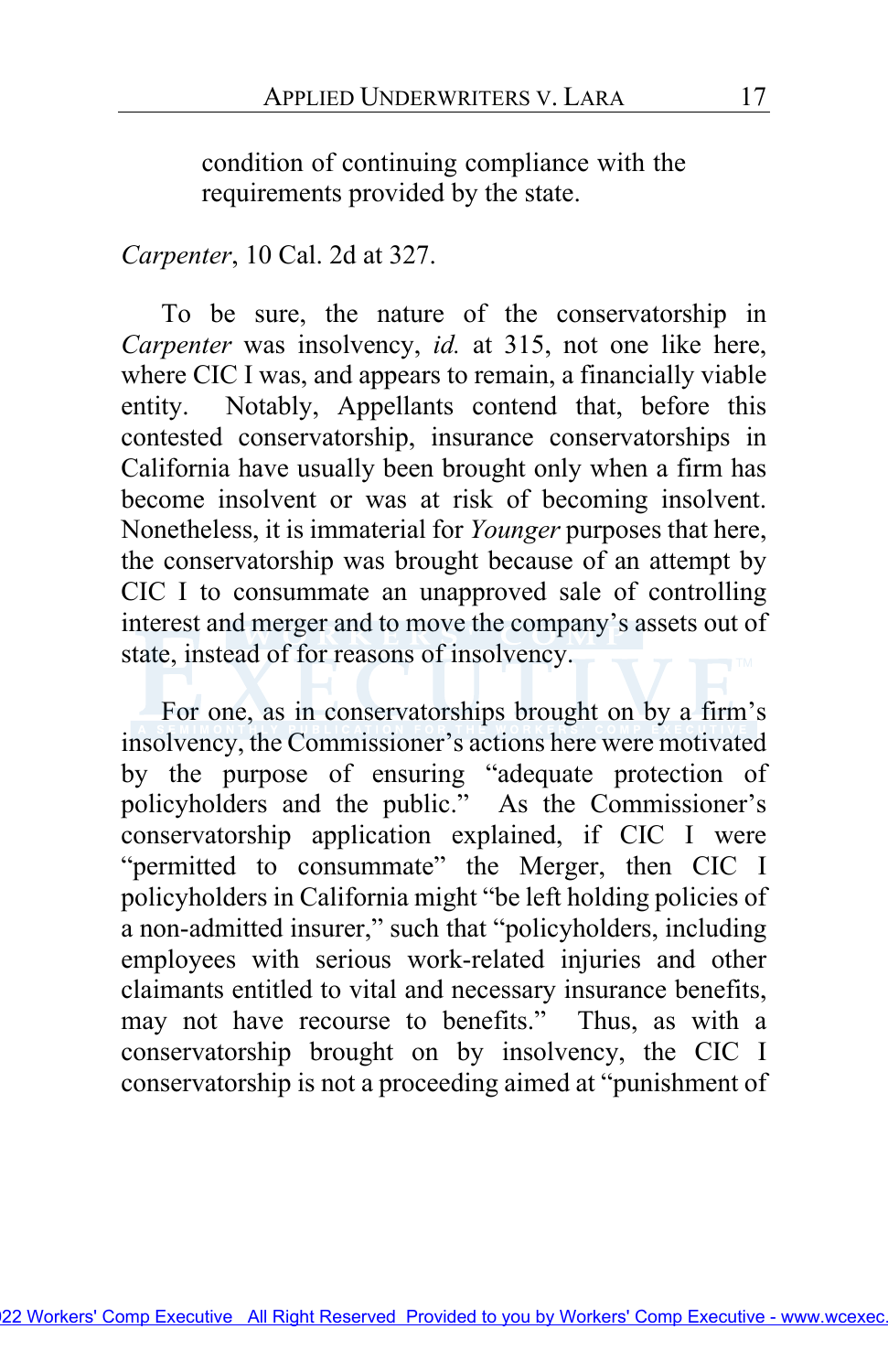a public offense" but rather one "by the state in the interest of the public." *Id.* at 327.**[3](#page-17-0)**

<span id="page-17-1"></span>Moreover, insolvency is itself often driven by acts that are in disregard of the public interest, as is an unapproved sale of controlling interest and concomitant merger attempt. Yet the disregard-of-public-interest factor alone does not impart those acts with the requisite "wrongful" nature such that punitive sanctions are merited. Indeed, in *Carpenter*, the noted insolvency had a readily identifiable cause: "that the hazardous and insolvent condition is principally caused by reason of the fact that for many years the company has issued a large number of noncancellable accident and health policies . . . at a rate inadequate to maintain the lawful reserves behind such policies." *Id.* at 315. Even though the insolvency was brought on because of clearly identifiable imprudent acts by the managers of the insolvent firm, these imprudent acts in no way impacted the California Supreme Court's analysis that the conservatorship was not brought to prosecute "an action for the enforcement or protection of a right, or for the redress or prevention of a wrong, or for the punishment of a public offense." *Id.* at 327 (internal quotation marks omitted).

<span id="page-17-2"></span><span id="page-17-0"></span>**<sup>3</sup>** As noted by the concurrence, "individualized inquiries into motive are not part of [the *Younger*] analysis," citing *Bristol-Meyers Squibb Co. v. Connors*, 979 F.3d 732, 737 (9th Cir. 2020). We agree. However, this fact cuts *against* the concurrence's argument, given that, as demonstrated above, conservatorships are fundamentally brought "by the state in the interest of the public," and not for the "punishment of a public offense." *Carpenter*, 10 Cal. 2d at 327. It is only after attempting to divine the Commissioner's true motive in bringing the conservatorship of CIC I that the concurrence is able to determine that *this* conservatorship is a sanction.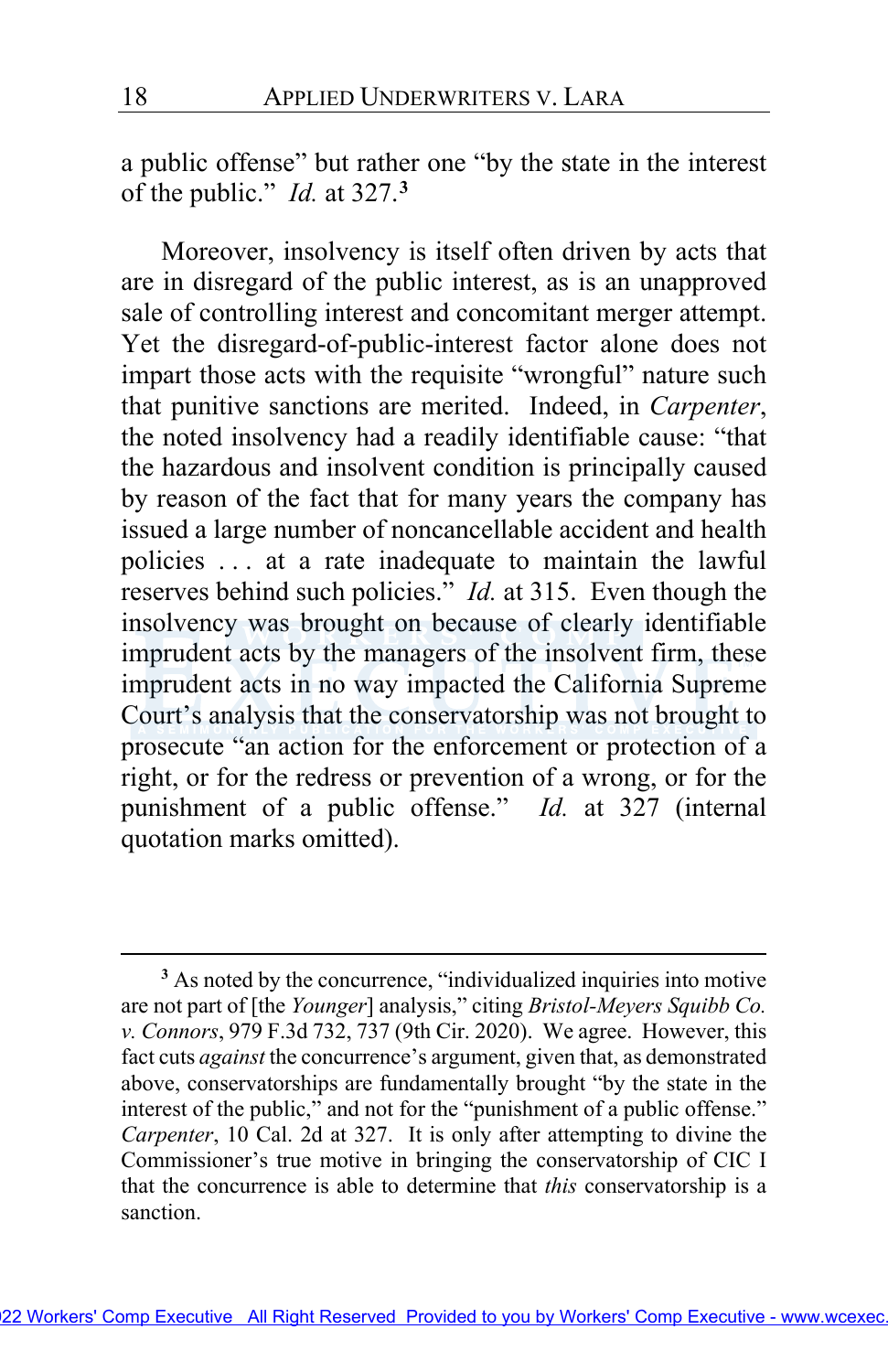We therefore decline to extend the class of "civil enforcement proceedings" sufficient to warrant application of *Younger* to actions divorced from a quasi-criminal context. *See Sprint*, 571 U.S. at 81. Accordingly, the district court's application of the *Younger* abstention doctrine to this case was in error.**[4](#page-18-0)** Nonetheless, dismissal of Appellants'

<span id="page-18-0"></span>**<sup>4</sup>** Appellees contend that in addition to falling within the "civil enforcement action" *NOPSI* category, insurance conservatorships also fall within the category of "civil proceedings involving certain orders that are uniquely in the furtherance of the state courts' ability to perform their judicial functions." 491 U.S. at 368. This argument is meritless. This third category has been explained to stand "in aid of the authority of the judicial system, so that its orders and judgments are not rendered nugatory," *Pennzoil Co. v. Texaco, Inc.*, 481 U.S. 1, 13 (1987) (cleaned up), and has been applied by the Supreme Court to require federal abstention in order to avoid interfering with civil contempt orders, *Juidice v. Vail,* 430 U.S. 327, 336 n. 12 (1977), and to avoid interfering with state requirements to post bond pending appeal, Pennzoil [Co.](http://www.wcexec.TM), 481 U.S. at 3, 18. The district court correctly found that the insurance conservatorship does not implicate "the regular operation of [a state court's] judicial system" with respect to "the processes by which the State compels compliance with the judgements of its courts," *Pennzoil Co.*, 481 U.S. at 13–14 (cleaned up), and that it is therefore not within the scope of this category.

Appellees' argument that *Worldwide Church of God, Inc. v. California*, 623 F.2d 613 (9th Cir. 1980) (per curiam), demands otherwise is unpersuasive. *Worldwide Church* conforms with the established proposition that *Younger* applies to certain "civil *enforcement* actions," as at issue in that case was the court-ordered imposition of a permanent receivership of a church allegedly engaged in the fraudulent distribution of charitable donations to the personal accounts of those who controlled the church. *Id.* at 614–15 (emphasis added). Notably, *Worldwide Church* was decided before *Middlesex*, *Pennzoil*, *NOPSI*, or *Sprint* were decided and so does not reflect *NOPSI*'s and *Sprint*'s cabining of *Younger* to the three distinct "exceptional circumstances" described above. *NOPSI*, 491 U.S. at 368. And, in any event, *Worldwide Church* did not cite *Juidice* or purport to extend the logic of *Juidice*'s abstention holding beyond proceedings that lie "at the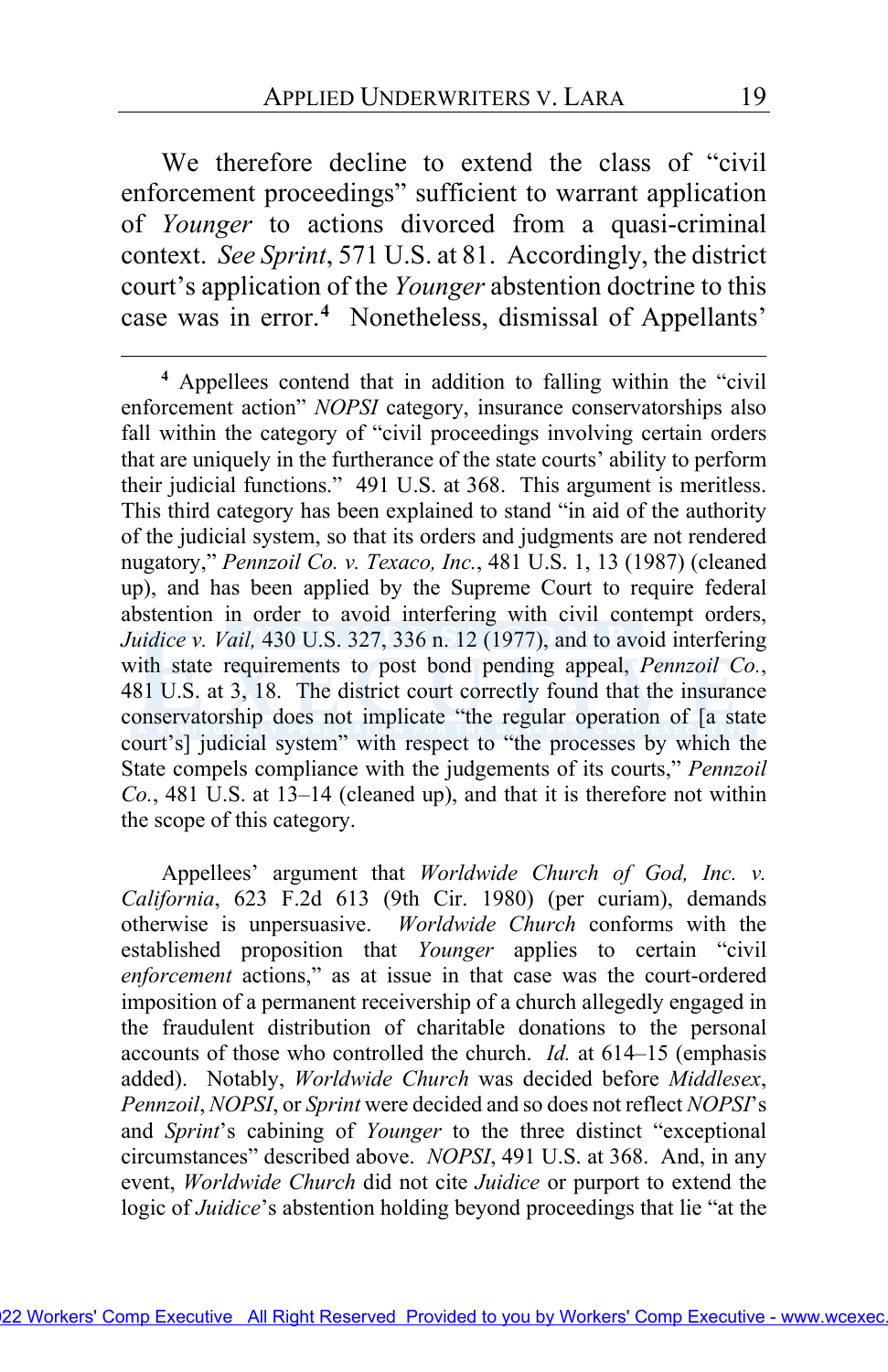claims was warranted on account of the prior exclusive jurisdiction rule.

# **B. The prior exclusive jurisdiction rule bars federal interference**

"[T]he ancient and oft-repeated . . . doctrine of prior exclusive jurisdiction [holds] that when a court of competent jurisdiction has obtained possession, custody, or control of particular property, that possession may not be disturbed by any other court." *State Eng'r v. S. Fork Band of Te-Maok Tribe of W. Shoshone Indians*, 339 F.3d 804, 809 (9th Cir. 2003) (cleaned up). Said another way, where one court first takes proper *in rem* jurisdiction over a res, another court "is precluded from exercising its jurisdiction over the same res." *Kline v. Burke Const. Co.*, 260 U.S. 226, 229 (1922); *see also*  Princess Lida of Thurn & Taxis v. Thompson, 305 U.S. 456, 466–67 (1939).

As a threshold matter, the application at the heart of this case seeking an insurance conservatorship was first filed on November 4, 2019, and the conservatorship of CIC I was granted on the same day. The federal actions currently on appeal were first filed on October 20, 2020 (Applied action) and January 6, 2021 (CIC II action). Therefore, if both the insurance conservatorship and the federal actions are either *in rem* or *quasi in rem* proceedings, the prior exclusive jurisdiction rule applies to bar the federal actions, subject to the limited exceptions we announce below.

core of the administration of a State's judicial system." *Juidice*, 430 U.S. at 335.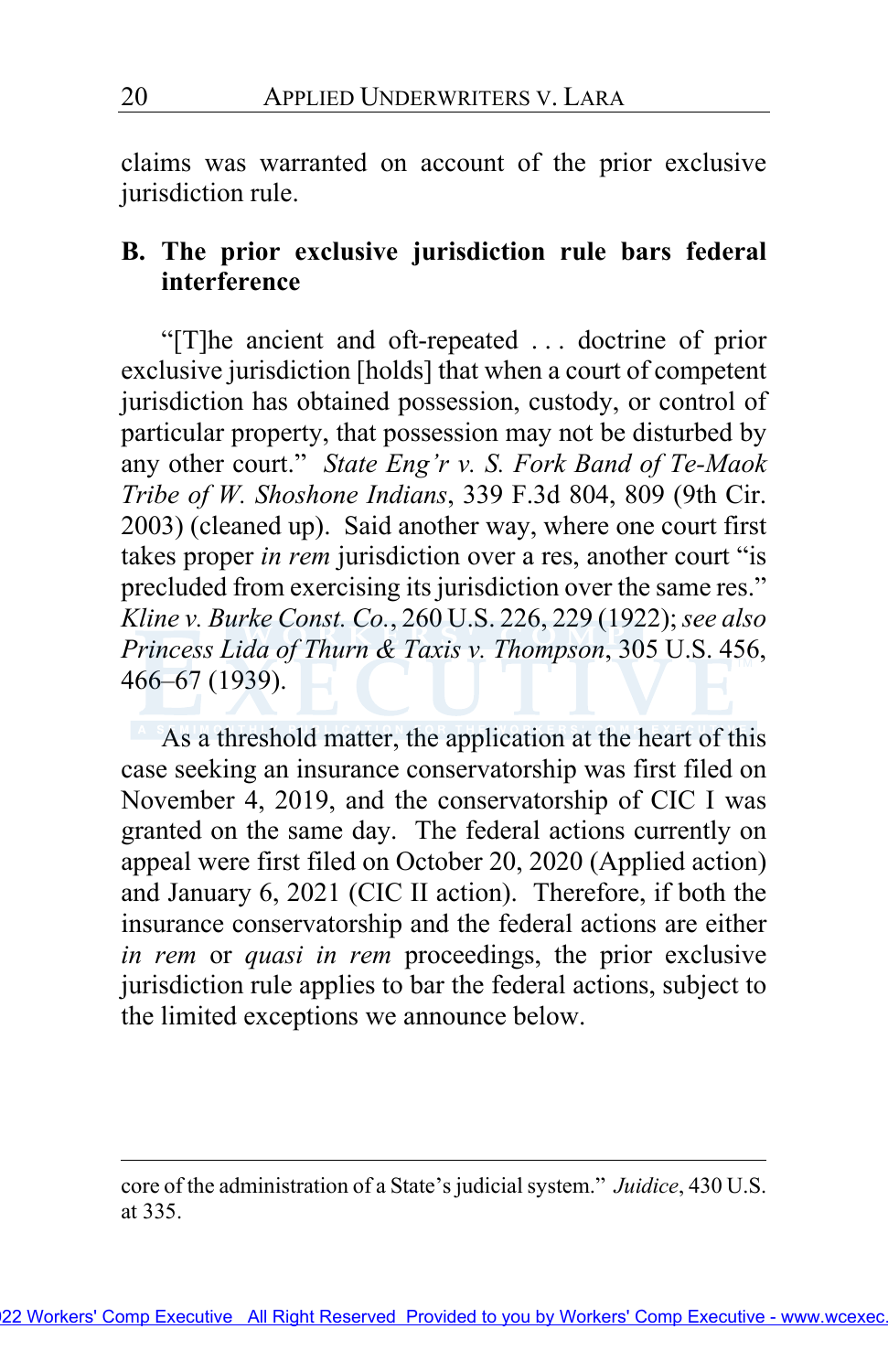# *1. The insurance conservatorship is an in rem proceeding*

Looking to the insurance conservation order itself, the Superior Court asserted *in rem* jurisdiction over CIC I by authorizing the Conservator to take title to CIC I:

> 11. The Conservator is authorized in his or her discretion to take possession of any and all assets of [CIC I], including books, records, property (both real and personal), accounts, safe deposit boxes, rights of action, and all such assets as may be in the name of [CIC I], wheresoever situated.

> 12. Title to all property and assets of [CIC I], designated by the Conservator in his or her discretion, including deposits, securities, contracts, rights of actions, books, records, and other assets of every type and nature, and including both those presently in [CIC I's] possession and those that may be discovered hereafter, wheresoever situated, that are necessary or appropriate for the orderly conservation of [CIC I] is to be vested in the Conservator or his or her successor in office, in his official capacity as Conservator. The Conservator is authorized to deal with such assets in his or her own name as Conservator or in the name of [CIC I], and all persons are enjoined from interfering with Conservator's possession and title to such assets.

Appellants challenge this view, contending that because title to CIC I was vested in the Commissioner instead of the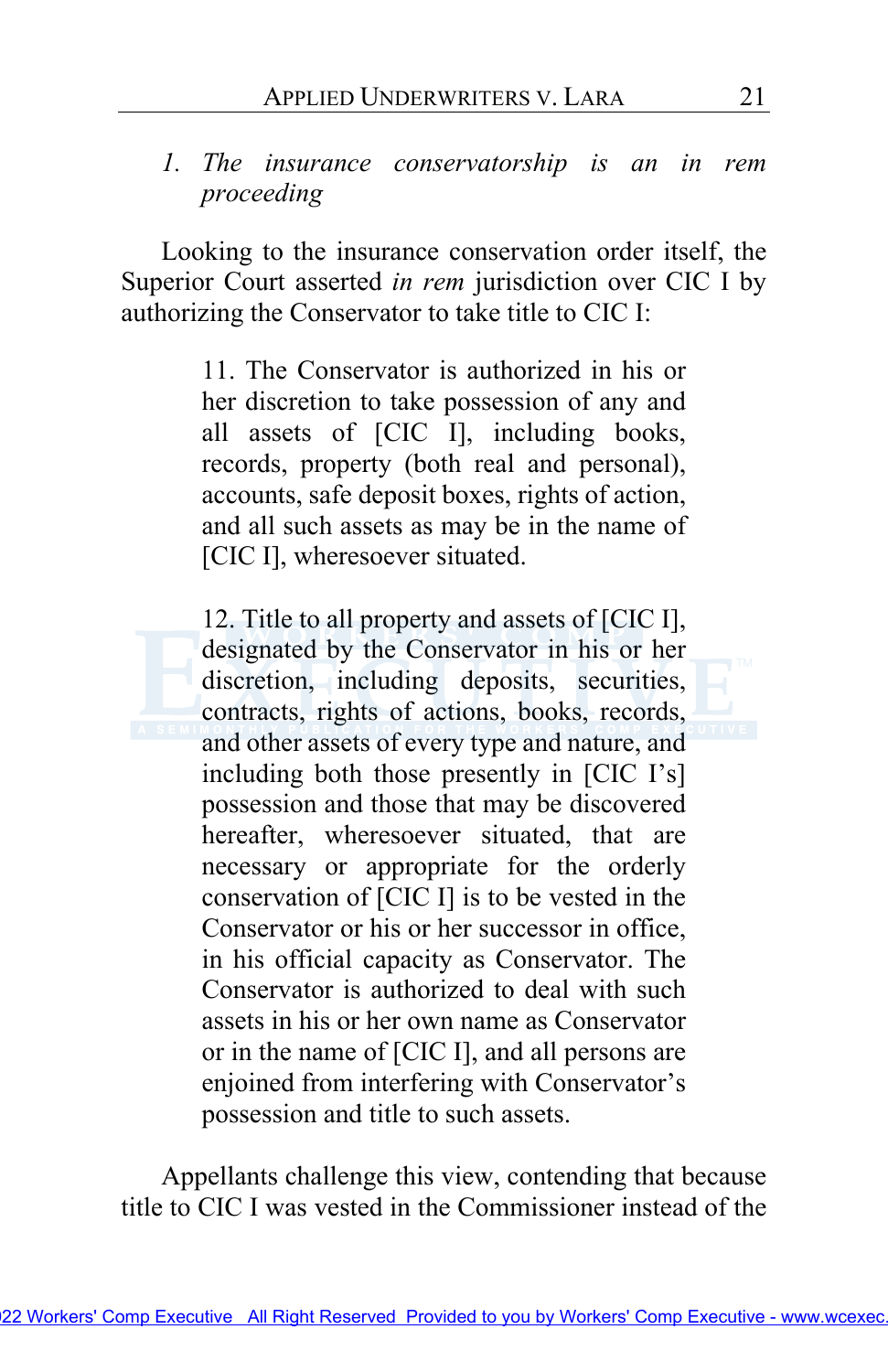Superior Court itself, the conservatorship is not properly understood as proceeding *in rem*. This view is unpersuasive, for two reasons. First, it ignores the Superior Court's own explicit assertion of *in rem* jurisdiction over CIC I:

> **11. Powers of the Court and the Conservator.** This Court shall continue to assert and to maintain sole and exclusive jurisdiction, to the exclusion of all other courts or tribunals, over and to all assets of [CIC I] of whatsoever kind or nature and wherever or however owned or held.

Second, *United States v. Bank of New York & Trust Co.*, 296 U.S. 463 (1936) forecloses Appellants' argument. There, the Court noted that while "the state court directed the superintendent of insurance to take possession of the assets" of the conserved insurance firms, "[t]he proceeding was essentially one *in rem*," *id.* at 475, later noting that "the superintendent still holds possession by virtue of [the state court's] authorization, and the res thus remains under the court's jurisdiction," *id.* at 476.

*Garamendi v. Executive Life Insurance Co.*, 17 Cal. App. 4th 504 (1993), further supports the *in rem* classification here. *Garamendi* considered an appeal of a Superior Court order in an insurance conservatorship arising under California Insurance Code § 1011. *Id.* at 508–09. The conservatorship concerned assets of a limited partnership in which the insurance company under conservatorship owned a 92% interest. *Id.* at 509. *Garamendi* held that the insurance company under conservatorship and the affected limited partnership shared an "identity of interest" sufficient to give the Superior Court jurisdiction over the limited partnership's assets pursuant to the original conservation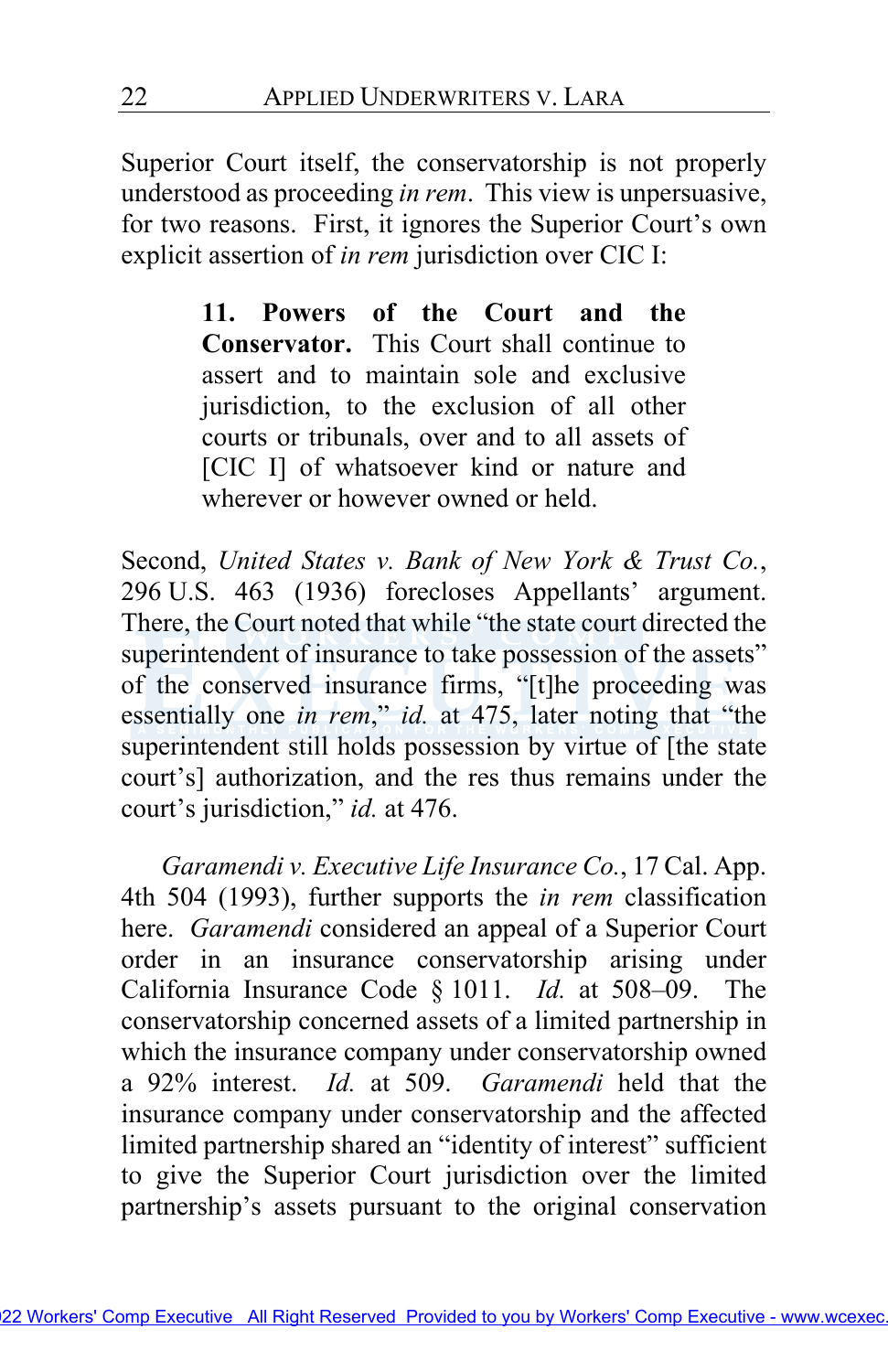order. *Id.* at 523. In doing so, *Garamendi* explicitly categorized the Superior Court's jurisdiction in that action as *in rem*. *Id.* This view was subsequently endorsed by this Court in *Morgan Stanley Mortgage Capital Inc. v. Insurance Commissioner,* 18 F.3d 790, 792 (9th Cir. 1994).

Based on the cited cases, the state court insurance conservatorship here challenged is one proceeding *in rem*.

*2. The federal actions are either in rem or quasi in rem proceedings* 

In form, the federal actions are *in personam* actions asserting claims under 42 U.S.C. § 1983 directed against certain state officials. However, *State Engineer* instructs courts to look "behind the form of the action to the gravamen of a complaint and the nature of the right sued on" when determining the true jurisdictional nature of a case. 339 F.3d at 810 (cleaned up).

Here, in both federal actions, the gravamen of the complaint is directed at ending the conservatorship's control over CIC I's assets:

#### **PRAYER FOR RELIEF**

WHEREFORE, in connection with the preceding paragraphs, Plaintiffs respectfully request that the Court enter judgment in their favor against Defendants, and award the following relief:

A. An Order declaring the Commissioner's actions, as alleged, violate Plaintiffs' rights to due process and equal protection under the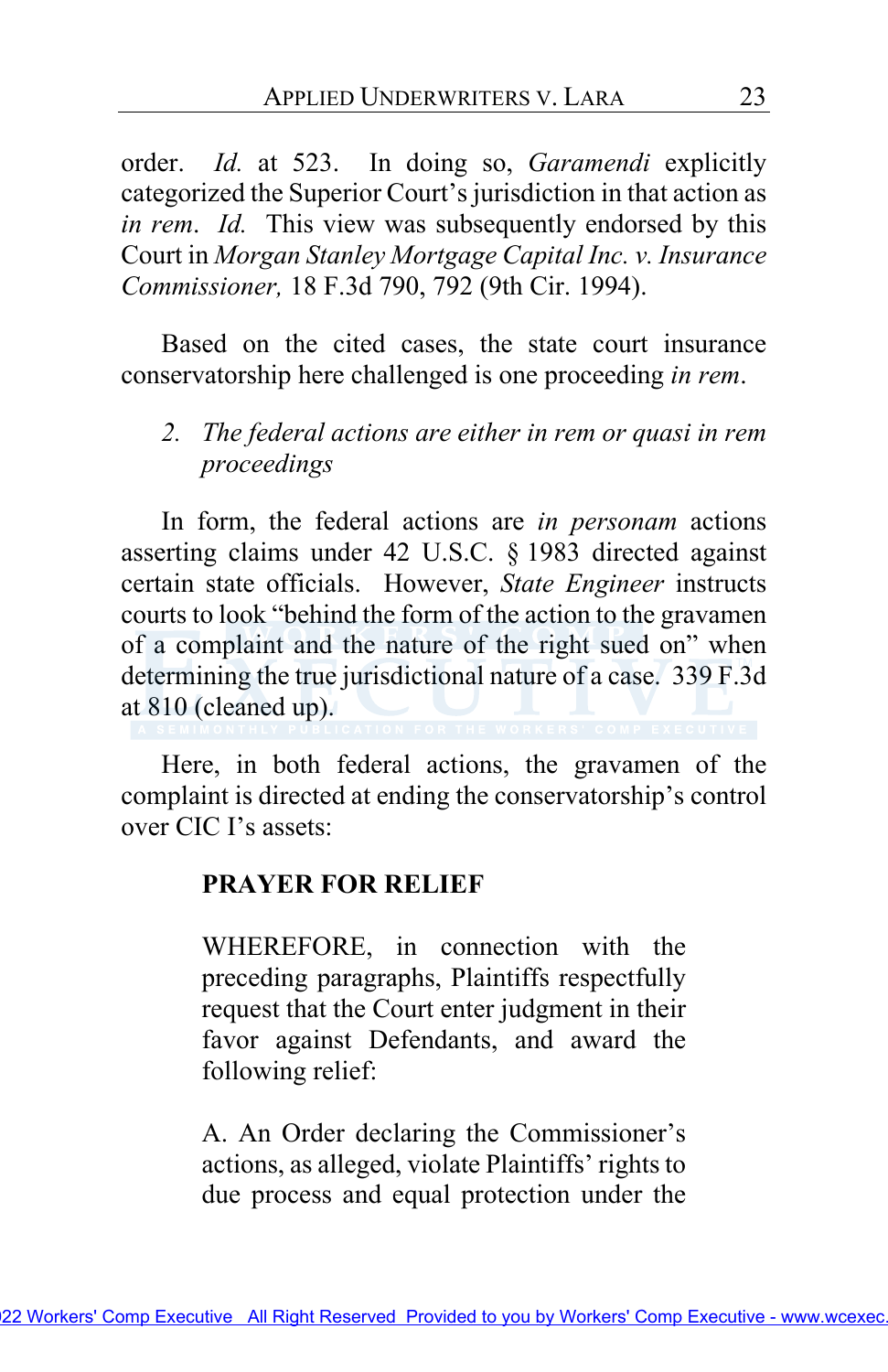Fourteenth Amendment to the United States Constitution;

B. An Order declaring the Commissioner's actions, as alleged, constitute a violation of the Dormant Commerce Clause and an unlawful taking of Plaintiffs' property interests in violation of the Fifth and Fourteenth Amendments to the United States Constitution;

C. An Order directing the Commissioner to take all necessary steps to end CIC's conservatorship pursuant to California Insurance Code § 1012, and enjoining the Commissioner from continuing the conservation;

Appellants' prayers for relief seeking declaratory orders also seek to interfere with the state court's control over the CIC I res, imparting an inherently *in rem* nature to the federal actions.

Moreover, in *State Engineer*, the Court rejected Appellants' argument that the underlying "contempt actions [were] *in personam* rather than *in rem*," 339 F.3d at 810, recognizing that "the contempt action was brought to enforce a decree over a res," *id.* at 811. In this respect, *State Engineer* mirrors the instant federal actions, which, as noted above, seek "necessarily [to] interfere with the jurisdiction or control by the state court over the res"—here, the assets of CIC I. *Bank of N.Y.*, 296 U.S. at 478. Similarly, in *Bank of New York*, although the underlying complaints were brought by the United States in form as *in personam* actions in "accounting and delivery" against two New York banks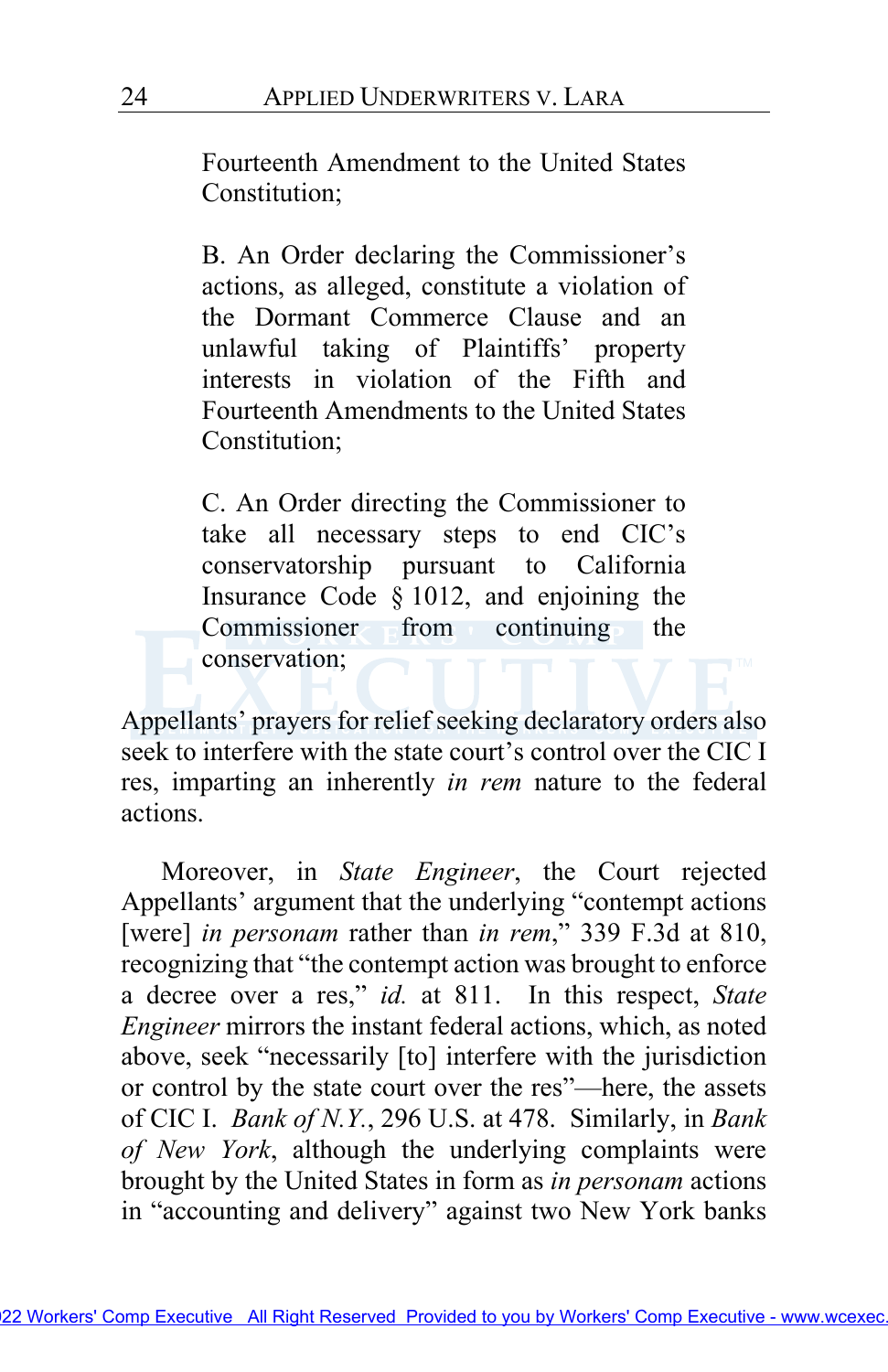concerning the United States' claim to ownership over certain funds, *id.* at 470, the Supreme Court looked through the form of the actions to observe that "the object of the suits is to take the property from the depositaries and from the control of the state court, and to vest the property in the United States to the exclusion of all those whose claims are being adjudicated in the state proceedings," *id.* at 478, and were thus *in rem* proceedings.

For these reasons, the federal actions are necessarily proceeding either *in rem* or *quasi in rem*. And as the state court insurance conservatorship is also one proceeding *in rem* and was filed first, it appears the federal actions must be dismissed.

# *3. Prior exclusive jurisdiction and 42 U.S.C. § 1983*

This case does, however, have a unique and important feature. To our knowledge, it is the first case in this Court implicating the prior exclusive jurisdiction rule in connection with a 42 U.S.C. § 1983 action.**[5](#page-24-0)** And as it is currently formulated in the caselaw, the prior exclusive jurisdiction rule presents as an absolute bar to federal court involvement in state court suits when both suits are either *in rem* or *quasi in rem*, regardless of the presence of any claimed deprivations of constitutional rights occurring in the

<span id="page-24-0"></span>**<sup>5</sup>** In a recent unpublished decision, the Third Circuit considered a 42 U.S.C. § 1983 action which also implicated the prior exclusive jurisdiction rule, finding that the prior exclusive jurisdiction rule barred jurisdiction in that case. *Dyno v. Dyno*, No. 20-3302, 2021 WL 3508252, at \*2 (3rd Cir. Aug. 10, 2021) (referring to the prior exclusive jurisdiction rule as "the *Princess Lida* doctrine," citing *Princess Lida*, 305 U.S. at 466).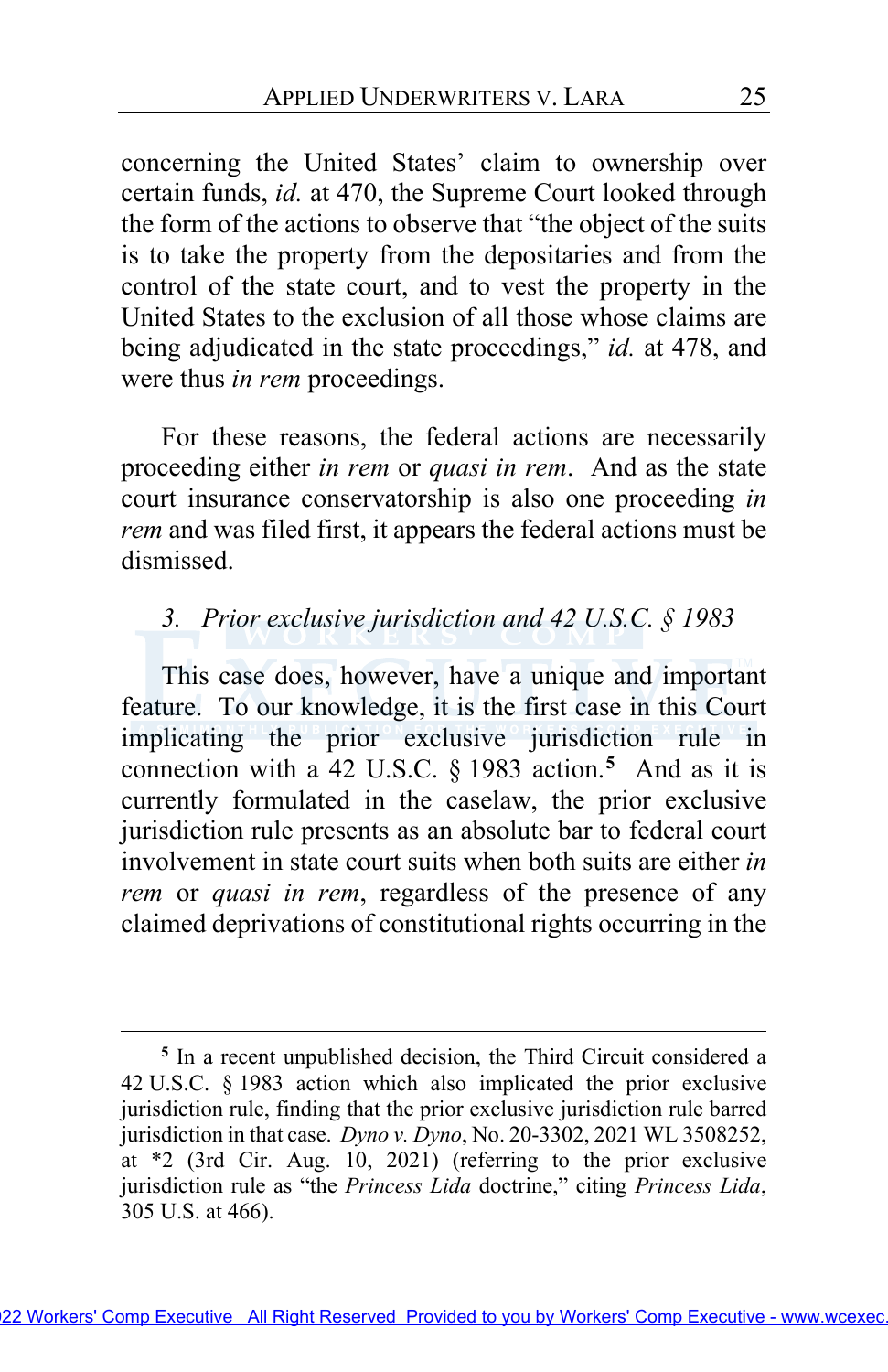initial action.**[6](#page-25-0)** Accordingly, we take occasion to discuss limitations on the prior exclusive jurisdiction rule that may be necessary in unusual circumstances in which the adjudication of constitutional rights might be compromised, but conclude that this case does not present any such circumstances.

At core, abstention doctrines are rooted in policy considerations which allow federal courts to exercise "discretion in determining whether to grant certain types of relief—a discretion that was part of the common-law background against which the statutes conferring jurisdiction were enacted." *NOPSI*, 491 U.S. at 359. Accordingly, "there are some classes of cases in which the withholding of authorized equitable relief because of undue interference with state proceedings is 'the normal thing to do." *Id.* (quoting *Younger*, 401 U.S. at 45). Still, abstention is only "the normal thing to do" in "exceptional circumstances." *Sprint*, 571 U.S. at 78 (quoting *NOPSI*, 491 U.S. at 368). Such "exceptional circumstances" have been generalized to embody situations "where denying a federal forum would clearly serve an important countervailing interest, for example, where abstention is warranted by considerations of proper constitutional adjudication, regard for federal-state relations, or wise judicial administration." *Quackenbush v. Allstate Ins. Co.*, 517 U.S. 706, 716 (1996) (cleaned up). "Few public interests have a higher claim upon the discretion of a federal chancellor than the avoidance of needless friction with state

<span id="page-25-0"></span>**<sup>6</sup>** To be sure, the prior exclusive jurisdiction rule applies with equal force in prohibiting a state court from interfering with a federal court that first takes *in rem* or *quasi in rem* jurisdiction over a disputed res. *See, e.g., United States v. Alpine Land & Reservoir Co.*, 174 F.3d 1007, 1012–14 (9th Cir. 1999).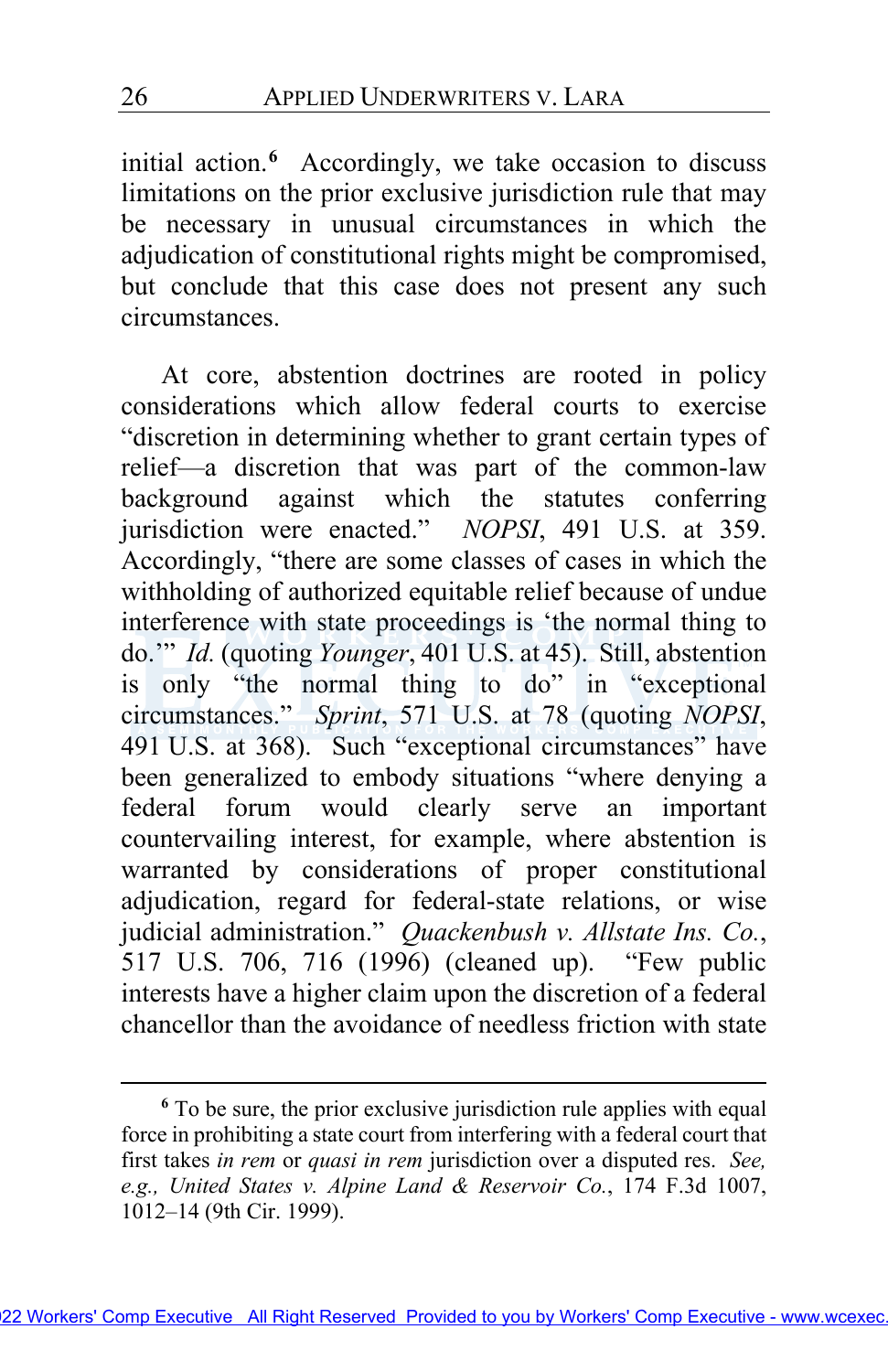policies, whether the policy relates to the enforcement of the criminal law, or the administration of a specialized scheme for liquidating embarrassed business enterprises, or the final authority of a state court to interpret doubtful regulatory laws of the state." *Id.* at 717–18 (quoting *R.R. Comm'n of Tex. v. Pullman*, 312 U.S. 496, 500 (1941)). And to be sure, "[s]tates, as a matter of tradition and express federal consent, have an important interest in maintaining precise and detailed regulatory schemes for the insurance industry." *Id.* at 733 (Kennedy, J., concurring) (citing McCarran-Ferguson Act, Pub. L. No. 79-15, 59 Stat. 33 (1945) (codified as amended at 15 U.S.C. § 1011 *et seq.*)).

Standing in contrast to the abstention doctrines, *Ex parte Young*, 209 U.S. 123 (1908), and its progeny explicitly permit injunctions against state officials preventing them from prosecuting criminal actions "where the danger of irreparable loss is both great and immediate," *Younger*, 401 U.S. at 45 (quoting *Fenner v. Boykin*, 271 U.S. 240, 243 (1926)). Notably, *Younger* itself refused to extend *Ex parte Young* to enjoin a prosecution that "was already pending in the state court" and which afforded the moving party "an opportunity to raise his constitutional claims." *Id.* at 49. The *Younger* Court emphasized that "the possible unconstitutionality of a statute 'on its face' does not in itself justify an injunction against good-faith attempts to enforce it, and that [the party seeking the injunction] failed to make any showing of bad faith, harassment, or any other unusual circumstance that would call for equitable relief." *Id.* at 54.

With this background, it is clear that abstention under the prior exclusive jurisdiction rule can be proper even though the federal action asserts a 42 U.S.C. § 1983 claim. By maintaining otherwise, Appellants ask this Court to craft a broad, *Ex parte Young*-type exception to the prior exclusive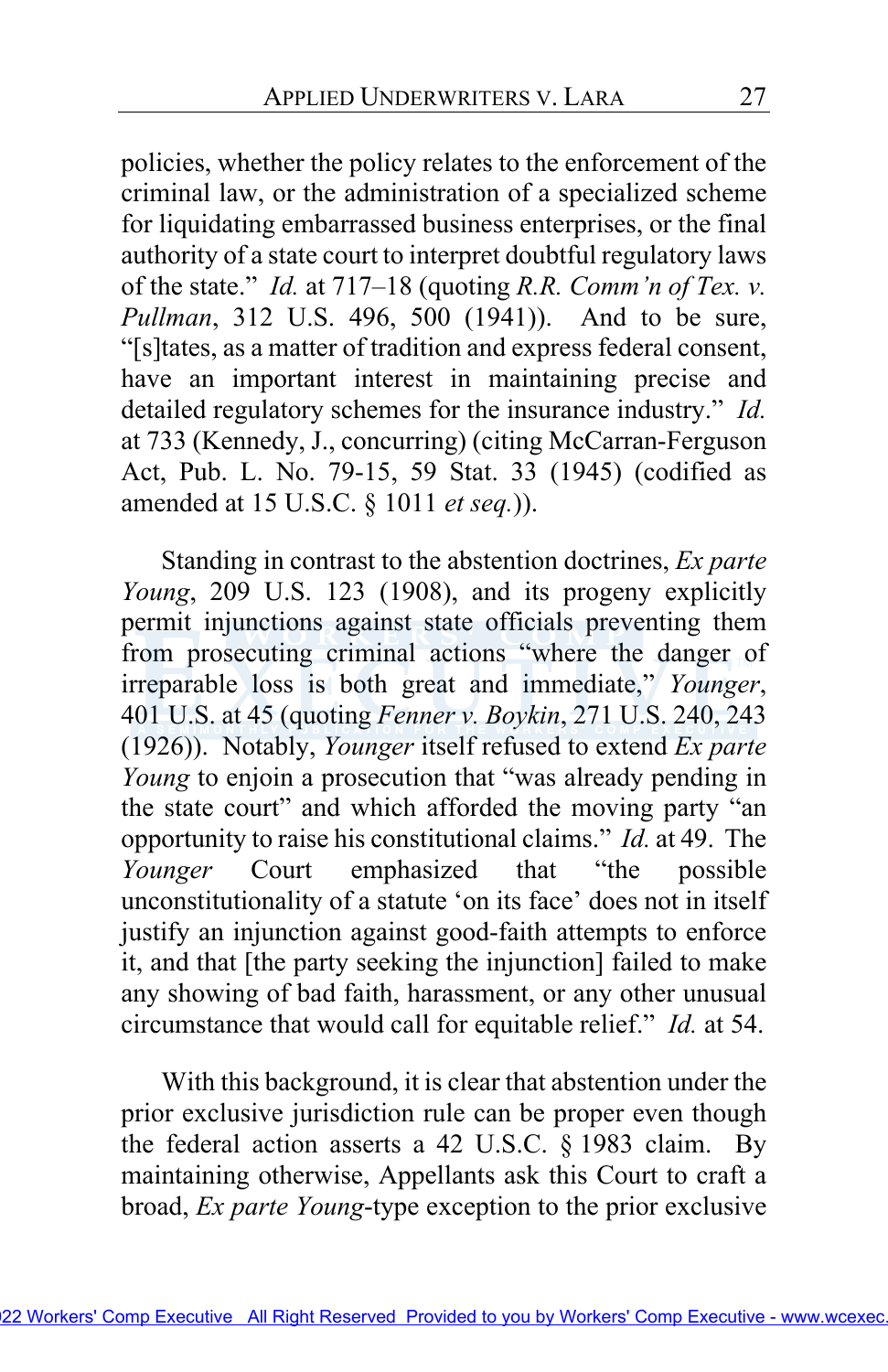jurisdiction rule for any 42 U.S.C. § 1983 action brought against state officials when such suits seek to enjoin an ongoing state court *in rem* proceeding. This we shall not do.

Nor are there any special circumstances in this case justifying a limitation on the prior exclusive jurisdiction rule. Appellants first argue in this regard that they are unable to present any objections in the insurance conservatorship at all, given that they are not parties to that action. However, Appellants' interests are well represented in the conservatorship action, given that each of CIC I, CIC II, and Applied are all subject to the common management and control of Steven Menzies and Jeffrey Silver.**[7](#page-27-0)** Further, as noted by the district court, any party with a material interest in CIC I has been "expressly invited . . . to submit any objections—constitutional or otherwise—they have to the Proposed Rehabilitation Plan in writing and orally at the hearing on the Commissioner's application to approve the Plan."

Appellants next argue that certain procedural characteristics of the conservatorship proceeding will prevent them from adequately raising their constitutional claims, alleging that "the limitations of conservation

<span id="page-27-0"></span>**<sup>7</sup>** Here, an analogy exists to *Younger* abstention principles. Supreme Court precedent holds that *Younger* abstention is applicable when nominally distinct parties to the state and federal actions are nonetheless "so closely related that they should all be subject to the *Younger* considerations which govern any one of them." *Doran v. Salem Inn, Inc.*, 422 U.S. 922, 928 (1975). Moreover, in *Herrera v. City of Palmdale*, 918 F.3d 1037 (9th Cir. 2019), this Court held that *Younger* abstention was applicable where the state action was brought against a corporation while the federal action was brought by the co-founders of the corporation and their family, *id.* at 1041, 1047. Appellants offer no reasons why these same considerations should not apply in the prior exclusive jurisdiction analysis.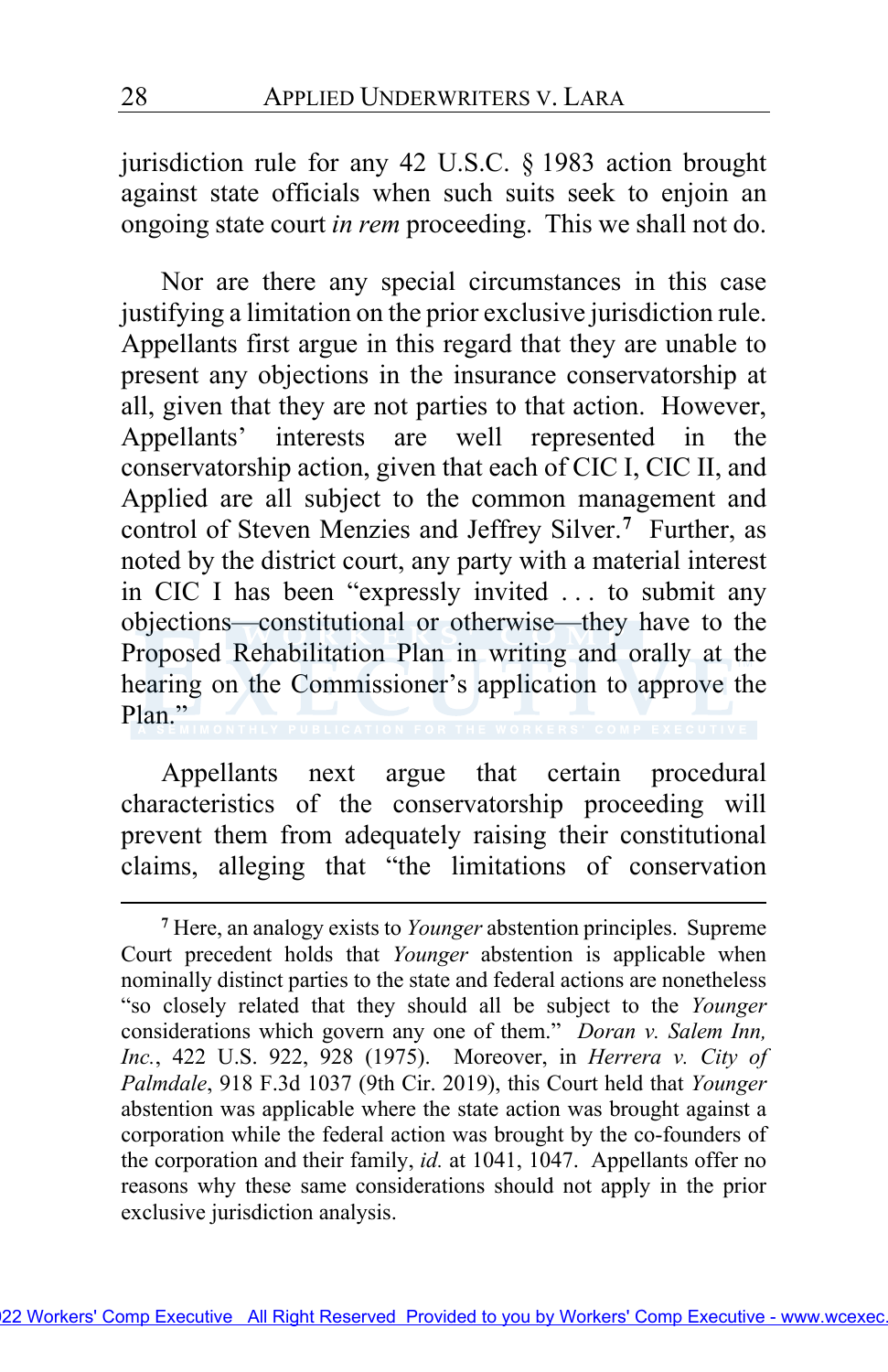proceedings under California law foreclose any realistic ability for Appellants to develop and present fact-based constitutional claims hinging on proof of motive and conduct rather than the facial validity of a law." However, state caselaw firmly establishes the contrary—that Appellants do have adequate opportunity to raise constitutional challenges in insurance conservatorship proceedings. *Carpenter*, the earlier mentioned California Supreme Court case, for example, reviewed arguments "that the provisions of the Insurance Code dealing with rehabilitation of insolvent insurance companies were unconstitutional in that they violated the due process, equal protection of the law, and the contract clauses of the Federal Constitution." *Carpenter*, 10 Cal. 2d at 328–32.**[8](#page-28-0)** *Rhode Island Insurance Co. v. Downey*, 95 Cal. App. 2d 220 (1949), considered a "[p]etition for a writ of mandate directing the superior court to vacate its 'Order Appoint[ing](http://www.wcexec.TM) Conservator and Restraining Order' in a proceeding brought against petitioner by respondent Insurance Commissioner of the State of California" which argued "that to make the application of statutes providing for summary seizure constitutional there must be a reasonable necessity for taking, coupled with an adequate remedy giving the company whose assets are seized the right to show that the seizure was unnecessary and unjustified," *id.* at 223, 238–39. And *In re Executive Life Insurance Co.*, 32 Cal. App. 4th 344 (1995), considered the appellants' "claim that the nature of the confirmation hearing on the modified [rehabilitation] plan denied them their First Amendment rights of speech and petition," *id.* at 391.

To the extent that Appellants are genuinely unable to raise fact-based "claims of unconstitutional retaliation" "for

<span id="page-28-0"></span>**<sup>8</sup>** *Carpenter* was then further affirmed by the U.S. Supreme Court in *Neblett v. Carpenter*, 305 U.S. 297 (1938).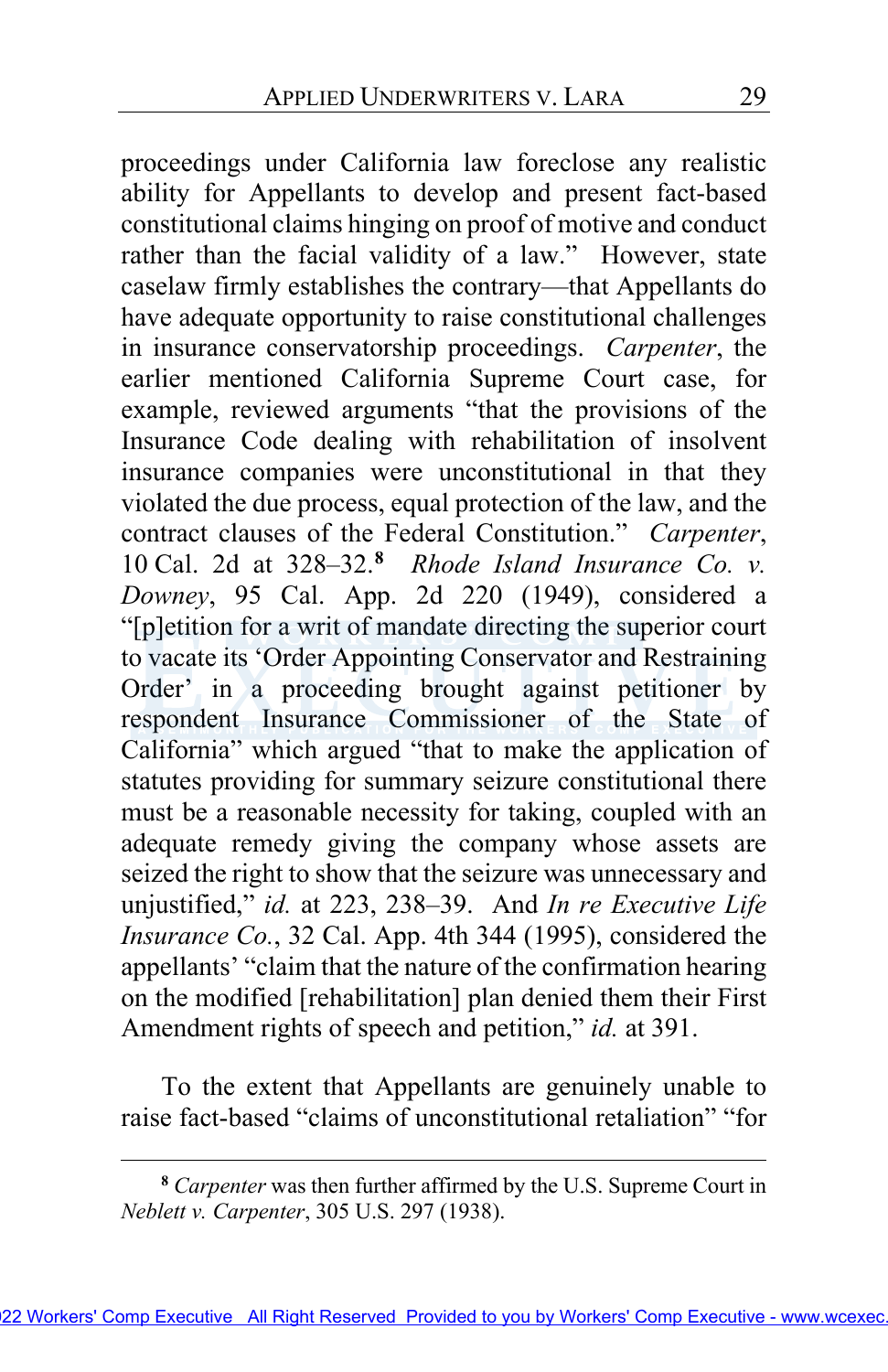[CIC I's] and Appellants' First Amendment activity," there would unquestionably be a proper due process challenge under the Fourteenth Amendment to the facial validity of the relevant provisions of the California Insurance Code, a challenge the Superior Court, Court of Appeals, and California Supreme Court are able to pass upon, as thoroughly demonstrated by the California state caselaw cited above.**[9](#page-29-0)** Indeed, due process challenges have been raised in CIC I's application for interlocutory appellate review with the California Court of Appeal. Specifically, CIC I asserted in its petition for writ of mandate or other relief that the "Superior Court's Failure to Conduct a Full Hearing And to Construe the Relevant Statute Was Legal Error And Violated the Express Terms of Section 1012 and [CIC I's] Right to Due Process." And as stated above, CIC I filed an application to vacate the conservatorship with the Superior Court, arguing that: 1) the conservatorship was obtained under false pretenses; 2) the conditions cited for imposing the conservatorship no longer existed; 3) the Commissioner acted arbitrarily, capriciously, and in bad faith; and 4) the conservatorship continues to harm CIC I. Contrary to Appellants' representation that "the Superior Court concluded that state law forecloses any scrutiny of Appellees' choice to pursue a conservation over an injunction," the Superior Court explicitly found, on the merits, that "the Commissioner's preference to pursue a Rehabilitation Plan is reasonable and sufficient under the circumstances," evincing that the Superior Court considered

<span id="page-29-0"></span>**<sup>9</sup>** Just as in *Younger*, whether the party seeking to enjoin ongoing proceedings has "an adequate opportunity to raise constitutional claims" "does not turn on whether the federal plaintiff actually avails himself of the opportunity to present federal constitutional claims in the state proceeding, but rather whether such an opportunity exists." *Herrera*, 918 F.3d at 1045–46.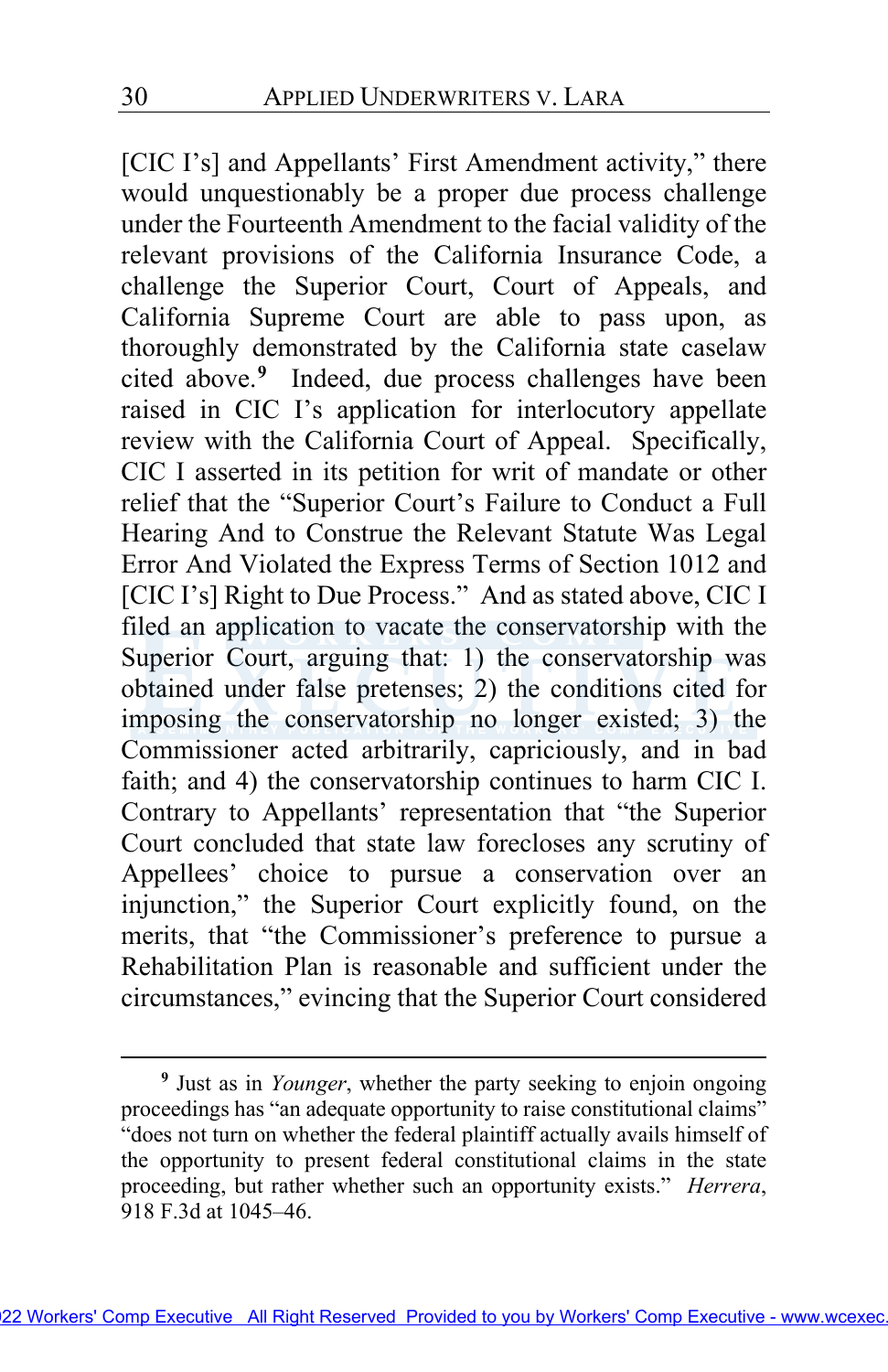CIC I's arguments of whether the Commissioner was justified in pursuing a conservatorship over an injunction.

We will also consider, as in *Younger* cases, "bad faith" and "irreparable injury" exceptions to the otherwise valid application of the prior exclusive jurisdiction rule. In the context of *Younger*, "bad faith 'generally means that a prosecution has been brought without a reasonable expectation of obtaining a valid conviction.'" *Baffert v. Cal. Horse Racing Bd.*, 332 F.3d 613, 621 (9th Cir. 2003) (quoting *Kugler v. Helfant*, 421 U.S. 117, 126 n.6 (1975)). Such "bad faith" might arise in cases involving "repeated harassment by enforcement authorities with no intention of securing a conclusive resolution" or where there is evidence of "pecuniary bias by the tribunal." *Partington v. Gedan*, 961 F.2d 852, 861–62 (9th Cir. 1992). The Second Circuit has provided the follow[ing](http://www.wcexec.TM) helpful guidance for determining what constitutes an allegation of "bad faith": "it is only when the state proceeding is brought *with no legitimate purpose* that [the] state interest in correcting its own mistakes dissipates" and the "bad faith" exception to *Younger* applies. *Diamond "D" Const. Corp. v. McGowan*, 282 F.3d 191, 200 (2nd Cir. 2002) (emphasis added).

Moreover, the Supreme Court in *Hicks v. Miranda*, 422 U.S. 332 (1975), stated that where there are allegations of "repeated judicial authorization" for the alleged bad faith conduct of the federal defendant, "we cannot agree that bad faith and harassment were made out" unless there is an allegation that the judicial authorization itself was steeped in the bad faith actions of the judicial officers involved, *id.*  at 351.

In view of these teachings, it is clear there are no sufficient allegations of "bad faith" here to merit an exception to the valid application of the prior exclusive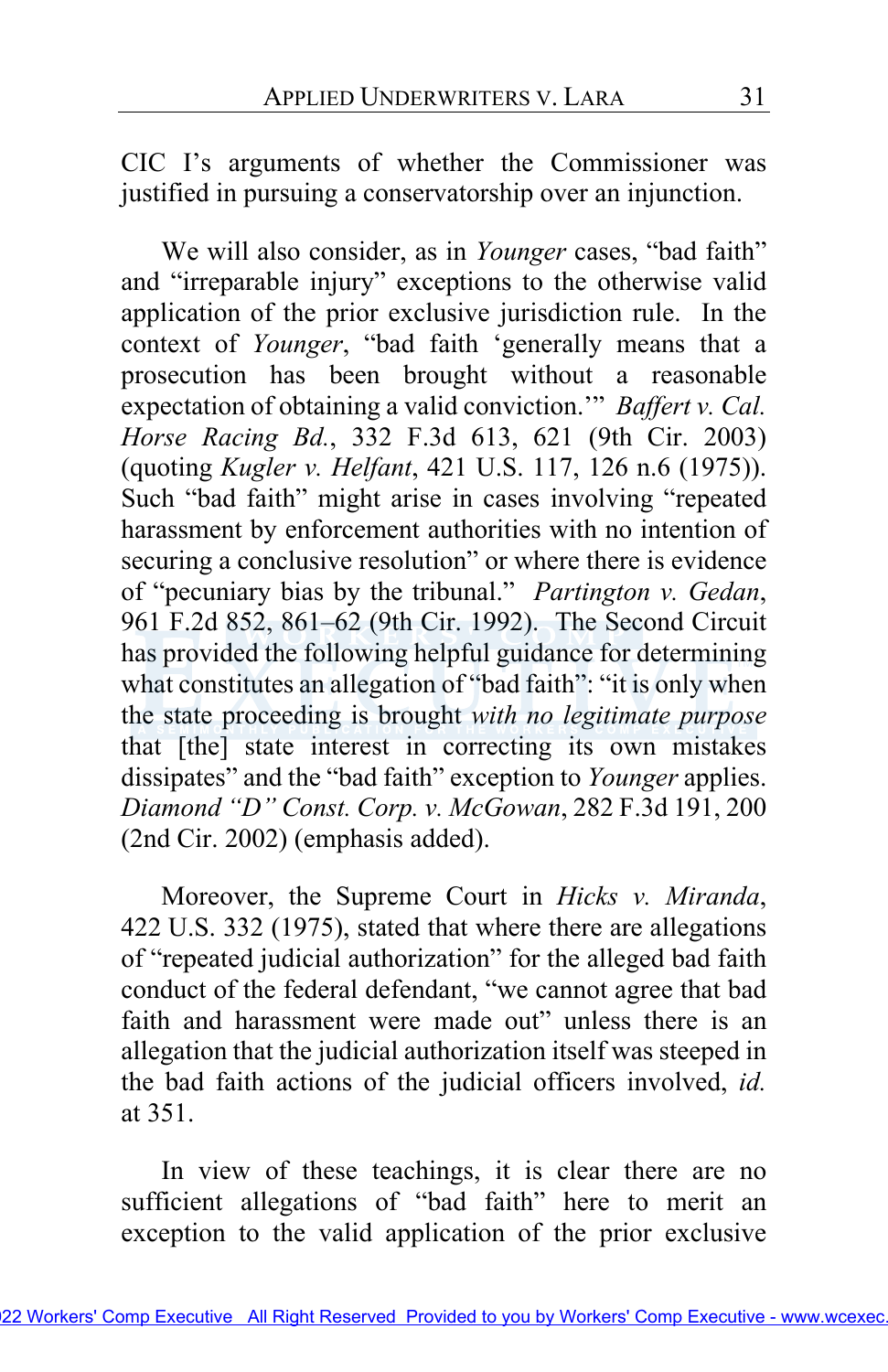jurisdiction rule. As previously noted, the conservatorship action was brought for a legitimate reason—indeed, Appellants' own factual allegations make out a violation of § 1215.2(d) sufficient to trigger a conservatorship under § 1011(c). The allegations make clear that Appellants neither sought nor received approval from the CDI for the proposed purchase of the controlling interest in CIC I and the concomitant CIC I / CIC II merger, as required by California Insurance Code  $\S$  1215.2(d), and that the merger was an obvious attempt to avoid the California insurance regulatory regime. It is possible to imagine a hypothetical situation in which the Commissioner is seeking, through his proposed Rehabilitation Plan, favorable settlements for politically allied recipients to compensate for past and future political contributions, or improper kickbacks for himself from settlement recipients or others who may conceivably be favored by other provisions of the proposed Rehabilitation Plan. This sort of skullduggery could make out a viable bad faith claim *against the Commissioner*.

Before the district court below, Appellants did make some allegations vaguely to that effect, at least implicitly.**[10](#page-31-0)** However, Appellants' allegations do not suggest that the Commissioner acted "with no intention of securing a conclusive resolution." *Partington*, 961 F.2d at 862. What is more, an allegation of "bad faith" is not a talisman sufficient to overcome an otherwise proper exercise of abstention. For purposes of fashioning a "bad faith"

<span id="page-31-0"></span>**<sup>10</sup>** Appellants asserted, among other claims, that Appellees "are using their broad state conservation powers as a club to force settlement by parties in private litigation that *they want policyholders and their attorneys to win*." Why they wanted those parties to win—for some nefarious purpose, or because those parties were entitled to prevail—was not spelled out.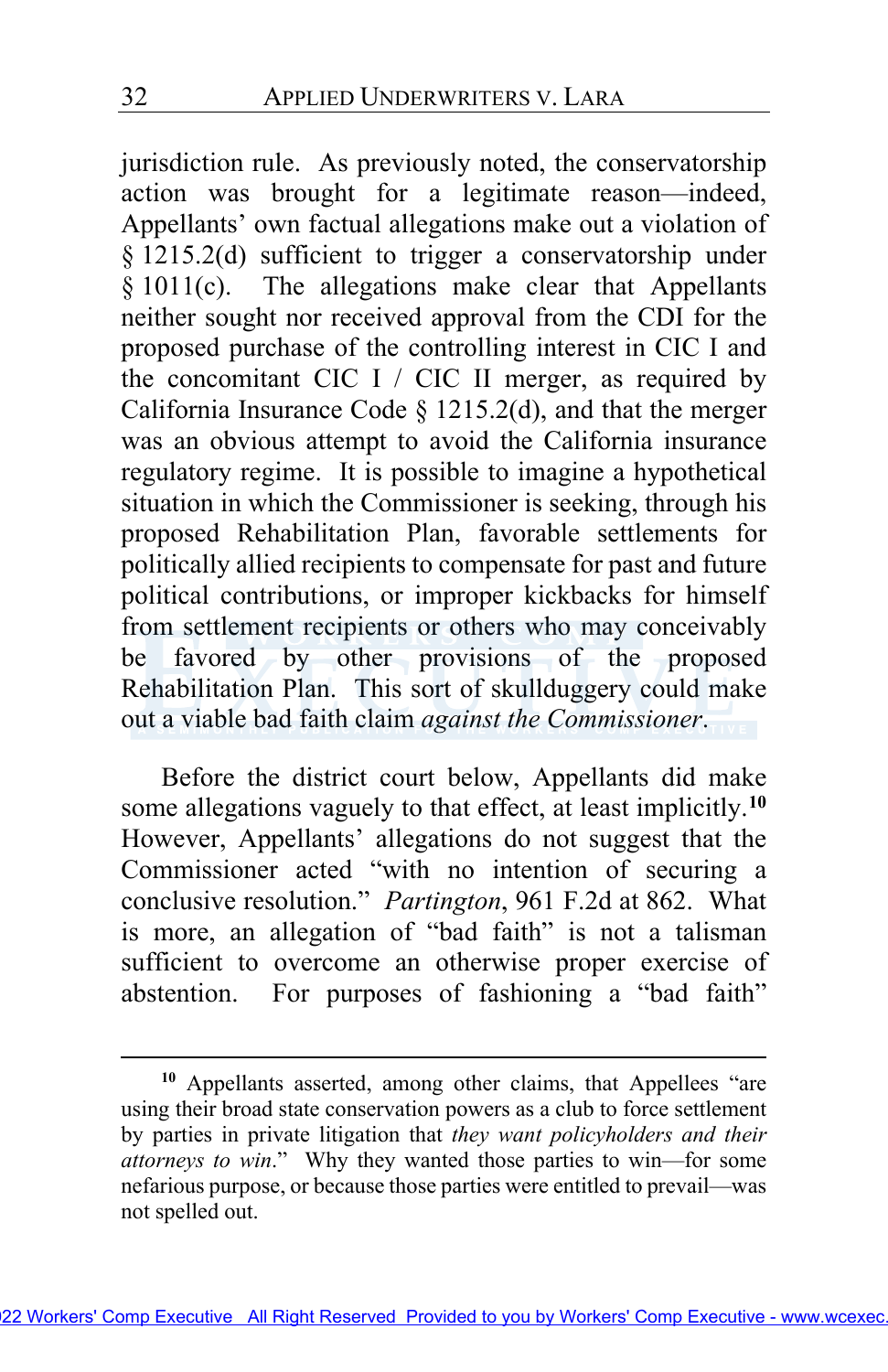exception to the application of the prior exclusive jurisdiction rule, in addition to the due process exception already outlined, by analogy to *Younger*, Appellants in these circumstances—where state officials have sought and received "repeated judicial authorization for their conduct"—must allege that the *state court itself* is part of the Commissioner's bad faith scheme, or is otherwise acting in bad faith to deprive Appellants of a fair chance to litigate the propriety of the exercise of *in rem* jurisdiction. *Hicks*, 422 U.S. at 351. Appellants have failed to make such allegations.**[11](#page-32-0)**

Likewise, Appellants have failed to demonstrate "irreparable injury" arising from "extraordinary circumstances" which might justify an exception to the prior exclusive jurisdiction rule. In the context of *Younger*, as noted by the district court, "such circumstances must be 'extraordinary' in the sense of creating an extraordinarily pressing need for immediate federal equitable relief, not merely in the sense of presenting a highly unusual factual situation." *Moore v. Sims*, 442 U.S. 415, 433 (1979)

<span id="page-32-0"></span>**<sup>11</sup>** To be clear, where the state officials have sought and received judicial authorization for their conduct, the necessity of bad faith allegations against the Superior Court itself cannot be understated. Simply alleging that the Superior Court made an incorrect ruling, even a "clear error," is not sufficient to defeat an otherwise proper application of abstention. A respect for federalism demands as much. Appellants can seek review of the Superior Court's decision in the California Court of Appeals, the California Supreme Court, and ultimately, the Supreme Court of the United States. Without specific allegations that the Superior Court is itself acting in bad faith, this federal tribunal must respect the competency of the parallel state court system to correct any mistakes of law that are made in that system. "Minimal respect for the state processes, of course, precludes any *presumption* that the state courts will not safeguard federal constitutional rights." *Middlesex*, 457 U.S. at 431 (emphasis in original).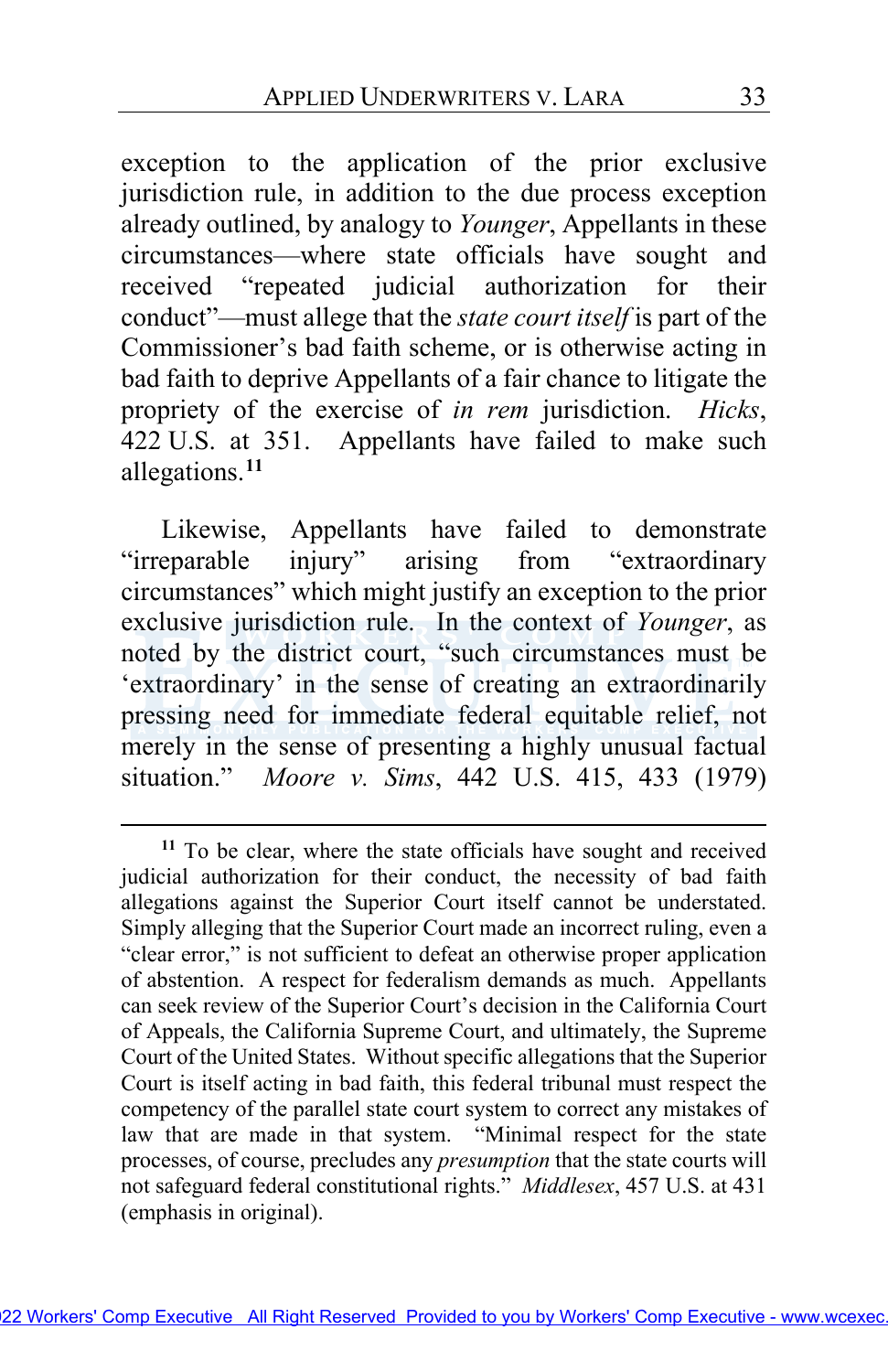(quoting *Kugler v. Helfant*, 421 U.S. 117, 125 (1975)). Two recent Ninth Circuit cases have found "extraordinary circumstances" giving rise to "irreparable injury" sufficient to satisfy the exception to *Younger*. *Bean v. Matteucci*, 986 F.3d 1128 (9th Cir. 2021), held that an individual's "due process right to avoid forcible administration of antipsychotic medications" was a harm that "cannot be fully vindicated after trial," *id.* at 1134–35. Likewise, *Arevalo v. Hennessy*, 882 F.3d 763 (9th Cir. 2018), held that where "petitioner has been incarcerated for over six months without a constitutionally adequate bail hearing," such a "[d]eprivation of physical liberty by detention constitutes irreparable harm," *id.* at 767.

Here, however, Appellants allege no such concrete irreparable harm. Instead, Appellants allege only speculative harms that *may* arise *if* the Superior Court adopts the Commissioner's proposed Rehabilitation Plan. Even then, Appellants will have ample opportunity to have that decision reviewed by appellate state courts.**[12](#page-33-0)**

Moreover, Appellants' claims of "irreparable harm" suffer from a more fundamental defect. As noted above, Appellants have sufficient ability to challenge the conservatorship in the Superior Court, which includes the ability to challenge the proposed Rehabilitation Plan. If the Superior Court approves the Rehabilitation Plan, and the Rehabilitation Plan is then affirmed by the California Court

<span id="page-33-0"></span>**<sup>12</sup>** Specifically, Appellants allege that "[t]he [irreparable] harm includes forced settlements of litigation rights, millions of dollars in lost property and assets, and nearly \$100 million lost from the forced transfer of CIC's and Appellants' book of business to third parties. And the best means of repairing that harm—damages—is unavailable because the relief would run against the state and thus is barred by the Eleventh Amendment."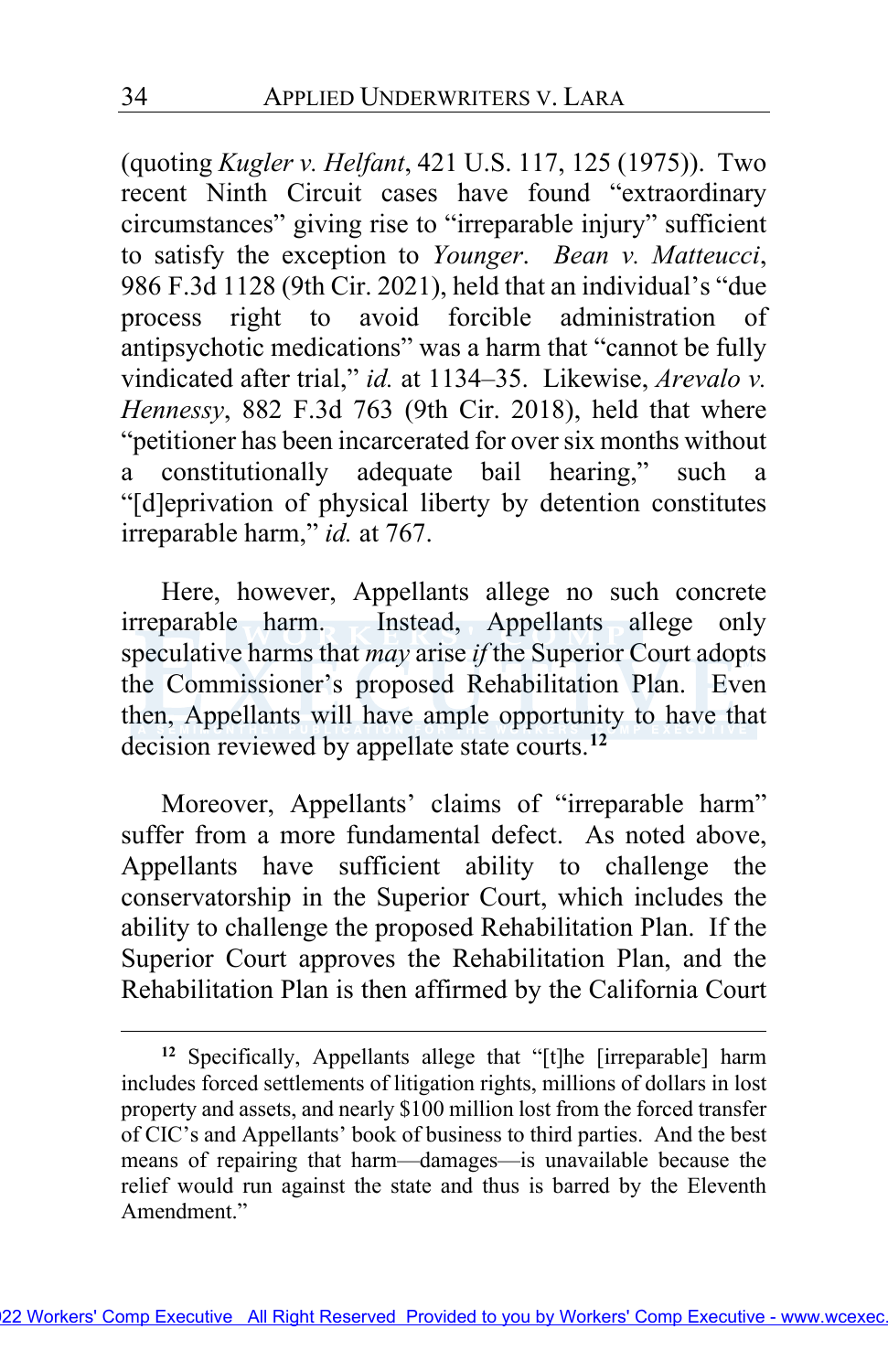of Appeals and the California Supreme Court, that properly obtained judgment would not be a legally cognizable "injury" for the purposes of § 1983 damages. So, although Appellants note the fundamental concept that damages against the state are generally barred by the Eleventh Amendment (notwithstanding California Government Code §§ 800–900 et seq.), a properly obtained judgment, even if adverse to Appellants' interests, cannot count as an "injury" to a party such that the inability to obtain damages supports federal injunctive relief. To hold otherwise would be to hold that a state official can properly act within his authority to impose a conservatorship on an insurance firm, propose a Rehabilitation Plan approved by the Superior Court, California Court of Appeals, and California Supreme Court, then, at the same time, be subject to damages by the unhappy owners and affiliates of the conserved insurance firm subject to the Rehabilitation Plan. This result would be absurd.

Appellants allege a final source of potential "irreparable injury" resulting from their present inability to service new CIC I policies while CIC I is under the conservatorship, thereby depriving Appellants of profits they would have otherwise realized. In the event the Superior Court or an appellate state court were to hold that the conservatorship was entirely unfounded, denying the Commissioner's proposed Rehabilitation Plan, returning all assets to CIC I's management, and allowing the Merger with CIC II to consummate, Appellants may well have suffered an "irreparable injury," given Appellants' uncertain ability to recover damages from the state. However, two reasons prevent this claim from representing an "irreparable loss [that] is both great and immediate" so as to merit an exception to an otherwise valid exercise of abstention. *Younger*, 401 U.S. at 45.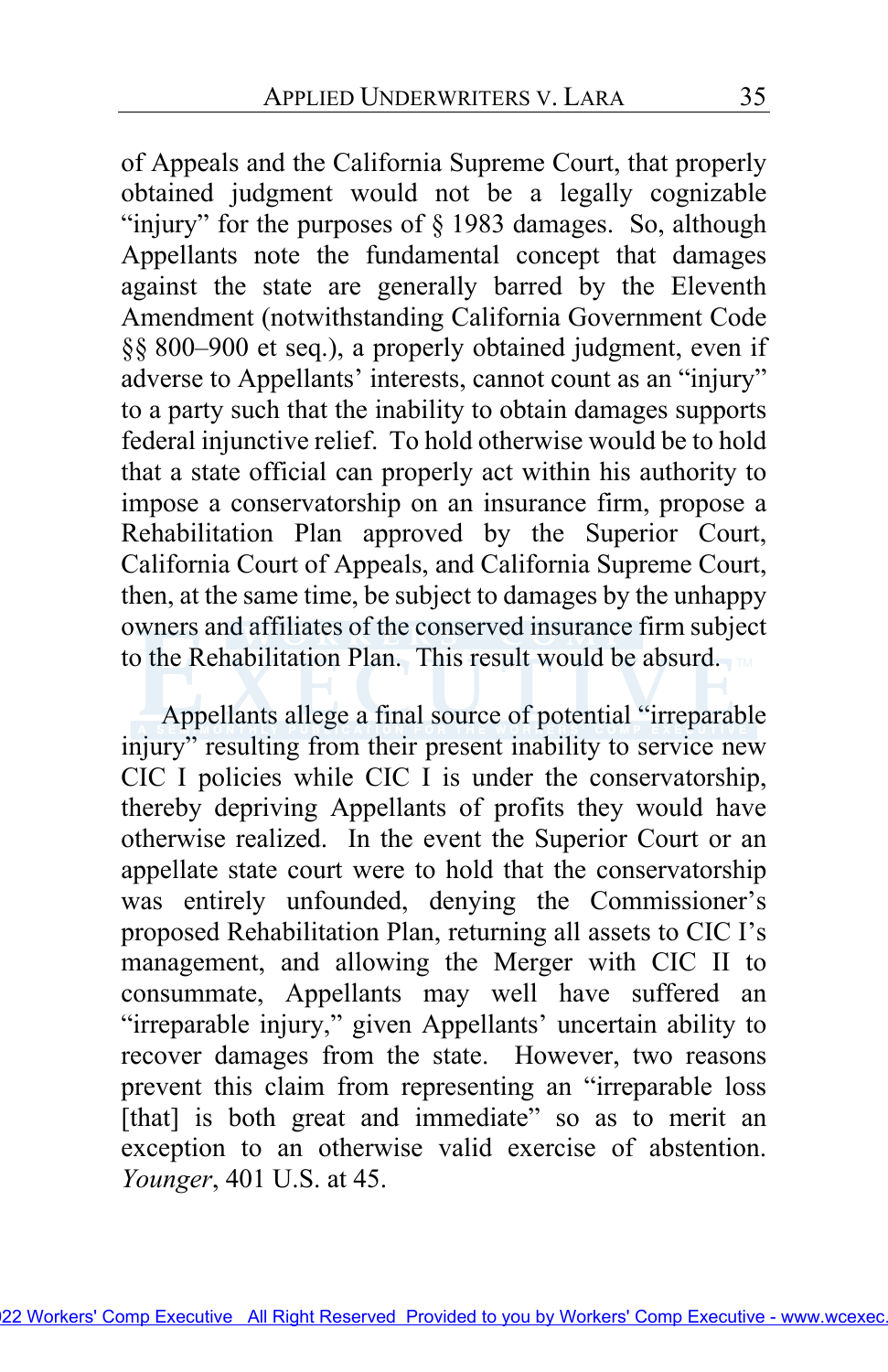First, as previously stated, Appellants' own factual allegations make out a violation of  $\S$  1215.2(d) sufficient to trigger a conservatorship under  $\S$  1011(c). What is more, after the Commissioner's ex parte conservatorship application was granted, the propriety of the conservatorship has been twice affirmed, once by the Superior Court in denying CIC I's application to vacate the conservatorship, and once by the California Court of Appeals in denying CIC I's application for interlocutory appellate review of the Superior Court's denial of CIC I's application to vacate the conservatorship. Given this background, it seems highly unlikely Appellants would ever have any claim for recovery based on a theory that the conservatorship was impermissible.

Second, even in the event that the conservatorship is vacated in full as baseless, Appellants have not established that they would be categorically barred from relief under California Government Code §§ 800–900 et seq. Moreover, Appellants do not argue that the calculation of damages is impossible. To be sure, it is unclear whether the institution of a truly baseless conservatorship could serve as grounds for waiver of state sovereign immunity under that statute, but the possibility of such relief further underscores why Appellants' claim of "irreparable injury" is misplaced.

Accordingly, as Appellants have failed to allege here any true "irreparable injury" arising from "extraordinary circumstances," application of the prior exclusive jurisdiction rule requires federal judicial abstention in this case.

Of course, we do not acknowledge these limitations on the prior exclusive jurisdiction rule lightly, given the potential embarrassment of competing federal and state courts issuing injunctions against one another concerning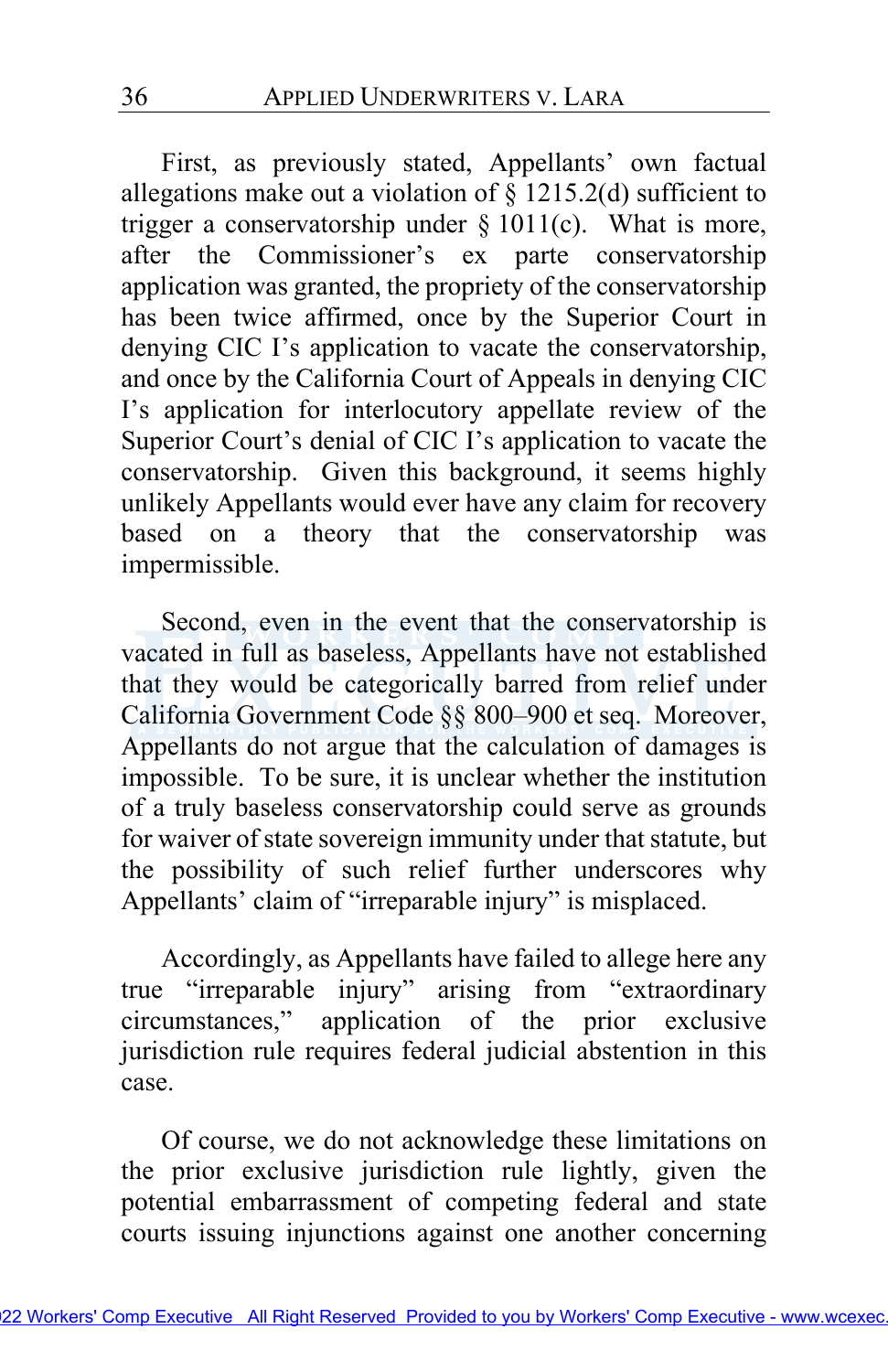control of a disputed res. However, if such a case were to arise where a state forum was irremediably depriving a litigant of his constitutional rights, then federal interference would be required, the prior exclusive jurisdiction rule notwithstanding.**[13](#page-36-0)** Indeed, if the initial proceeding were to be wholly repugnant to the Constitution, the state forum could not be said to have "competent jurisdiction" over the res. *State Eng'r*, 339 F.3d at 809. But this case in no way presents such an extraordinary situation. Accordingly, federal judicial abstention due to the San Mateo Superior Court's prior exclusive jurisdiction of the CIC I res is warranted.

### **IV. CONCLUSION**

For the foregoing reasons, we **AFFIRM** the district court's dismissal of the federal actions.

NGUYEN, Circuit Judge, concurring in the result:

I agree that we should affirm the district court's dismissal of these federal actions. But I write separately because, in my view, the district court correctly dismissed under *Younger* abstention. In rejecting this ground for dismissal, the majority holds that insurance conservatorships are not the type of civil enforcement proceedings to which

<span id="page-36-0"></span>**<sup>13</sup>** In addition to the exceptions at issue in this case, federal jurisdiction may be appropriate, notwithstanding the prior exclusive jurisdiction rule, in a case involving enforcement of a statute that is "flagrantly and patently violative of express constitutional prohibitions in every clause, sentence and paragraph, and in whatever manner and against whomever an effort might be made to apply it." *Watson v. Buck*, 313 U.S. 387, 403 (1941).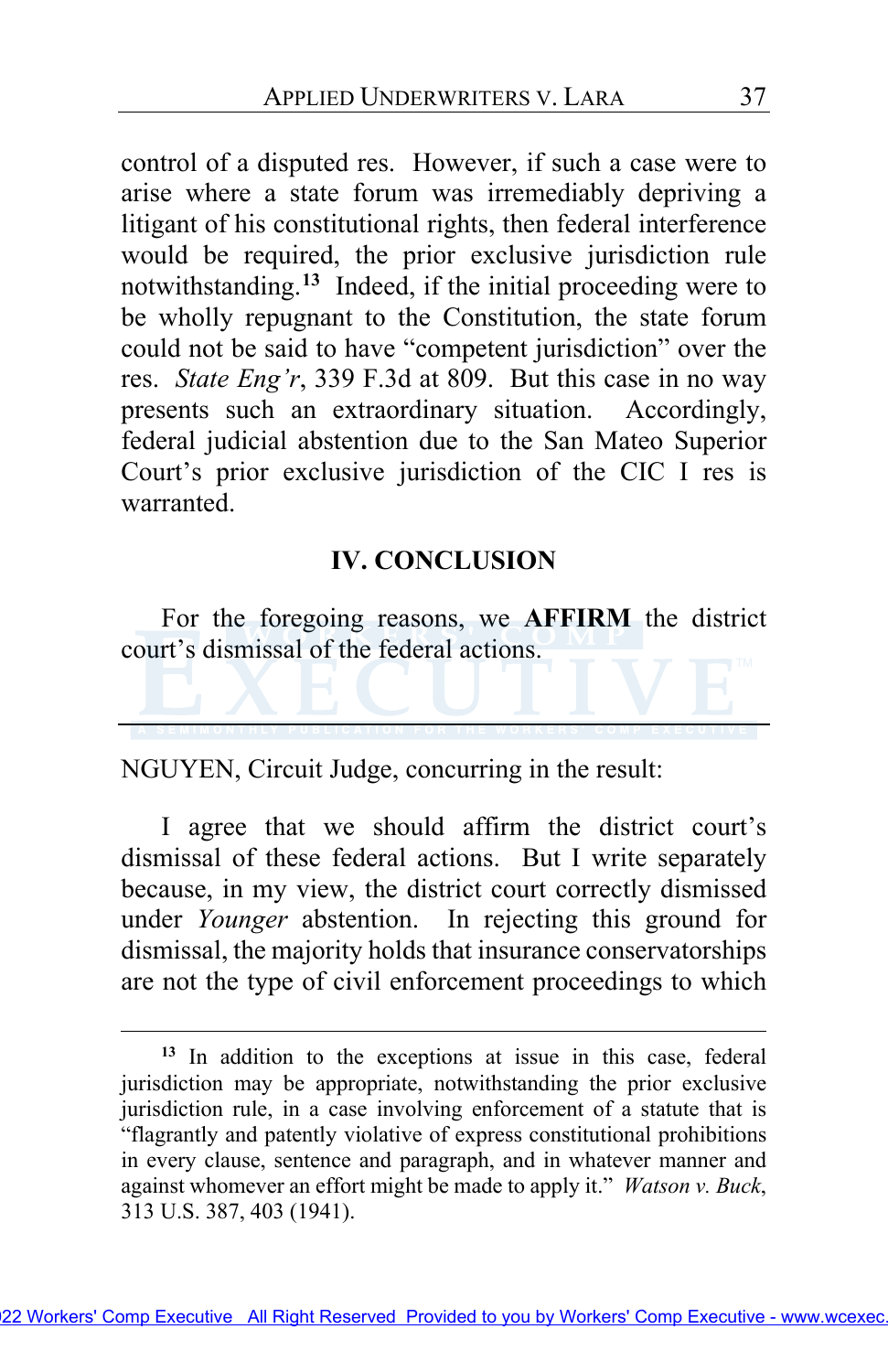*Younger* abstention applies. To the contrary, insurance conservatorships embody all of the characteristics which define that category.

Instead of applying *Younger* abstention, the majority breaks new ground to determine how the prior exclusive jurisdiction doctrine should apply when a federal plaintiff asserts constitutional violations in a pending state court proceeding. *Younger* addresses how federal courts should proceed in this situation, which explains why the majority must import aspects of *Younger* into its extension of the prior exclusive jurisdiction doctrine. Rather than reinvent the wheel, I would apply *Younger*, which the majority's own analysis confirms is a better fit.

**I** 

**A** 



The majority does not dispute that the second and third of these characteristics are present in insurance conservatorships. These characteristics are easily shown. The proceedings here can only be initiated by a state actor— California's Insurance Commissioner—who not only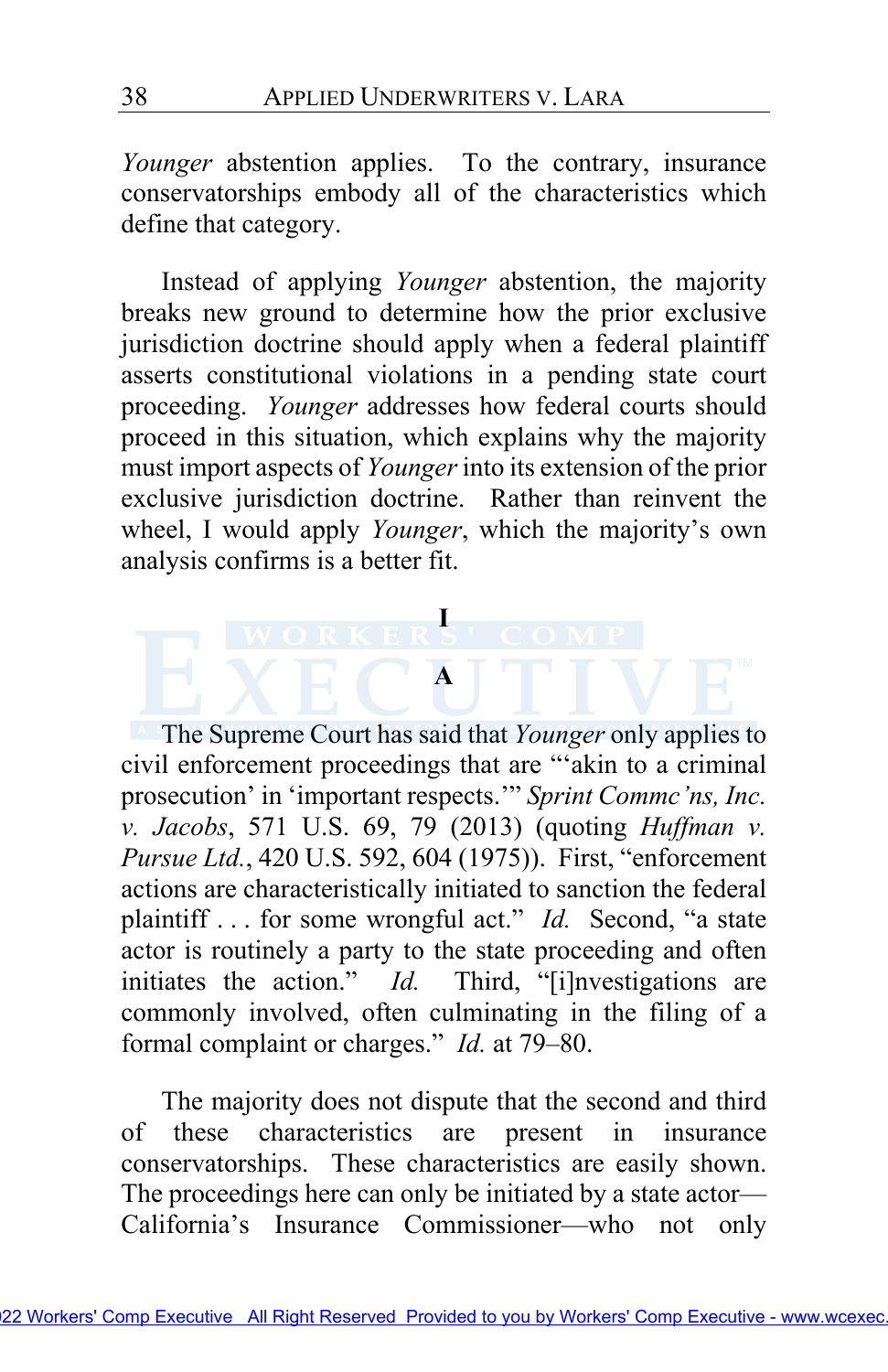remains a party to those proceedings but controls the insurer's assets and business while the action is pending. *See*  Cal. Ins. Code § 1011; *Bristol-Myers Squibb Co. v. Connors*, 979 F.3d 732, 736 (9th Cir. 2020) (holding that a case was sufficiently state-initiated because it could only be brought by state officials), *cert. denied*, 141 S. Ct. 2796 (2021). And insurance conservatorships can only be initiated by filing a "verified application," a formal statement of allegations supporting relief, which obviously requires some prior investigation. *See* Cal. Ins. Code § 1011.**[1](#page-38-0)**

The only issue is whether the first characteristic is present. The majority explains that the district court erred because "[t]his insurance conservatorship . . . cannot be said to have been brought 'to sanction the federal plaintiff . . . for some wrongful act,' *Sprint*, 571 U.S. at 79, which is the quintessential feature of a *Younger*-eligible 'civil enforcement action.'" Maj. Op. at [15.](#page-14-0) I strongly disagree. The Commissioner undoubtedly initiated the conservatorship "to sanction [CIC I] for some wrongful act." *Sprint*, 571 U.S. at 79. How could it be otherwise? The conservatorship was initiated as a direct response to CIC I's attempt to do an end-run around California's regulators by consummating an unapproved merger in brazen violation of California law and the Insurance Commissioner's direct warning. *See* Cal. Ins. Code §§ 1011(c), 1215.2(d).

Yet the majority concludes that the conservatorship lacks the requisite "punitive character" and "sanctions" to qualify

<span id="page-38-0"></span>**<sup>1</sup>** I assume for argument's sake that these second and third characteristics are not sufficiently indicative of civil enforcement proceedings by themselves. *But see Bristol-Myers Squibb*, 979 F.3d at 737 ("Nothing in [*Sprint*] suggests that the characteristics it identified should be treated as a checklist . . . .").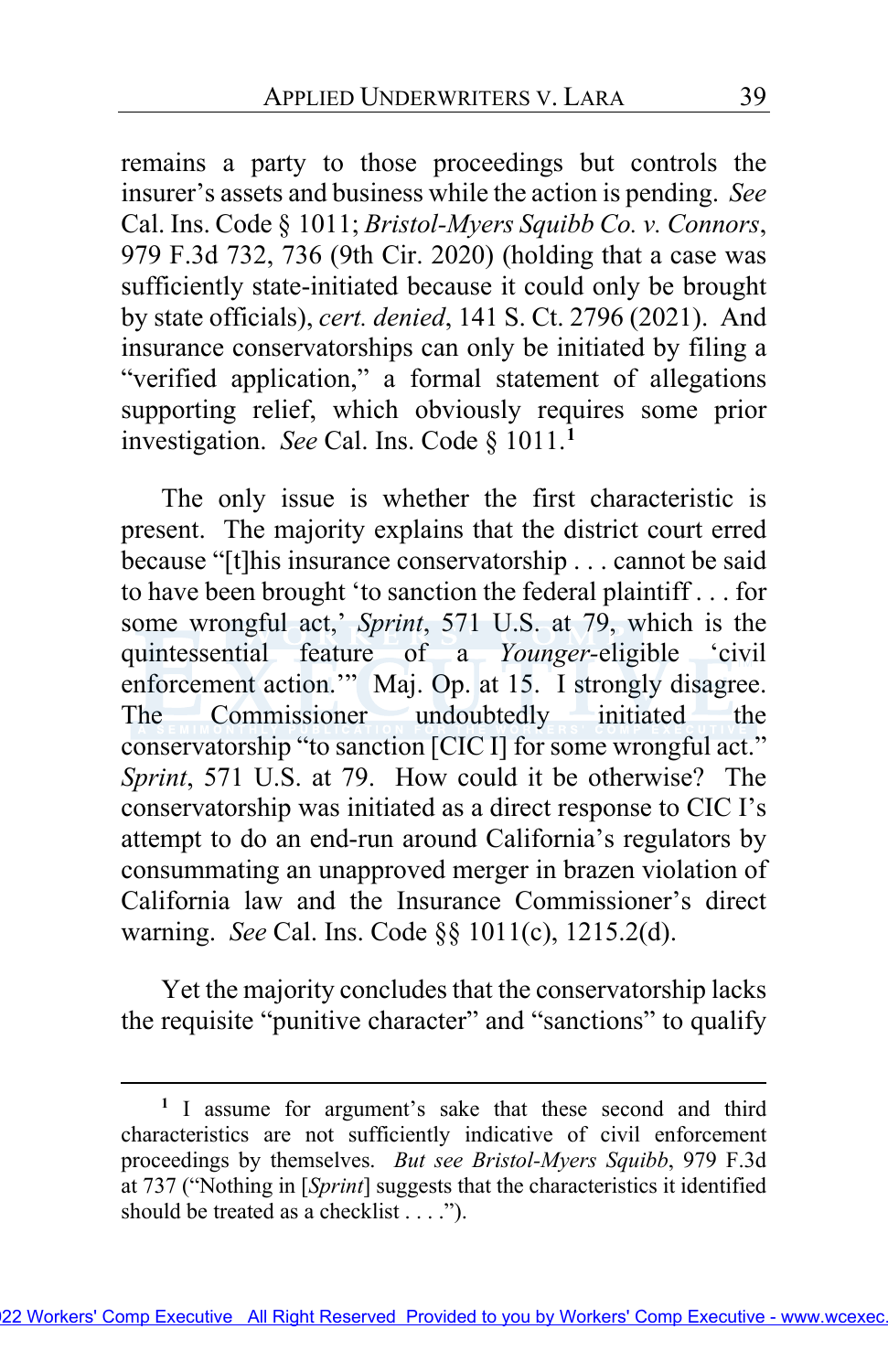as a civil enforcement proceeding. Maj. Op. a[t 16.](#page-15-0) But what would establish the requisite punitive character or sanction? The majority doesn't say. Appellants argue, and the majority appears to accept, that *Younger* abstention cannot apply when the purpose of a proceeding is to protect consumers and the public and rehabilitate the insured.

But a state proceeding can still be subject to *Younger*  even if its purpose is to rehabilitate, to deter, or to protect the public. In *Middlesex*, the Supreme Court applied *Younger*  abstention to attorney disciplinary proceedings even though the purpose of those proceedings was "the protection of the public, the purification of the bar and the prevention of a reoccurrence." 457 U.S. 423, 434 (1982) (citation omitted). No case suggests that disciplinary proceedings would become exempt from *Younger* abstention if they sought a primarily rehabilitative remedy – such as mandatory education or counseling – as opposed to disbarment or suspension. Such individualized inquiries into motive are not part of this analysis. *See Bristol-Myers Squibb*, 979 F.3d at 737 (rejecting "case-specific inquiry" into "the State's true motive in bringing [a] case"). *Middlesex* thus shows that proceedings geared towards "protection," "prevention," and even rehabilitation can have the requisite punitive character. 457 U.S. at 434; *see also Herrera v. City of Palmdale*, 918 F.3d 1037, 1045 (9th Cir. 2019) (applying *Younger*  abstention to suit to abate conditions at a motel that "pose[d] a severe life and health and safety hazard to any occupants, nearby residents, and the public.").

Focusing on the remedies sought, it is also clear that insurance conservatorships are "sanctions." This characteristic of civil enforcement proceedings is supposed to be "akin to a criminal prosecution." *Sprint*, 571 U.S. at 79. In the criminal context, of course, sentences are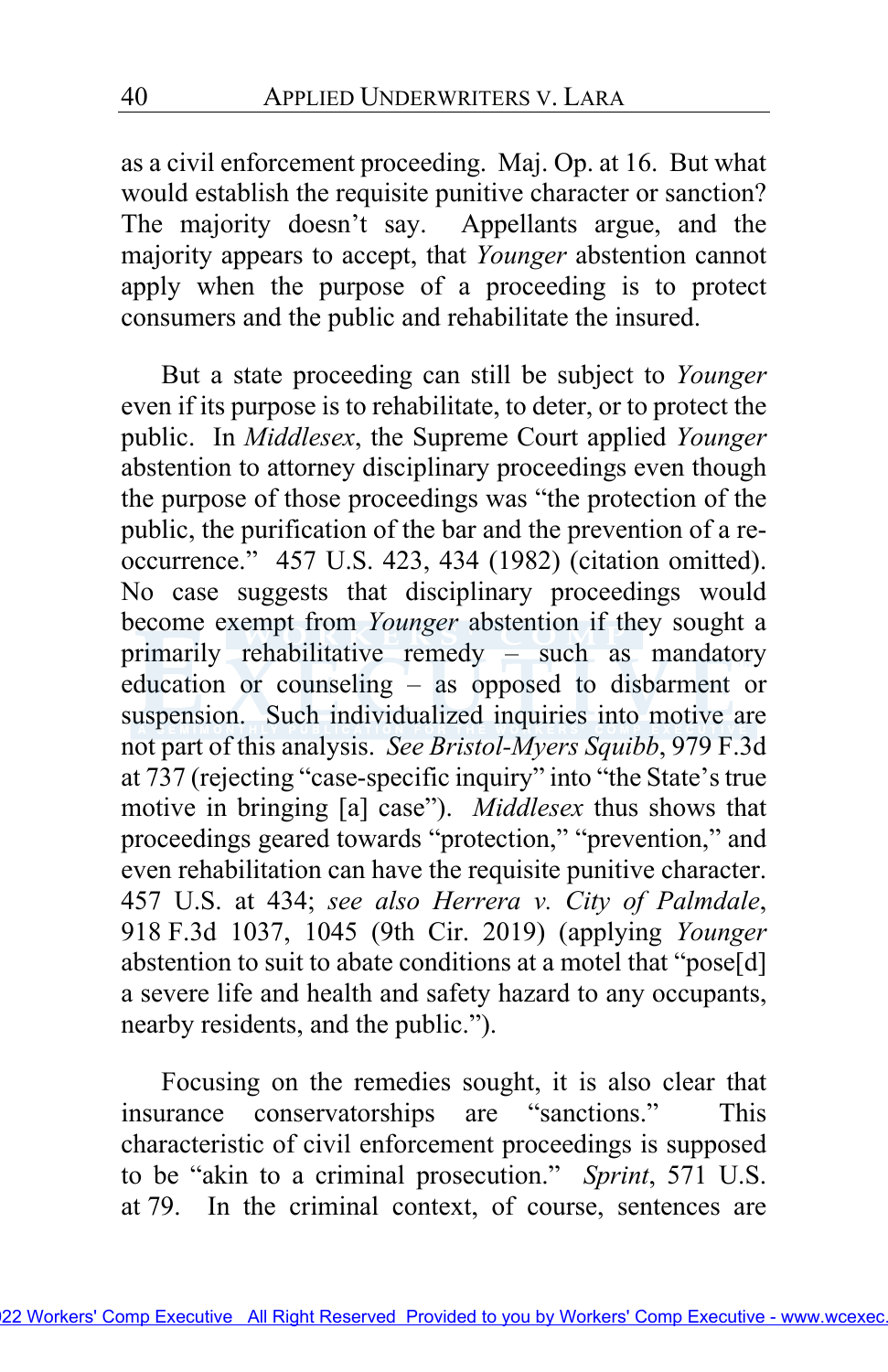shaped by interests in deterrence, protection of the public, and rehabilitation. *See* 18 U.S.C. § 3553(a)(2)(B)–(D). Civil enforcement proceedings accordingly remain akin to criminal prosecution even when their goal is in part to stop wrongful conduct and to protect the public from its consequences.

We have thus held that state-imposed receiverships, which have similar aims to conservatorships, can be sufficient sanctions to fall within *Younger*'s civil enforcement category. *See Herrera*, 918 F.3d at 1045 (holding that "the appointment of a receiver to take possession and control of the property" in a civil nuisance action was a "sanction[] . . . consistent with the enforcement actions described in *Sprint* . . . ."); *Worldwide Church of God, Inc. v. State of Cal.*, 623 F.2d 613, 614 (9th Cir. 1980) (per curiam) (holding that Younger abstention applied to a receivership imposed "to prevent diversion of Church assets from charitable purposes to the personal benefit of persons who controlled the Church."). Like these state-imposed receiverships, the Commissioner in conservation proceedings manages an insurer's property with a "fiduciary dut[y]" to protect interested stakeholders. John K. DiMugno & Paul E.B. Glad, *California Insurance Law Handbook*  § 40.5 (2022). The Commissioner's "initial objective is almost always to rehabilitate the insolvent or delinquent insurer." *Id.* § 40.3. That its goals are protection and rehabilitation does not mean that court-ordered dispossession of an insurer's assets at the request of state officials does not amount to a sanction.

## **B**

The majority also appears to suggest that the "imprudent acts" of an insurer cannot be "wrongful conduct" of the severity that a criminal prosecution would redress. Maj. Op.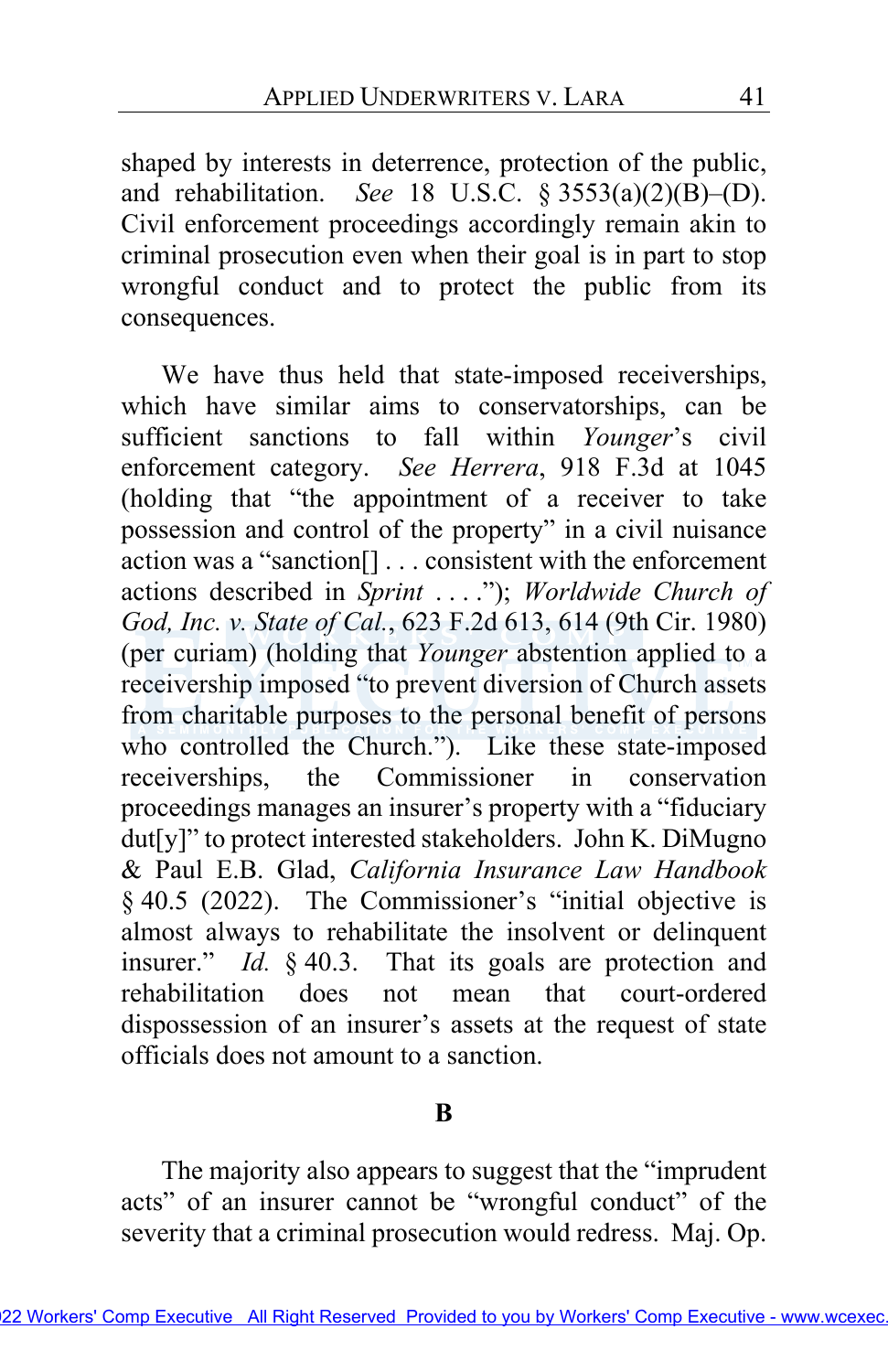at [18.](#page-17-1) The majority provides no authority that *Younger*  abstention should turn on the egregiousness of the conduct addressed by parallel state proceedings. Regardless, the Commissioner points out that some conduct triggering conservation proceedings, including the conduct in which CIC I engaged, can trigger criminal penalties under California law. *See* Cal. Ins. Code §§ 700(b), 1215.11(d), (f). And while short of what state law criminalizes, most of the conditions that authorize a conservatorship describe blatant malfeasance, such as defying orders of the Commissioner or violating conditions of practice as an insurer, *see* Cal. Ins. Code  $\S$  1011(a)–(c), (e)–(h), and are appropriately categorized by state law as "Proceedings in Cases of . . . Delinquency," *see id.* Div. 1, Pt. 2, Ch. 1, Art. 14. Even if it mattered that insurance conservatorships are usually brought to redress insolvency, *see id.* § 1011(d), (i), there is no reason why a state could not treat such conduct as worthy of sanction in a civil enforcement proceeding. In a highly regulated field such as insurance, conduct innocent in other contexts, such as running an insolvent business, can take on such a "grave and important interest" that "something must be done to remedy the situation." *Carpenter v. Pac. Mut. Life Ins. Co. of Cal.*, 74 P.2d 761, 775 (Cal. 1937).

The majority's only response to the concurrence – and to this analysis of the different reasons for bringing insurance conservatorships – is to mischaracterize it as an "individualized inquir[y]" into "the Commissioner's true motive in bringing the conservatorship of CIC I." Maj. Op. at [18](#page-17-2) n.3. It is because "[t]hat kind of case-specific inquiry finds no support in precedent" that I (unlike the majority) examine Cal. Ins. Code § 1011 as a whole. *Bristol-Myers Squibb*, 979 F.3d at 737. That the facts of this case are so "akin to criminal prosecutions" only illustrates how far the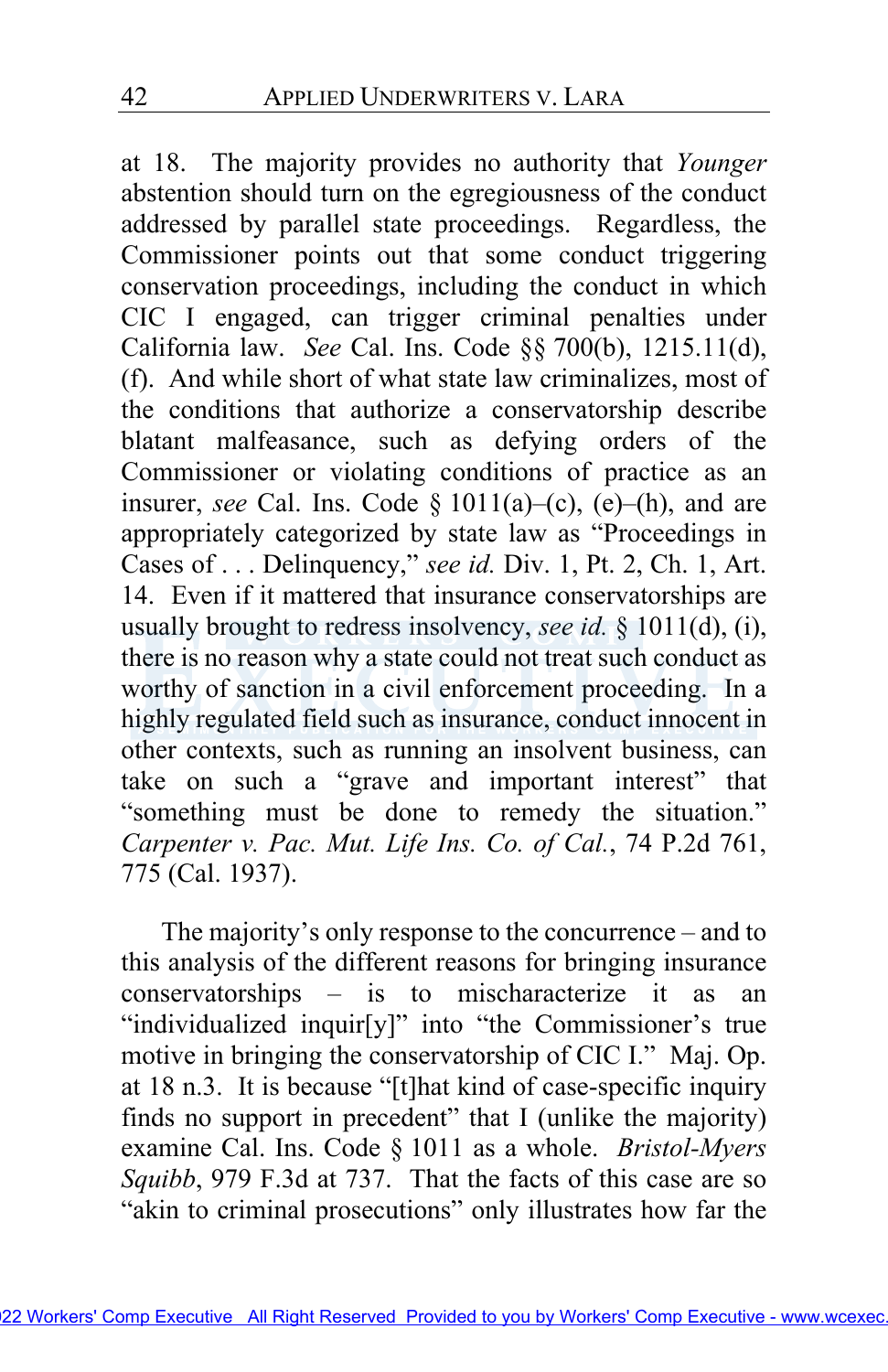majority strays from the Supreme Court's characterization of civil enforcement proceedings. *Sprint*, 571 U.S. at 72.

### **C**

The majority gives great weight to a passage from the California Supreme Court's 1937 decision in *Carpenter*, stating that insurance conservatorships are "not brought to prosecute 'an action for the enforcement or protection of a right, or for the redress or prevention of a wrong, or for the punishment of a public offense.'" Maj. Op. at 18 (quoting *Carpenter*, 74 P.2d at 773). This quotation has little if any relevance to the issues in this case. *Carpenter* was quoting section 22 of the California Code of Civil Procedure, which simply defines "ordinary proceeding[s]" as distinct from "special proceeding[s]," which include conservatorships. *See* Cal. Code Civ. Proc. §§ 22–23. The statute was o[nly](http://www.wcexec.TM)  quoted to answer a procedural question entirely unrelated to the characteristics of civil enforcement proceedings – whether the trial court was required to enter formal findings. *See Carpenter*, 74 P.2d at 773–774.

Perplexingly, the majority also purports to find support for its position in *Carpenter*'s statement that insurance conservatorships are "not a controversy between private parties but a proceeding by the state in the interest of the public." *Id.* at 774; *see* Maj. Op. at 17–18. That language strongly supports applying *Younger* abstention. *Younger*eligible civil enforcement proceedings are characteristically initiated by the state, *see Sprint*, 571 U.S. at 79, and in order to qualify for *Younger* they must "implicate important state interests," *Middlesex*, 457 U.S. at 432. Moreover, *Carpenter*'s statement that conservatorships are "not a controversy between private parties," 74 P.2d at 774, clearly distinguishes them from purely private disputes that fall outside *Younger*'s reach. *See Sprint*, 571 U.S. at 80 (dispute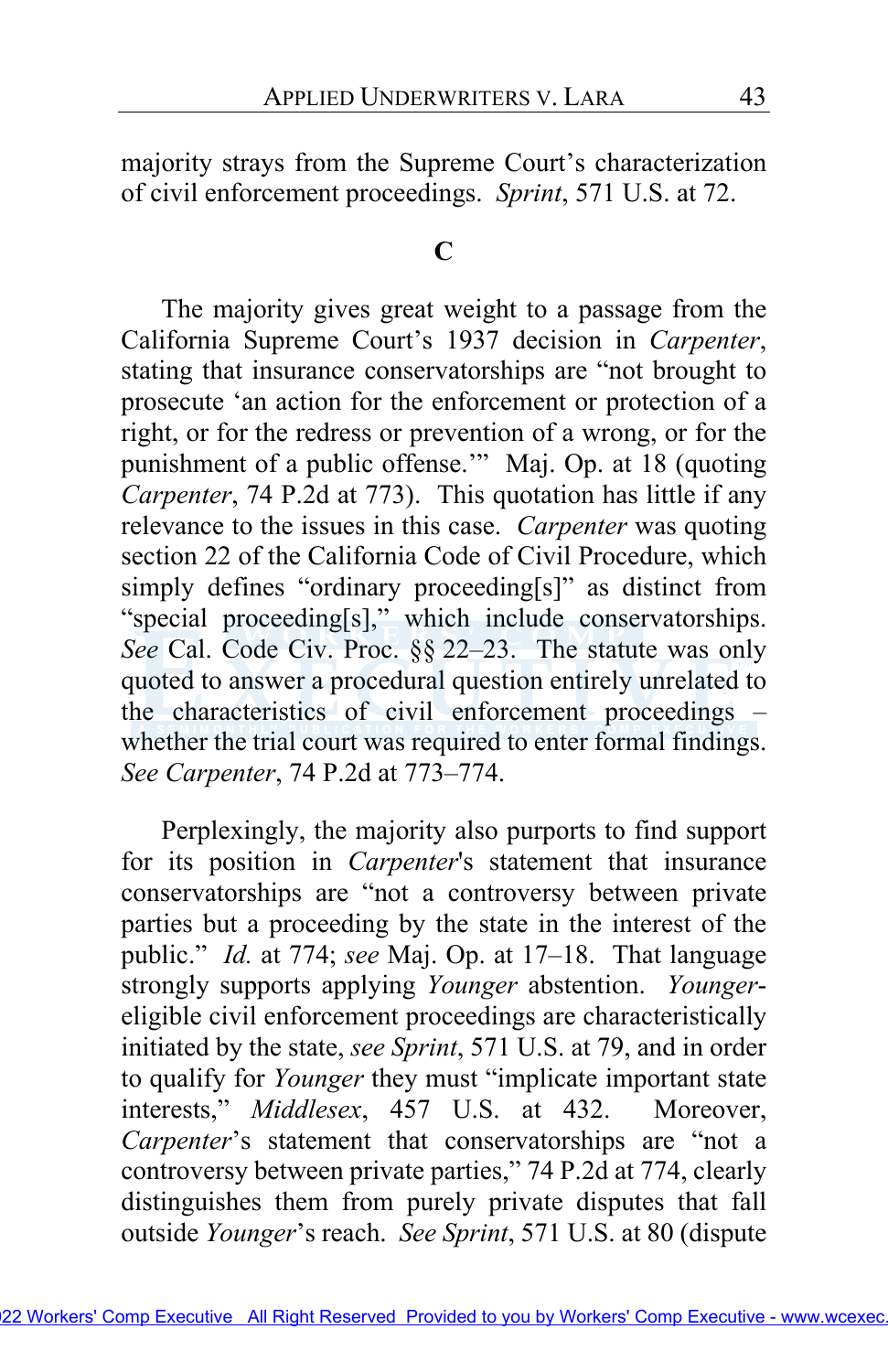over fees between national and local telecommunications carriers); *Rynearson v. Ferguson*, 903 F.3d 920, 926 (9th Cir. 2018) (anti-stalking protection order sought by private party against another private party); *Cook v. Harding*, 879 F.3d 1035, 1040 (9th Cir. 2018) (challenge to enforcement of private surrogacy contract).

As *Carpenter* helps to confirm, all three characteristics that *Sprint* identified are present here. Insurance conservatorships are brought by the Commissioner, following an investigation that results in a formal allegation of wrongful conduct against an insurer, and they empower the Commissioner to impose measures that will protect the public from the insurer's misconduct, prevent recurrence, and rehabilitate the insurer. Under *Sprint*, insurance conservatorships are thus civil enforcement proceedings and *Younger* abstention applies.

#### **II**

After rejecting the district court's conclusion on *Younger*, the majority articulates various limitations to the prior exclusive jurisdiction doctrine in the context of § 1983 actions. Maj. Op. at 26–37. As the majority recognizes, these limitations are drawn directly from *Younger*  abstention. *See id.* at 27–34 & nn. 7, 9. The majority in effect runs through the remainder of the *Younger* analysis, and I fully agree with how the majority applies those limitations to the facts of this case.

That the majority finds it necessary to transplant *Younger*  principles onto the prior exclusive jurisdiction doctrine is revealing. *Younger* abstention was developed to reconcile respect for state courts with the federal interest in enforcing constitutional rights. *See Middlesex*, 457 U.S. at 431 (explaining that a policy underlying *Younger* is that